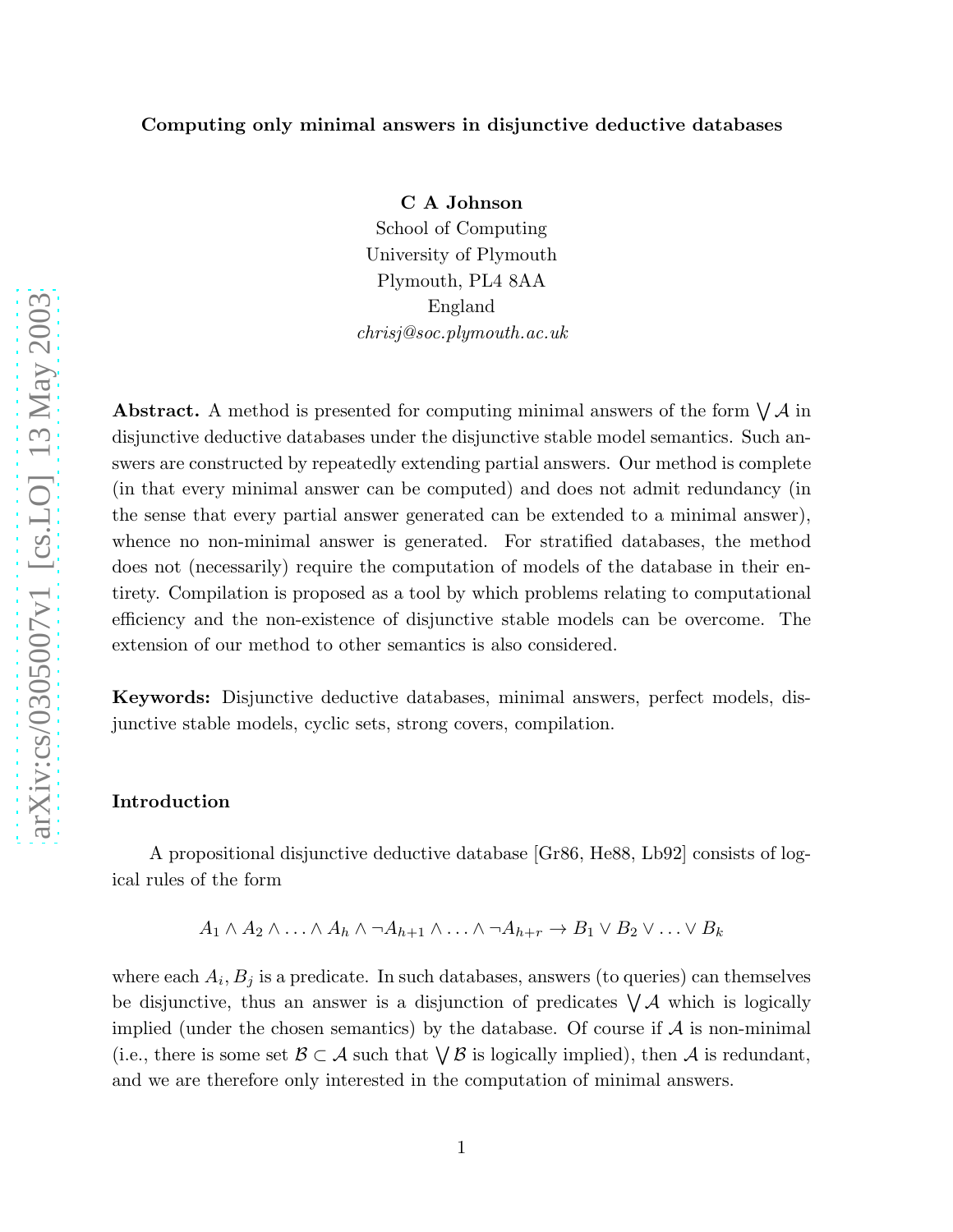Minimal answer computation is also of wider interest as a result of the fact that many questions relating to minimal answers (e.g., determining whether a given predicate belongs to some minimal answer) are  $\Sigma_2^P$  - complete ([Ei93, Jo96, Mi82]), and naturally occurring problems residing at  $\Sigma_n^P$   $(n \geq 2)$  in the polynomial-time hierarchy are rare [St77, Wa86, Wr77].

Of course one obvious way to compute minimal answers is to compute all answers, and then eliminate non-minimal answers by subsumption. Methods for achieving this are well known. For example, in a positive database we can compute answers using the hyper-resolution operator:

$$
\frac{\bigwedge_{i\leq r}A_i \to \bigvee \mathcal{B}; A_i \vee \bigvee \mathcal{P}_i \ (i\leq r)}{\bigvee \mathcal{B} \cup \bigcup_{i\leq r} \mathcal{P}_i}
$$

and this may be achieved by simple forward application, backward application [Ra89, Lb92], or by a combination of backward and forward [Jo98]. In each case however there is the possibility that non-minimal answers will be generated. For example if our database consists of the rules  $\{A \lor B, A \to C, B \to D, C \to D\}$ , then in order to generate the minimal answer  $D$ , forward application of the hyper-resolution operator above must generate a non-minimal answer (i.e.,  $A \vee D$ ,  $B \vee D$  or  $C \vee D$ ). Indeed it is fairly evident that a query answering method will always risk generating non-minimal answer if it is based upon the construction of (a structure which in effect encodes) a proof of the answer being generated: clearly the existence of such a proof in no way precludes the possibility of a proof of some smaller disjunction using other rules within the database.

The approach presented in [Bra95] to query processing is to apply *unfolding* (similar to a middle-out application of the above hyper-resolution operator), which transforms a non-positive database into an equivalent set of conditional facts (i.e., rules whose bodies contain only negative atoms), and from which the set of answers can be generated using hyper-resolution. Subsumption is again required to generate minimal answers.

An alternative approach is to generate answers by computing models of the database. For example in [Ya94, Fe95, Fe95a], bottom-up methods for computing minimal, perfect and disjunctive stable models are presented using the notion of a model tree. Answers can then be derived by picking a predicate from each of the branches (i.e., models) in the tree [Fe95a], but again subsumption would be required to compute minimal answers. A further disadvantage is that such an approach requires the computation of all models (of the appropriate type) in their entirety.

An alternative approach to query processing, again using model trees, is presented in [Ya96, Ya02], where it is observed that top-down query processing for positive databases can be achieved by the application of a model generating procedure to the dual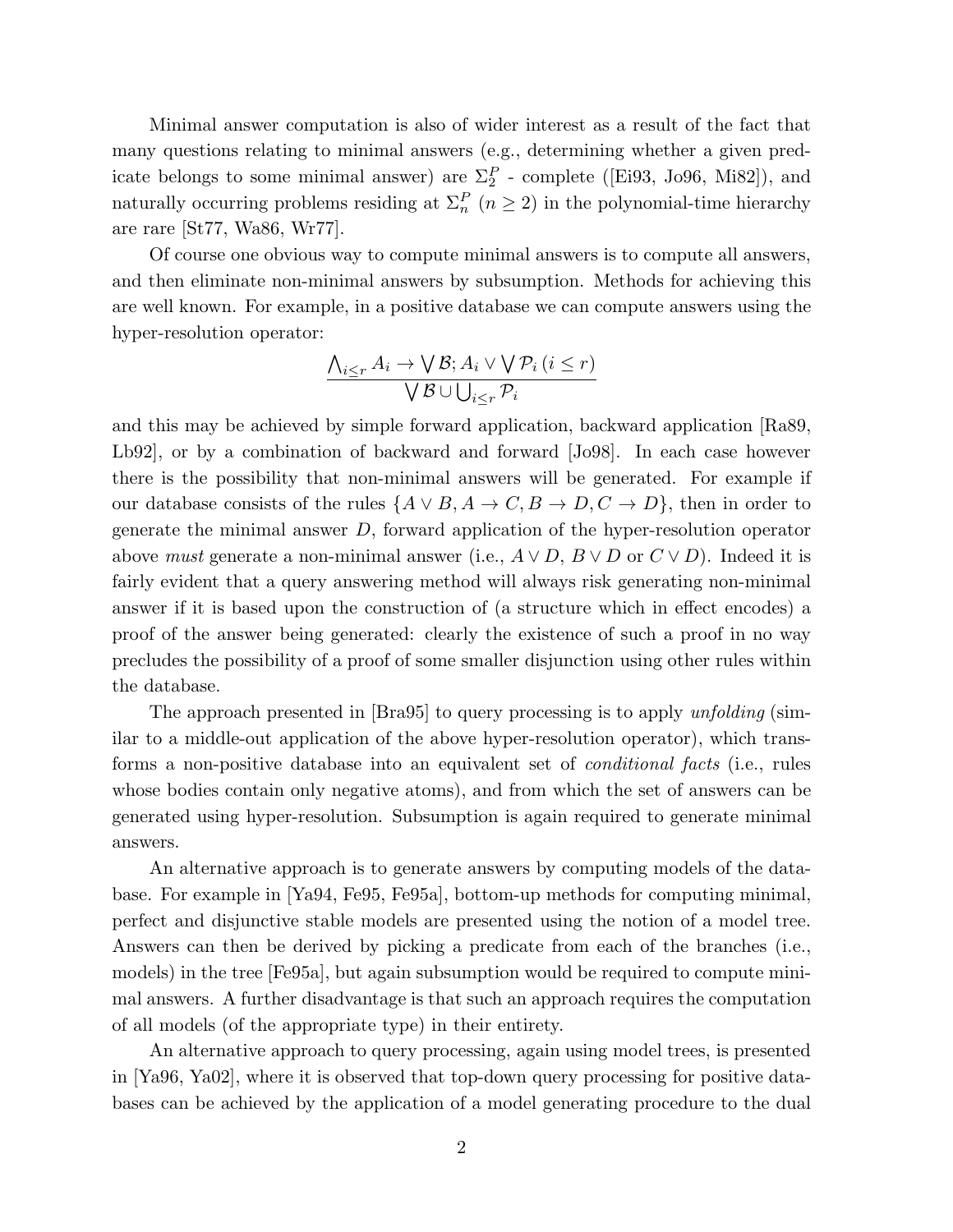database. It is not clear that this approach can be extended to non-positive databases, and as noted in [Ya96], answer minimality is not addressed.

The purpose of this paper is to present a query answering method which, in contrast to existing approaches, generates only minimal answers. For the most part we work under the disjunctive stable model semantics [Pr91], although the extension of our results to other semantics is considered.

Answers will be generated iteratively  $A_1, A_1 \vee A_2, A_1 \vee A_2 \vee A_3, ..., A_1 \vee A_2 \vee A_3$  $\ldots \vee A_n$ , where, for each disjunction  $A_1 \vee A_2 \vee \ldots \vee A_r$  generated, we guarantee that  $A_1 \vee A_2 \vee \ldots \vee A_r$  can indeed be extended to a minimal answer by the construction of a suitable set of cyclic strong covers [Jo99a], each of which can be viewed as a partial (disjunctive stable) model of the database. Our method is complete (in the sense that every minimal answer can be generated), and does not admit redundancy (in the sense that every partial answer generated can be extended to a minimal answer), whence no non-minimal answer is generated.

In Section 1 we review some background and terminology, and in particular we present the conditions (in terms of disjunctive stable model membership), under which a disjunction of predicates can be extended to a minimal answer. The computation of disjunctive stable models in their entirety is clearly undesirable, and, under certain circumstances, this can be avoided using the concept of a cyclic strong cover, which we re-introduce in Section 2. Section 2 also presents results which demonstrate that we may view cyclic strong covers as partial disjunctive stable models.

In Section 3 we focus on stratified databases. For such databases, disjunctive stable models coincide with perfect models, whence cyclic strong covers may be viewed as partial perfect models. More importantly, cyclic strong covers can always be extended to full perfect models, and hence provide a characterisation of reasoning under the perfect model semantics. This then allows a characterisation of partial minimal answers in terms of cyclic strong covers. Using this, a method for constructing minimal answers is derived in terms of repeated extension of cyclic strong covers, and moreover this can be achieved without necessarily constructing perfect models in their entirety.

In Section 4 we consider unstratified databases. For such databases, total cyclic strong covers coincide with disjunctive stable models, but the possible non-existence of disjunctive stable models means that (non-total) cyclic strong covers cannot always be extended to full disjunctive stable models. This suggests that partial minimal answers can only be witnessed as such using total cyclic strong covers, and (hence) that a direct extension of the methods of Section 3 to unstratified databases requires the (undesirable) computation of disjunctive stable models in their entirety.

In Section 5 we show that this problem can be addressed by partitioning the database into extensional and intensional components, and pre-processing (compiling) the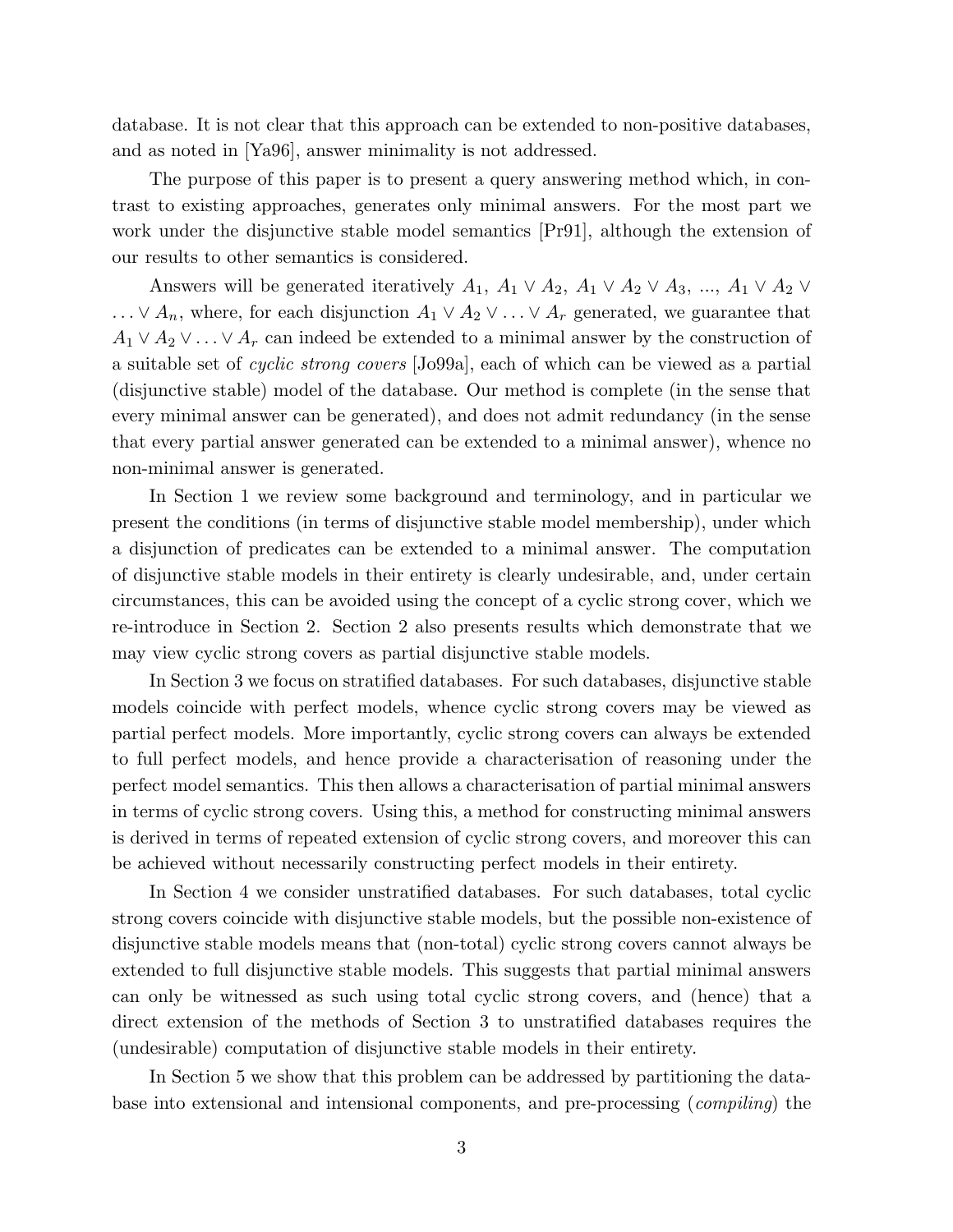construction of cyclic strong covers within the intension. This greatly simplifies, and hence reduces the cost of, the run-time computation (which then takes place within the extensional database), this saving being of particular importance given the computational complexity of the problem. An important property of our compilation is that it does not need to be repeated following updates to the extensional database.

In Section 6 we question whether the techniques of the present paper might, from the viewpoint of computational efficiency, be usefully combined with other techniques that are themselves known to generate non-minimal answers. We briefly consider the adaptation of our methods to other semantics in Section 7, and in Section 8 consider the issues that arise when lifting our methods to the first order level. Our conclusions and suggestions for further research are presented in Section 9. An extended worked example is presented in Appendix A, and an alternative form of pre-processing is presented briefly in Appendix B.

### §1. Minimal answers

In this section we review some background and terminology, and in particular we state the conditions (in terms of disjunctive stable model membership), under which a disjunction of predicates can be extended to a minimal answer.

**1.1 Notation.** Throughout we assume that  $\mathcal{L}$  is a finite propositional language (i.e., a finite set of predicates). A literal is a predicate (a positive literal) or its negation (a negative literal), and we will use  $A, B, C, \ldots, P, Q, \ldots$  to denote arbitrary sets of literals.  $\mathcal{Q}^- = \{P \in \mathcal{L} | \neg P \in \mathcal{Q}\}, \mathcal{Q}^+ = \{P \in \mathcal{L} | P \in \mathcal{Q}\}$  and  $\overline{\mathcal{Q}} = \{\neg K | K \in \mathcal{Q}\}.$   $\mathcal{Q}$  is total iff  $\mathcal{Q}^- \cup \mathcal{Q}^+ = \mathcal{L}$ , and consistent iff  $\mathcal{Q}^- \cap \mathcal{Q}^+ = \emptyset$ .

Throughout T will denote a disjunctive deductive database in  $\mathcal L$  consisting of rules C of the form  $A_1 \wedge A_2 \wedge \ldots \wedge A_h \wedge \neg A_{h+1} \wedge \ldots \wedge \neg A_{h+r} \rightarrow B_1 \vee B_2 \vee \ldots \vee B_k$ , where each  $A_i, B_j$  is a predicate and  $k > 0$ . We may assume without loss of generality that if  $r > 0$ , then  $h > 0$ .

antec(C) = { $A_1, A_2, \ldots, A_h$ } denotes the set of antecedents of C,  $\mathcal{N}(C) = \{A_{h+1}, A_{h+1}, A_{h}\}$  $A_{h+2}, \ldots, A_{h+r}$ , and conseq(C) = { $B_1, B_2, \ldots, B_k$ } denotes the *consequent* of C. T is said to be *positive* if  $\mathcal{N}(C) = \emptyset$  for each  $C \in T$ .

**1.2 Definition.** A set  $M \subseteq \mathcal{L}$  is a model of C (written  $M \models C$ ) iff antec(C)  $\subseteq M$  and  $M \cap \mathcal{N}(C) = \emptyset$  implies that conseq $(C) \cap M \neq \emptyset$ . M is a model of T (written  $M \models T$ ) iff  $M \models C$  for each  $C \in T$ .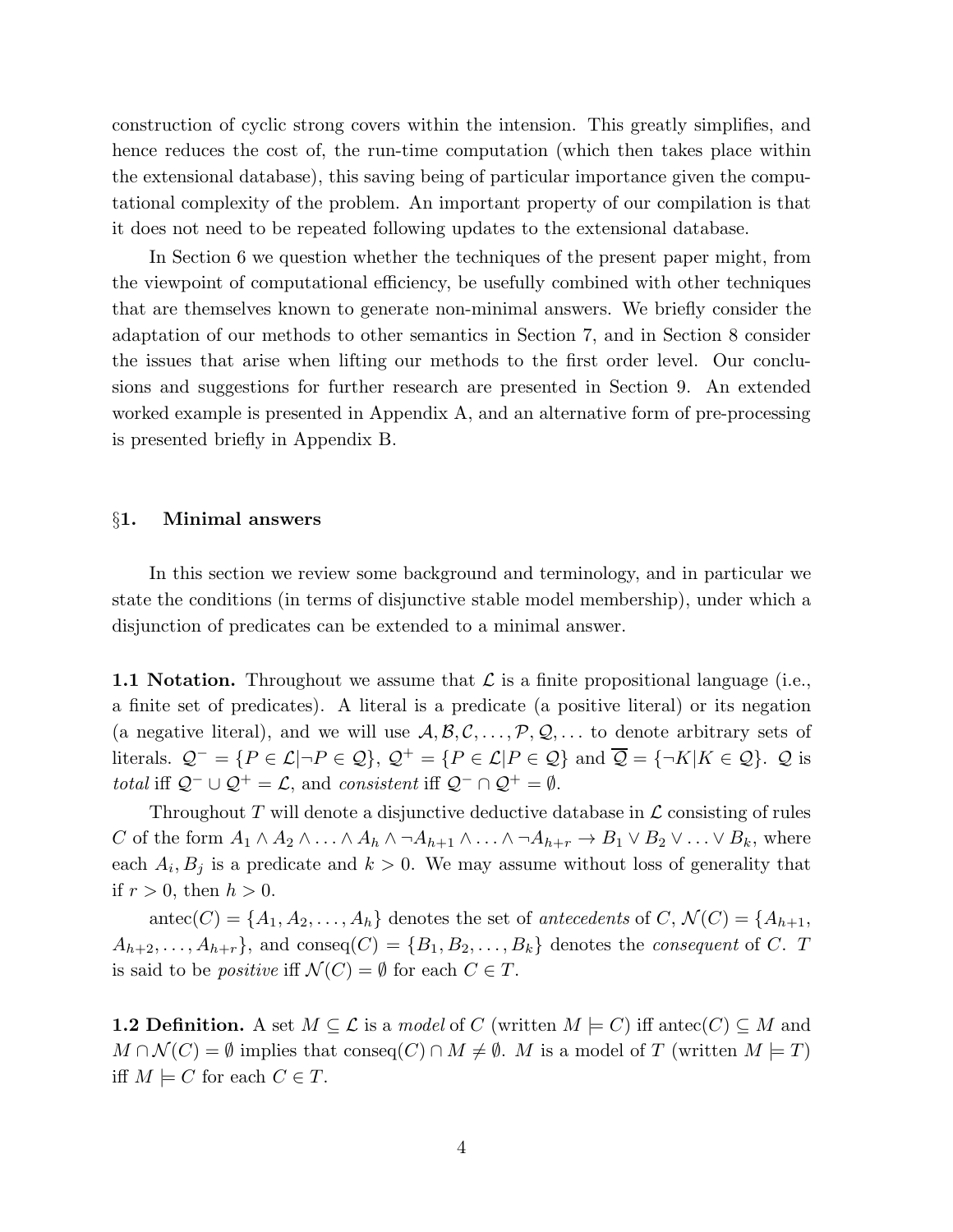A total consistent set of literals identifies a truth value for each predicate, which in turn allows us to determine truth values for rules. Given a consistent set of literals C, we let  $T/\mathcal{C}$  denote those rules in T whose predicates are given a truth value by  $\mathcal{C}$ .

**1.3 Definition.** If C is a consistent set of literals, let  $T/\mathcal{C} = \{C \in T | \text{conseq}(C) \cup \mathcal{C} \}$ antec(C)  $\cup \mathcal{N}(C) \subseteq \mathcal{C}^+ \cup \mathcal{C}^-$ .

#### 1.4 Definitions.

- (a) If C is a rule, let  $pos(C) = \bigwedge \text{antec}(C) \rightarrow \bigvee \text{conseq}(C)$ , i.e.,  $pos(C)$  is formed from C by removing the negative literals from the body of C.
- (b) If  $N \subseteq \mathcal{L}$ , then the Gelfond-Lifschitz transformation [Ge88] is given by  $T|_gN =$  ${pos(C)| C \in T, \mathcal{N}(C) \cap N = \emptyset}.$  Notice that  $T|_gN$  is positive, and can therefore be interpreted straightforwardly using the minimal model semantics.
- (c) If  $M \subseteq \mathcal{L}$ , then M is a *disjunctive stable model* of T [Pr91] iff M is a minimal model of  $T|_gM$ .
- (d) If  $\Phi$  is a formula in  $\mathcal{L}$ , then we write  $T \models \Phi$  iff  $\Phi$  is true in every disjunctive stable model of T.
- (e) If  $A \subseteq \mathcal{L}$ , then  $\bigvee A$  is a *minimal answer* in T iff  $T \models \bigvee A$  and there is no proper subset  $\mathcal{B} \subset \mathcal{A}$  such that  $T \models \bigvee \mathcal{B}$ .

Disjunctive stable models are a straightforward generalisation of stable models for non-disjunctive databases [Ge88]. Note that every disjunctive stable model of T is a minimal model of  $T$ , and that for positive databases the converse holds.

Given a minimal answer  $\bigvee \mathcal{A}$ , we will for the sake of brevity also refer to the set A as a minimal answer. If  $\bigvee A$  is a minimal answer and  $A \in \mathcal{A}$ , then there must be some disjunctive stable model M of T such that  $M \cap A = \{A\}$  (for otherwise  $T \models \bigvee_{\{A\}} (\mathcal{A} - \{A\})$ . Conversely if A belongs to a disjunctive stable model M, then by the minimality of M we must have that  $T \models A \lor \bigvee (\mathcal{L} - M)$ , whence if  $\mathcal{A} \subseteq \{A\} \cup (\mathcal{L} - M)$ is a minimal answer, then  $\emptyset \neq M \cap A \subseteq \{A\}$ , and hence  $A \in \mathcal{A}$ . This then yields the following which is a direct analogue of a result originally presented (for the minimal model semantics) by Minker.

**1.5 Theorem**  $[M82]$ . A predicate A belongs to some minimal answer (in T) iff A belongs to some disjunctive stable model of T.

If we are to try to construct minimal answers as a sequence  $A_1, A_1 \vee A_2, ...,$ then Theorem 1.5 dictates that each such  $A_i$  needs to belong to some disjunctive stable model  $M_i$ . The following theorem indicates that we also need to consider the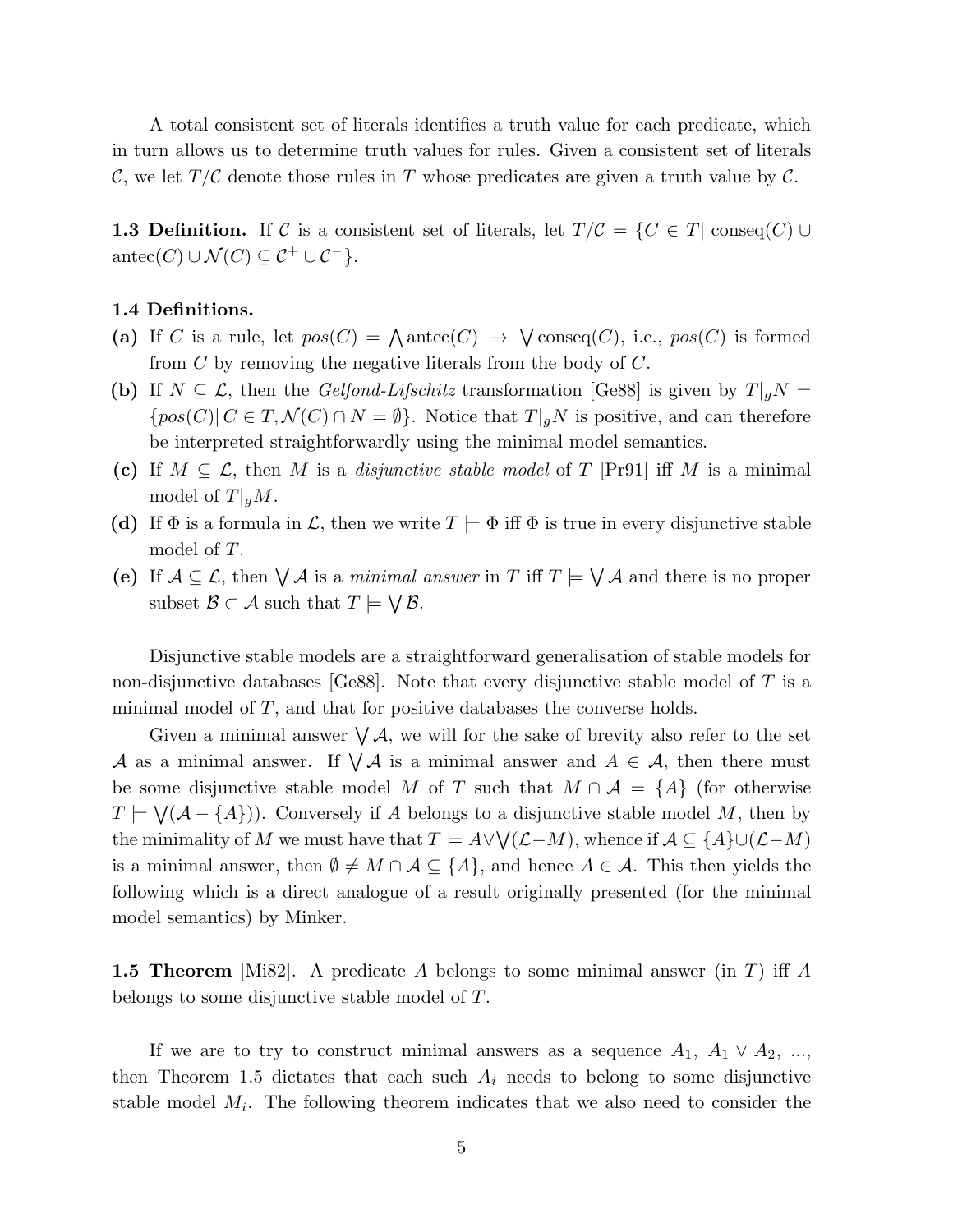relationship between the models  $M_i$ .

**1.6 Theorem.** A set of predicates  $\{A_i | i \leq r\}$  is contained in a minimal answer iff for each  $i \leq r$  we may find a disjunctive stable model  $M_i$  of T such that

- (a)  $M_i \cap \{A_j | j \leq r\} = \{A_i\}$ , and
- (b)  $T \models \bigvee_{i \leq r} A_i \vee \bigvee \bigcap_{i \leq r} (\mathcal{L} M_i).$

**Proof** (→). Suppose that  $A_1 \vee A_2 \vee \ldots \vee A_{r+s}$  is a minimal answer, then for each  $i \leq r$ we may find a disjunctive stable model  $M_i$  such that  $M_i \cap \{A_j | j \leq r + s\} = \{A_i\}.$  If M is a disjunctive stable model of T with  $M \not\models A_1 \vee A_2 \vee \ldots \vee A_r$ , then there is some  $j > r$  such that  $A_j \in M$ , where  $A_j \in \bigcap_{i \leq r} (\mathcal{L} - M_i)$ .

(←). Let  $\mathcal{A} \subseteq \{A_i | i \leq r\} \cup \bigcap_{i \leq r} (\mathcal{L} - M_i)$  be a minimal answer, then for each  $i \leq r$ ,  $\emptyset \neq M_i \cap A \subseteq \{A_i\}$ , whence  $A_i \in \mathcal{A}$ .

# §2. Cyclic strong covers

Theorem 1.6 characterises partial minimal answers in terms of disjunctive stable models. Ideally however we would prefer not to have to construct models of the database in their entirety. With this in mind, this section re-introduces cyclic strong covers [Jo99a] which we will show function (to some extent) as partial disjunctive stable models, and which allow an appropriate re-formulation of Theorem 1.6. Strong covers provide the notion of model-hood, and cyclicness captures minimality.

**2.1 Definition** [Jo99a]. Let Q be a consistent set of literals in  $\mathcal{L}$ . A *strong cover* of Q (in T) is a consistent set of literals  $C \supseteq Q$  such that for each  $C \in T$ 

$$
conseq(C) \subseteq \mathcal{C} \implies (antec(C) \cup \overline{\mathcal{N}(C)}) \cap \mathcal{C} \neq \emptyset.
$$

Notice that the above definition suggests a top-down construction of strong covers. Clearly if C is a strong cover, then  $\mathcal{L} - \mathcal{C}^+ \models T$ . Conversely if  $M \subseteq \mathcal{L}$  then M is a model of T iff  $\overline{M} \cup (\mathcal{L} - M)$  is a strong cover in T.

In  $[Jo96]$  we introduced the notion of a cyclic tree<sup>1</sup> which facilitates reasoning about minimal, perfect and disjunctive stable models. We first present an example to motivate the following definition of such trees, and then detail their essential properties.

<sup>&</sup>lt;sup>1</sup>Throughout this paper we will use what is referred to in [Jo96] as *unfactored* cyclic trees.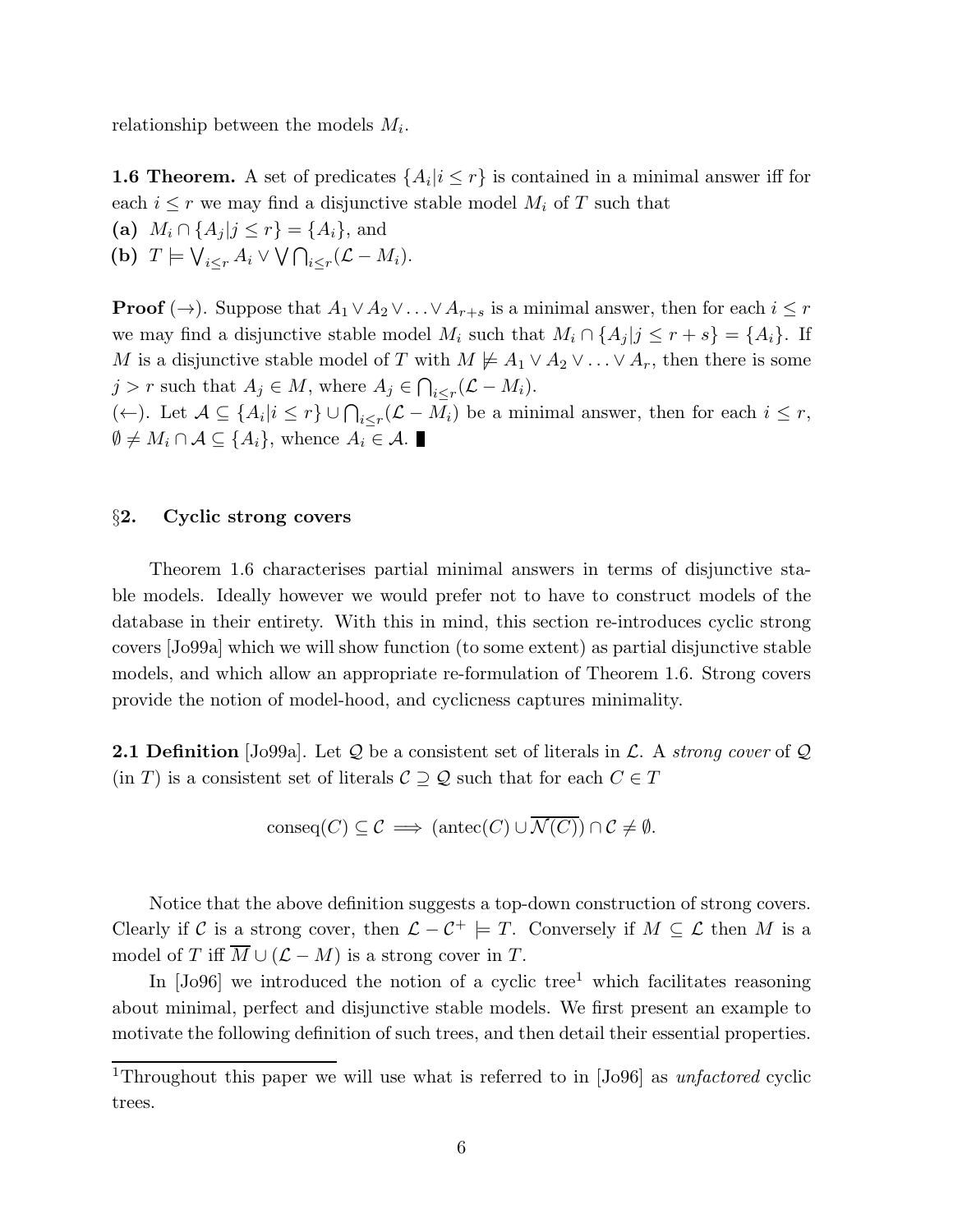Further examples, motivation, and details of the top-down construction of such trees are discussed at length in [Jo96, Jo98, Jo98a, Jo99, Jo99a].

**2.2 Example.** Suppose that  $T$  consists of the following rules:

1. 
$$
Q_2 \wedge Q_3 \wedge \neg R_1 \rightarrow Q_1 \vee Q_5
$$
  
\n2.  $Q_1 \wedge \neg R_2 \rightarrow Q_2$   
\n3.  $S_2 \wedge \neg R_3 \rightarrow Q_3$   
\n4.  $S_3 \rightarrow Q_1 \vee Q_2 \vee Q_6$   
\n5.  $S_2 \vee R_5$   
\n6.  $S_1 \rightarrow Q_3 \vee Q_2$   
\n7.  $S_3 \vee R_7$   
\n8.  $Q_5 \wedge R_1 \rightarrow Q_2$ 

and we wish to determine whether  $Q_1$  lies in some disjunctive stable model of T.

Suppose that  $Q_1$  lies in the disjunctive stable model  $M$ , then by the minimality of M we may find a rule  $C \in T$  such that  $\mathcal{N}(C) \cap M = \emptyset$  (i.e.,  $pos(C) \in T|_qM$ ) and  $M - \{Q_1\} \not\models pos(C)$ . There are only two possibilities for C, namely rules 1 and 4. Suppose we guess that C is rule 1, then  $\{Q_1, Q_2, Q_3\} \subseteq M \subseteq \mathcal{L} - \{Q_5, R_1\}$ . We will represent this application of rule 1 using the "rule node"  $rn_1$  in the tree  $\mathcal{T}_1$  (Figure 2.2(i)). (Only  $Q_2$  and  $Q_3$  (i.e. the antecedants) are depicted, since we wish to examine these predicates further.)

Suppose now that we apply the same argument to  $Q_2$ . If C is a rule in T such that  $\mathcal{N}(C)\cap M = \emptyset$  and  $M-\{Q_2\} \not\models pos(C)$ , then (since  $\{Q_1, Q_2, Q_3\} \subseteq M \subseteq \mathcal{L}-\{Q_5, R_1\}$ ) C must be rule 2, thus yielding the tree  $\mathcal{T}_2$  (Figure 2.2(i)), and the further constraint that  $\{Q_1, Q_2, Q_3\} \subseteq M \subseteq \mathcal{L} - \{Q_5, R_1, R_2\}.$ 

The left hand branch of  $\mathcal{T}_2$  forms a "cycle". There is no point working with  $Q_1$ or  $Q_2$  alone (since we have already done so), thus we look for a rule  $C \in T$  such that  $\mathcal{N}(C) \cap M = \emptyset$  and  $M - \{Q_1, Q_2\} \not\models pos(C)$ , the only candidate being rule 4. Rule 7 then terminates the branch (since rule 7 has no antecedants), thus yielding  $\mathcal{T}_3$  (Figure 2.2(ii)), and the new constraint  $\{Q_1, Q_2, Q_3, S_3\} \subseteq M \subseteq \mathcal{L} - \{Q_5, R_1, R_2, Q_6, R_7\}.$ 



Figure 2.2(i).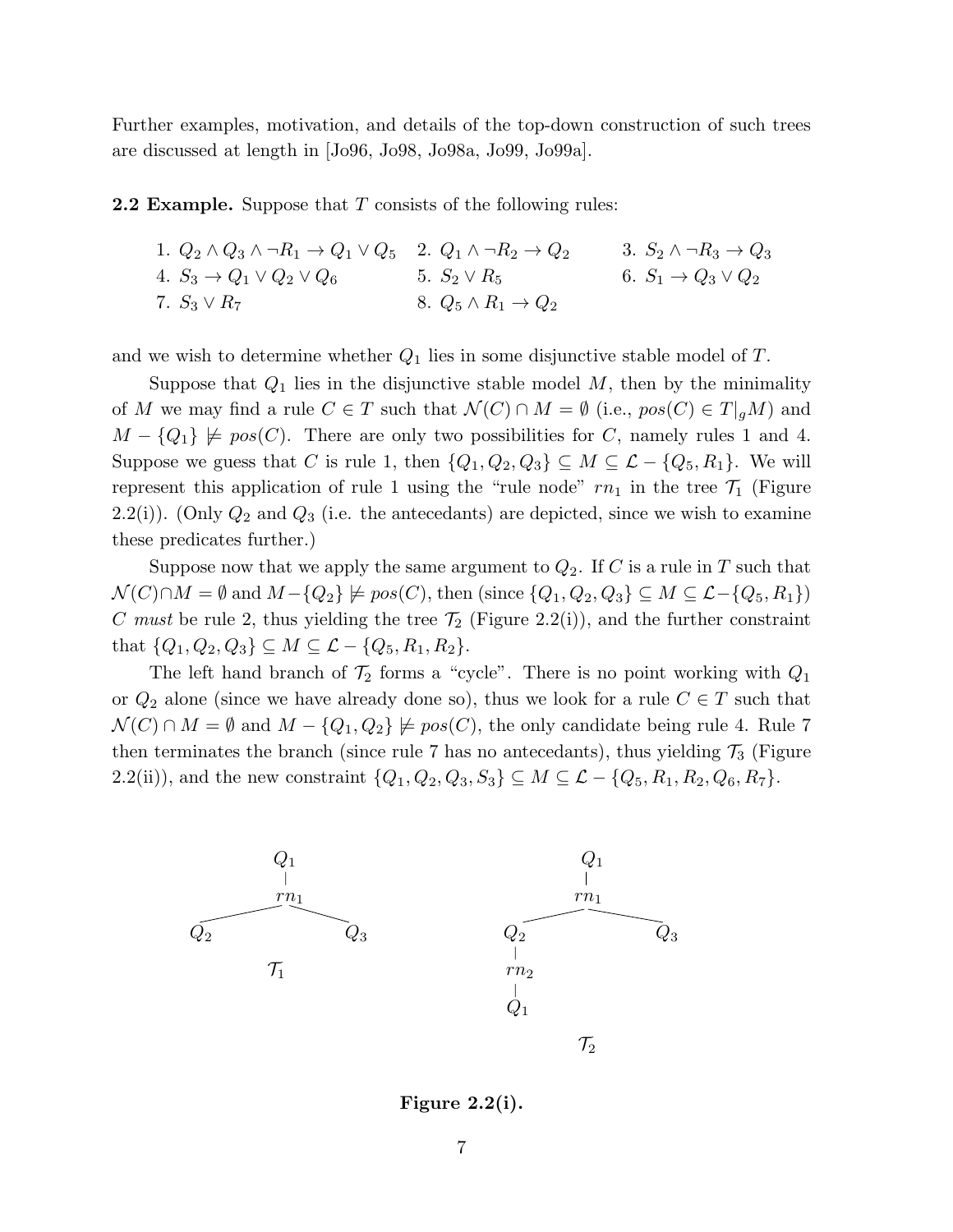

Figure 2.2(ii).

We thus move on to examine  $Q_3$ : if  $M - \{Q_3\} \not\models pos(C)$ , then (given the existing constraints on  $M$ ) C must be rule 3. Rule 5 can then be used to handle  $S_2$ , and again this terminates the branch, yielding  $\mathcal{T}_4$  (Figure 2.2(ii)), and the constraint  $\{Q_1, Q_2, Q_3, S_3, S_2\} \subseteq M \subseteq \mathcal{L} - \{Q_5, R_1, R_2, Q_6, R_7, R_3, R_5\}.$ 

Thus we are then left with the problem of finding a disjunctive stable model M satisfying the above constraint. This appears harder than our initial problem (i.e., of finding such a model containing  $Q_1$ ). Note however that if M is any (disjunctive stable) model of T that is disjoint from  $\{Q_5, R_1, R_2, Q_6, R_7, R_5, R_3\}$ , then (using the rules in the tree) we may infer that  $\{Q_1, Q_2, Q_3, S_3, S_2\} \subseteq M$ . In particular, if we can show that  $T \not\models \bigvee \{Q_5, R_1, R_2, Q_6, R_7, R_5, R_3\}$ , then we may infer the existence of a disjunctive stable model containing Q1.

Notice in the tree construction above, that it is the intention that each predicate lies in the intended model M. Each "rule node" is labelled with a rule  $C \in T$  such that  $\mathcal{N}(C) \cap M = \emptyset$ , and if  $rn_C$  has parent n, then there is a subset P of the predicates above n such that  $M-\mathcal{P} \not\models pos(C)$ . Thus, antec $(C) \subseteq M-\mathcal{P}$ , and  $\emptyset = \text{conseq}(C) \cap (M-\mathcal{P}) =$  $M \cap (\text{conseq}(C) - P)$ . Since  $M \models pos(C)$  we must have that  $\text{conseq}(C) \cap P \neq \emptyset$ .

The following definition captures these features, and also provides a precise definition of the subset  $\mathcal{P} = \text{CYC}(n)$  (the "cycle above n") that we wish to work with, this choice being motivated by the properties (Theorem 2.4) of the resulting trees. [Jo96] compares this choice of  $P$  with a number of alternatives.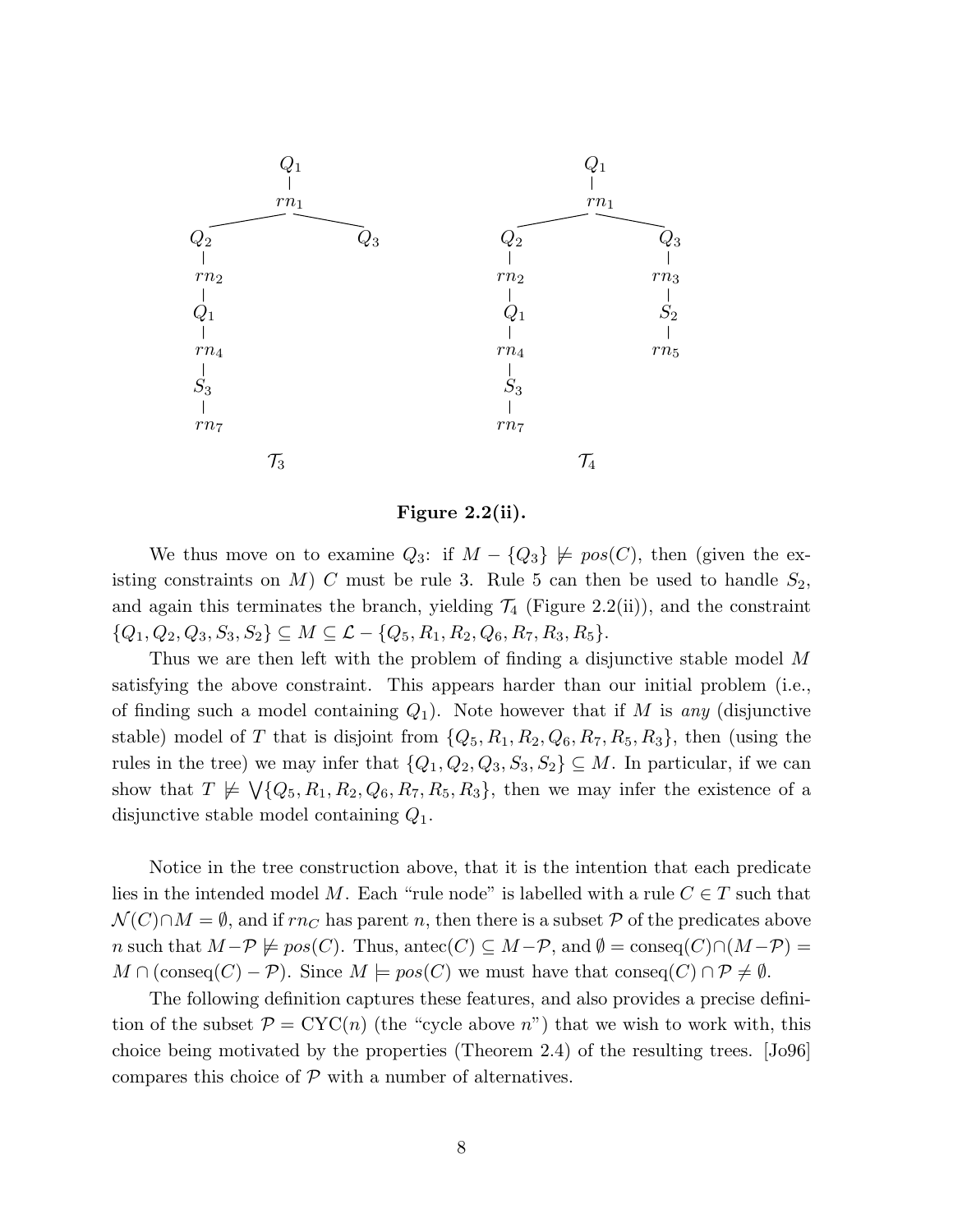**2.3 Definition** [Jo96]. If P is a predicate, then a cyclic tree for P in T contains rule nodes and predicate nodes, satisfying conditions (i) - (v) below.

- (i) Each rule node rn is labelled with a rule  $C \in T$  (written rn<sub>C</sub>). Each predicate node n is labelled with a predicate  $R \in \mathcal{L}$  (and we write  $lab(n) = R$ ). We set  $Pred(\mathcal{T}) = \{ lab(n) | n \text{ is a predicate node in } \mathcal{T} \}.$
- (ii) The root node (at the top of the tree) is a predicate node labelled with P.
- (iii) If  $rn_{C}$  is a rule node, then for each predicate  $R \in \text{antec}(C)$ ,  $rn_{C}$  has a child node labelled with R.  $rn_{\text{C}}$  has no other child nodes. If  $rn_{\text{C}}$  has parent n, then conseq(C)∩ CYC(n)  $\neq \emptyset$  and antec(C)∩ CYC(n) =  $\emptyset$ , where CYC(n) = {lab(m) |  $m \geq n, \exists n' (n' \geq m, lab(n') = lab(n))\}.$ Let  $\mathcal{O}(rn_C) = \text{conseq}(C) - \text{CYC}(n)$ .
- (iv) If n is a predicate node, then n is not a leaf node, and its child is a rule node satisfying (iii) above. If n is not the root, then its parent node is a rule node  $rn<sub>D</sub>$  $(\text{with } lab(n) \in \text{antec}(D)).$
- (v)  $\mathcal{O}(\mathcal{T}) = \bigcup \{ \mathcal{O}(rn_C) \mid rn_C \text{ occurs in } \mathcal{T} \}$  and  $\mathcal{N}(\mathcal{T}) = \bigcup \{ \mathcal{N}(C) \mid rn_C \text{ occurs in } \mathcal{T} \}$ are both disjoint from  $Pred(\mathcal{T})$ . Let  $\mathcal{S}(\mathcal{T}) = \overline{Pred(\mathcal{T})} \cup \mathcal{O}(\mathcal{T}) \cup \mathcal{N}(\mathcal{T}).$

Notice that the definition of cyclic trees is inherently top-down. It is easy to show that the size of cyclic trees is limited [Jo96, Section 5], in that every branch through a cyclic tree has length at most  $|\mathcal{L}| * (|\mathcal{L}| + 1)/2$ . Clearly if  $\mathcal T$  is a cyclic tree in T, then  $\mathcal T$ is also a cyclic tree in any superset of  $T$ . Notice also that if  $C$  is a rule labelling some rule node in T, then each predicate appearing in C appears in  $Pred(\mathcal{T}) \cup \mathcal{O}(\mathcal{T}) \cup \mathcal{N}(\mathcal{T})$ . (In the terminology of Definition 1.3,  $C \in T/\mathcal{S}(\mathcal{T})$ .)

The following theorem captures the essential properties of cyclic trees.

### 2.4 Theorem [Jo96, Jo99a].

- (a) If the predicate P belongs to some disjunctive stable model  $M$ , then we may find a cyclic tree T for P in T such that  $Pred(\mathcal{T}) \subseteq M \subseteq \mathcal{L} - (O(\mathcal{T}) \cup \mathcal{N}(\mathcal{T})).$
- (b) If T is a cyclic tree in T and  $M \models T|_g(\mathcal{L} \mathcal{N}(\mathcal{T})) \wedge \neg \bigvee \mathcal{O}(\mathcal{T})$ , then  $Pred(\mathcal{T}) \subseteq M$ .
- (c) If T is a cyclic tree in T and  $M \models T \land \neg \bigvee (\mathcal{O}(\mathcal{T}) \cup \mathcal{N}(\mathcal{T}))$ , then  $Pred(\mathcal{T}) \subseteq M$ .

Thus if M is a disjunctive stable model of T, then we can find a set  $\{\mathcal{T}_i | i \leq m\}$  of cyclic trees in T such that  $\bigcup_{i\leq m} Pred(\mathcal{T}_i) = M$  and  $M \subseteq \mathcal{L} - \bigcup_{i\leq m} (\mathcal{O}(\mathcal{T}_i) \cup \mathcal{N}(\mathcal{T}_i)),$ i.e.,  $\mathcal{L} - M \supseteq \bigcup_{i \leq m} (\mathcal{O}(\mathcal{T}_i) \cup \mathcal{N}(\mathcal{T}_i))$ .  $M \cup (\mathcal{L} - M)$  thus has the property identified in the following definition.

**2.5 Definition** [Jo99]. Let C be a consistent set of literals, then C is said to be cyclic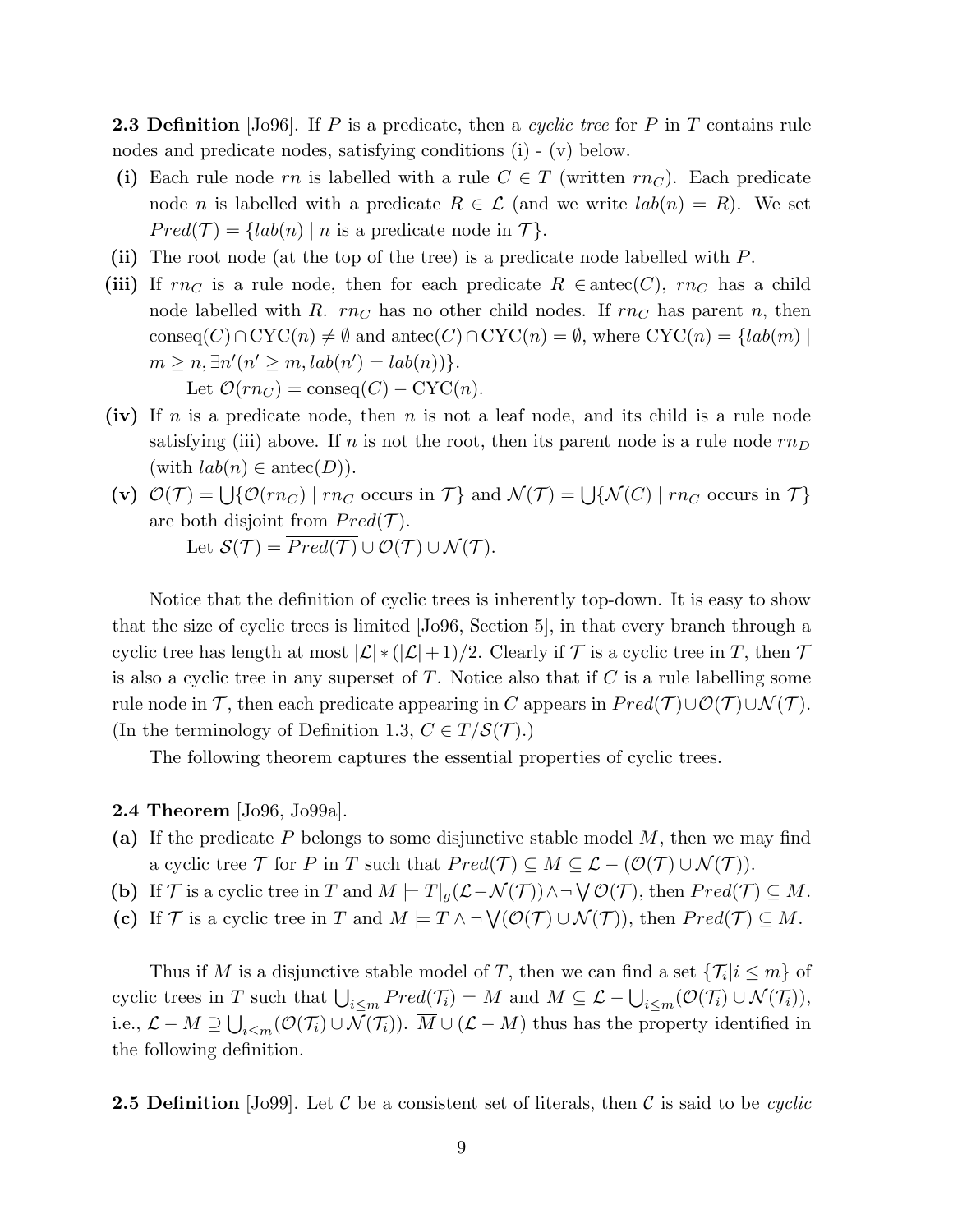$(in T)$  iff there is a set of cyclic trees  $\{\mathcal{T}_i \mid i \leq m\}$  in T such that (i)  $C^{-} = \bigcup_{i \leq m} Pred(\mathcal{T}_i)$ , and (ii)  $C^+ \supseteq \bigcup_{i \leq m} (\mathcal{O}(\mathcal{T}_i) \cup \mathcal{N}(\mathcal{T}_i)).$ 

It is in fact possible to allow some pruning of the cyclic trees within the definition/ construction of a cyclic set (see [Jo99a, Theorem 4.1]) although we will not consider this issue in this paper. Again note that if  $\mathcal C$  is cyclic in  $T$ , then  $\mathcal C$  is also cyclic in any superset of T.

Where there is no ambiguity (or required emphasis), we will, for the sake of brevity, refer to a cyclic set/strong cover in T as simply cyclic/a strong cover.

Following on from Theorem 2.4 we see for example that if  $\mathcal C$  is cyclic, then any model of  $T|_g(\mathcal{L}-\mathcal{C}^+) \wedge \neg \bigvee \mathcal{C}^+$  will contain  $\mathcal{C}^-$ . In particular, if  $\mathcal{C}$  is a total cyclic strong cover with  $M = C^{-} = \mathcal{L} - C^{+}$ , then  $M \models T$  (whence  $M \models T|_{g}M$ ) and if  $M^* \subseteq M$ with  $M^* \models T|_gM$ , then  $M^* \models T|_g(\mathcal{L} - \mathcal{C}^+) \land \neg \bigvee \mathcal{C}^+$ , whence  $\mathcal{C}^- = M \subseteq M^*$ . Thus  $M = M^*$  and M is a disjunctive stable model of T. Conversely, as indicated above, if M is a disjunctive stable model, then  $\overline{M} \cup (\mathcal{L} - M)$  is a total cyclic strong cover, whence we have part (a) of the following theorem.

#### 2.6 Theorem [Jo99a].

- (a) If  $M \subseteq \mathcal{L}$ , then M is a disjunctive stable model of T iff  $\overline{M} \cup (\mathcal{L} M)$  is a cyclic strong cover in T.
- (b) If Q is a set of literals, then  $T \models \bigvee Q$  iff there is no total cyclic strong cover of Q in T.
- (c) A consistent set of literals C is cyclic in T iff for each  $P \in C^-$  there is a cyclic tree  $\mathcal T$  for P in T such that  $\mathcal S(\mathcal T) \subseteq \mathcal C$ .

Note that if C is cyclic in T and T is a cyclic tree with  $\mathcal{S}(\mathcal{T}) \subseteq \mathcal{C}$ , then for each rule C labelling a rule node in T we have that  $C \in T/\mathcal{S}(\mathcal{T}) \subseteq T/\mathcal{C}$  and  $\mathcal{C}^- \models C$  (since conseq(C)∩Pred(T)  $\neq \emptyset$ ). Thus C is also cyclic in  $\{C \in T/C \mid C^- \models C\}$ . We can thus characterise cyclicness in terms of disjunctive stable models.

#### 2.7 Theorem.

- (a) A consistent set of literals C is cyclic in T iff  $C^-$  is a disjunctive stable model of  $\{C \in T / C \mid C^- \models C\}.$
- (b) If C is a strong cover in T, then C is cyclic in T iff  $C^-$  is a disjunctive stable model of  $T/{\cal C}$ .

**Proof (a).** (→). By the above remark, C is a total cyclic strong cover in  $\{C \in$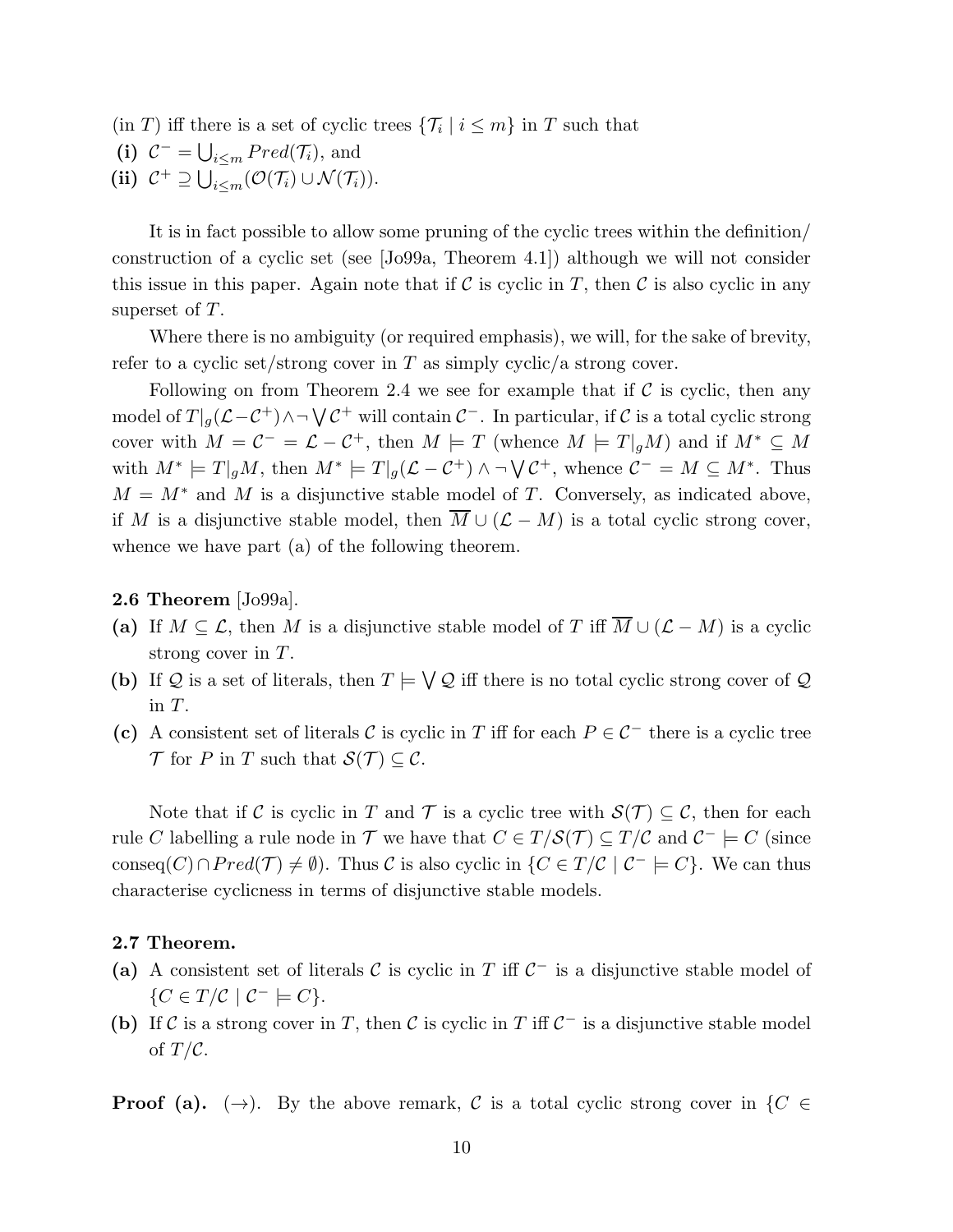$T/\mathcal{C} \mid \mathcal{C}^- \models C$ .

(←). Every predicate in  $\{C \in T/C \mid C^- \models C\}$  appears in  $C^+ \cup C^-$ . Thus by Theorem 2.6(a),  $C = \overline{C^-} \cup ((C^+ \cup C^-) - C^-)$  is cyclic in  $\{C \in T/C \mid C^- \models C\}$ , whence cyclic in  $\cal T.$ 

(b). If C is a strong cover in T, then  $\mathcal{C}^- \models T/\mathcal{C}$ , whence the result follows trivially from part  $(a)$ .

Theorems 2.6(a) and 2.7 indicate that cyclic strong covers can in some sense be regarded as partial disjunctive stable models. Because of the possible non-existence of disjunctive stable models, it is of course not the case that every cyclic strong cover can be extended to a disjunctive stable model. By Theorem 2.6(b), if  $\mathcal C$  is a cyclic strong cover, then  $\mathcal C$  may be extended to a total cyclic strong cover (i.e., a disjunctive stable model) iff  $T \not\models \bigvee \mathcal{C}$ , and by Theorem 2.4(c) this is the case iff  $T \not\models \bigvee \mathcal{C}^+$ . We can also show (Theorem 2.9 below) that the disjunctive stable models extending a cyclic strong cover are precisely the disjunctive stable models of some reduced database, and thus that an inability to extend cyclic strong covers is simply the phenomena of the nonexistence of such models in a different guise. Definition 2.8 below defines our reduced database.

**2.8 Definition.** If D is a strong cover in T and C is rule in T, then let  $C_{\mathcal{D}}$  be formed from C by replacing each predicate in  $\mathcal{D}^-$  by TRUE, and each predicate in  $\mathcal{D}^+$  by FALSE.

Note that if conseq $(C) \cap \mathcal{D}^- \neq \emptyset$ , then  $C_{\mathcal{D}}$  reduces to TRUE. Also, if conseq $(C) \subseteq \mathcal{D}^+$ then conseq( $C_{\mathcal{D}}$ ) reduces to FALSE, but since  $\mathcal D$  is a strong cover there must be some literal in the body of C which evaluates to FALSE, whence  $C_{\mathcal{D}}$  as a whole reduces to TRUE.

In general  $C_{\mathcal{D}}$  reduces to TRUE  $(C_{\mathcal{D}} \equiv \text{TRUE})$  iff  $\text{conseq}(C) \cap \mathcal{D}^- \neq \emptyset$  or  $\text{antec}(C) \cap \emptyset$  $\mathcal{D}^+ \neq \emptyset$  or  $\mathcal{N}(C) \cap \mathcal{D}^- \neq \emptyset$ .

Let  $T_{\mathcal{D}} = \{C_{\mathcal{D}} : C \in T, C_{\mathcal{D}} \neq \text{TRUE}\}\.$  Clearly a rule  $C^*$  is in  $T_{\mathcal{D}}$  iff there is a rule  $C \in T$  such that

(i) conseq(C)  $\cap \mathcal{D}^- = \emptyset$  and conseq(C<sup>\*</sup>) = conseq(C) -  $\mathcal{D}^+$ ,

(ii) antec(C)  $\cap \mathcal{D}^+ = \emptyset$  and antec(C<sup>\*</sup>) = antec(C)  $-\mathcal{D}^-$ , and

(iii)  $\mathcal{N}(C) \cap \mathcal{D}^- = \emptyset$  and  $\mathcal{N}(C^*) = \mathcal{N}(C) - \mathcal{D}^+$ 

and that under these conditions we have that  $C^* = C_{\mathcal{D}}$ . Notice that only predicates from  $\mathcal{L} - (\mathcal{D}^+ \cup \mathcal{D}^-)$  appear in  $T_{\mathcal{D}}$ .

**2.9 Theorem.** Suppose that  $D$  is a cyclic strong cover in T and  $D^{-} \subseteq M \subseteq L - D^{+}$ . Then M is a disjunctive stable model of T iff  $M - \mathcal{D}^-$  is a disjunctive stable model of  $T_{\mathcal{D}}$ .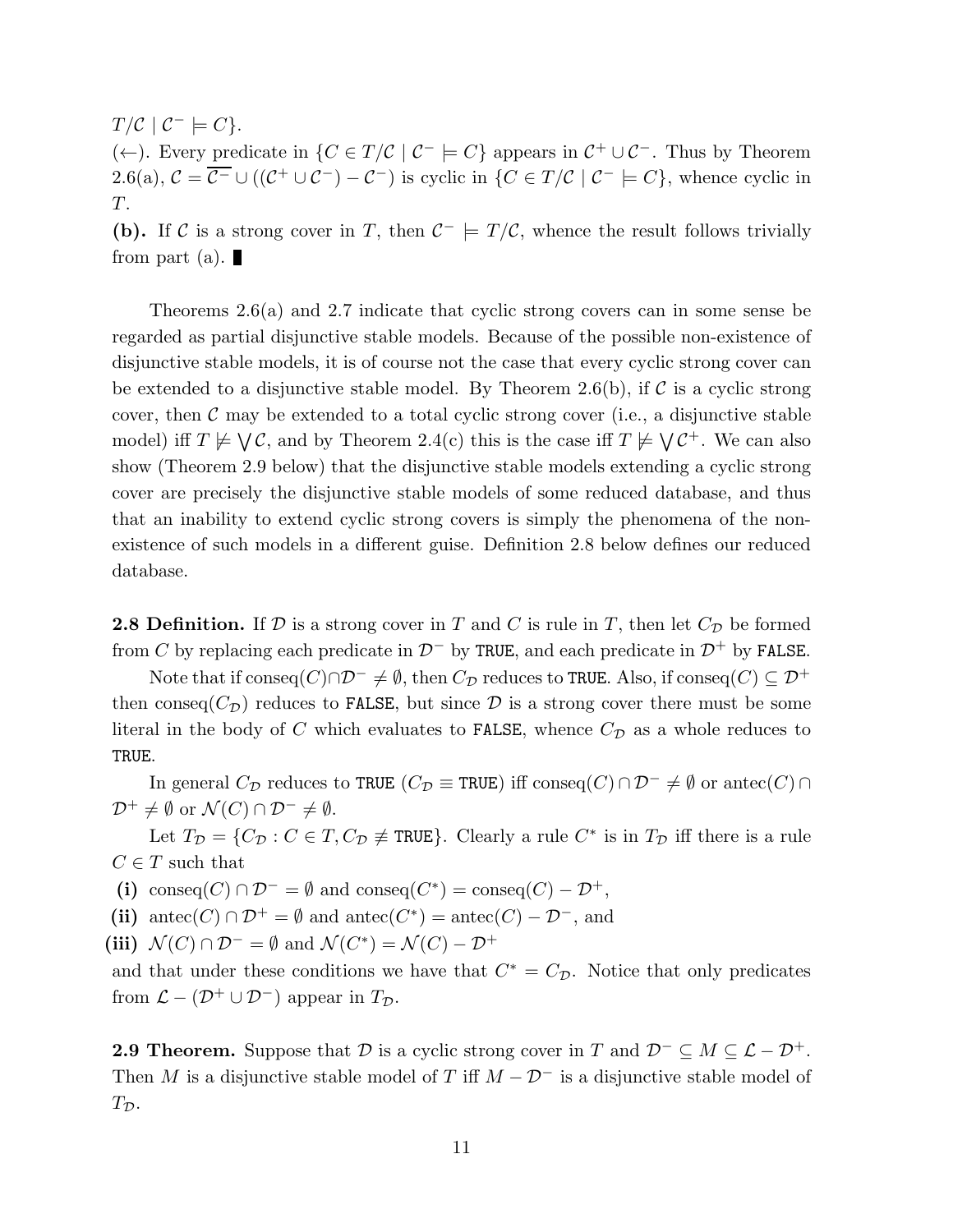The proof is not especially instructive, and we thus delegate it to an accompanying technical report [Jo03a].

Since cyclic strong covers are themselves disjunctive stable models of some subdatabase, the theorem above also allows us to characterise when one cyclic strong cover extends another.

**2.10 Corollary.** Suppose that  $\mathcal{D}$  is a cyclic strong cover in T and  $\mathcal{G}$  is a consistent set of literals with  $\mathcal{G} \supseteq \mathcal{D}$ .

- (a) G is a strong cover in T iff  $\mathcal{G} \mathcal{D}$  is strong cover in  $T_{\mathcal{D}}$ .
- (b) G is a cyclic strong cover in T iff  $\mathcal{G} \mathcal{D}$  is cyclic strong cover in  $T_{\mathcal{D}}$ .

The proof is again delegated to the accompanying technical report [Jo03a].

As mentioned earlier, the (top-down) construction of cyclic trees is detailed in [Jo96]. The (top-down) construction of cyclic strong covers is detailed in [Jo98, Jo99, Jo99a], using the operators detailed below in Definition 2.11, and representing the cyclic strong covers generated as the branches of an extended deduction tree. A simple algorithm for the construction of cyclic strong covers can then be presented, based upon the use of two stacks, and operating in space that is quadratic in  $|\mathcal{L}|$  (the size of the language) [Jo98]. Appendix A contains an example of a similar such tree construction.

**2.11 Definition.** Suppose that  $Q$  is cyclic, then a strong cover  $C$  of  $Q$  is said to be a constructible extension of Q iff we can find a sequence  $\mathcal{Q} = \mathcal{Q}_0 \subseteq \mathcal{Q}_1 \subseteq \ldots \subseteq \mathcal{Q}_r = \mathcal{C}$  $(r \geq 0)$  such that for each  $i \leq r$  there is a rule  $C_i \in T$  such that conseq $(C_i) \subseteq Q_{i-1}$ ,  $\mathcal{Q}_{i-1} \cap (\text{antec}(C_i) \cup \overline{\mathcal{N}(C_i)}) = \emptyset$  and either

- (i)  $\mathcal{Q}_i = \mathcal{Q}_{i-1} \cup \{A_i\}$  for some  $A_i \in \text{antec}(C_i)$ , or
- (ii)  $\mathcal{Q}_i = \mathcal{Q}_{i-1} \cup \mathcal{S}(\mathcal{T})$ , where  $\mathcal{T}$  is a cyclic tree for some  $A_i \in \mathcal{N}(C_i)$  in T (such that  $\mathcal{Q}_{i-1} \cup \mathcal{S}(\mathcal{T})$  is consistent).

If  $\mathcal{Q} = \mathcal{R} \cup \{\neg A\}$ , where  $\mathcal{R}$  is cyclic and  $A \notin \mathcal{R}^- \cup \mathcal{R}^+$ , then a constructible extension of Q is formed by taking a constructible extension of  $\mathcal{Q}' = \mathcal{R} \cup \mathcal{S}(\mathcal{T})$ , where  $\mathcal T$  is a cyclic tree for  $A$  in  $T$  such that  $\mathcal Q'$  is consistent.

It will not prove necessary to define constructible extensions for sets more complex than those above. Theorem  $2.6(c)$  implies that constructible extensions are themselves cyclic strong covers, and also yields the following corollary.

**2.12 Corollary.** Suppose that  $D$  is a cyclic strong cover of  $Q$ , then we may find a constructible extension  $\mathcal C$  of  $\mathcal Q$  such that  $\mathcal C \subseteq \mathcal D$ .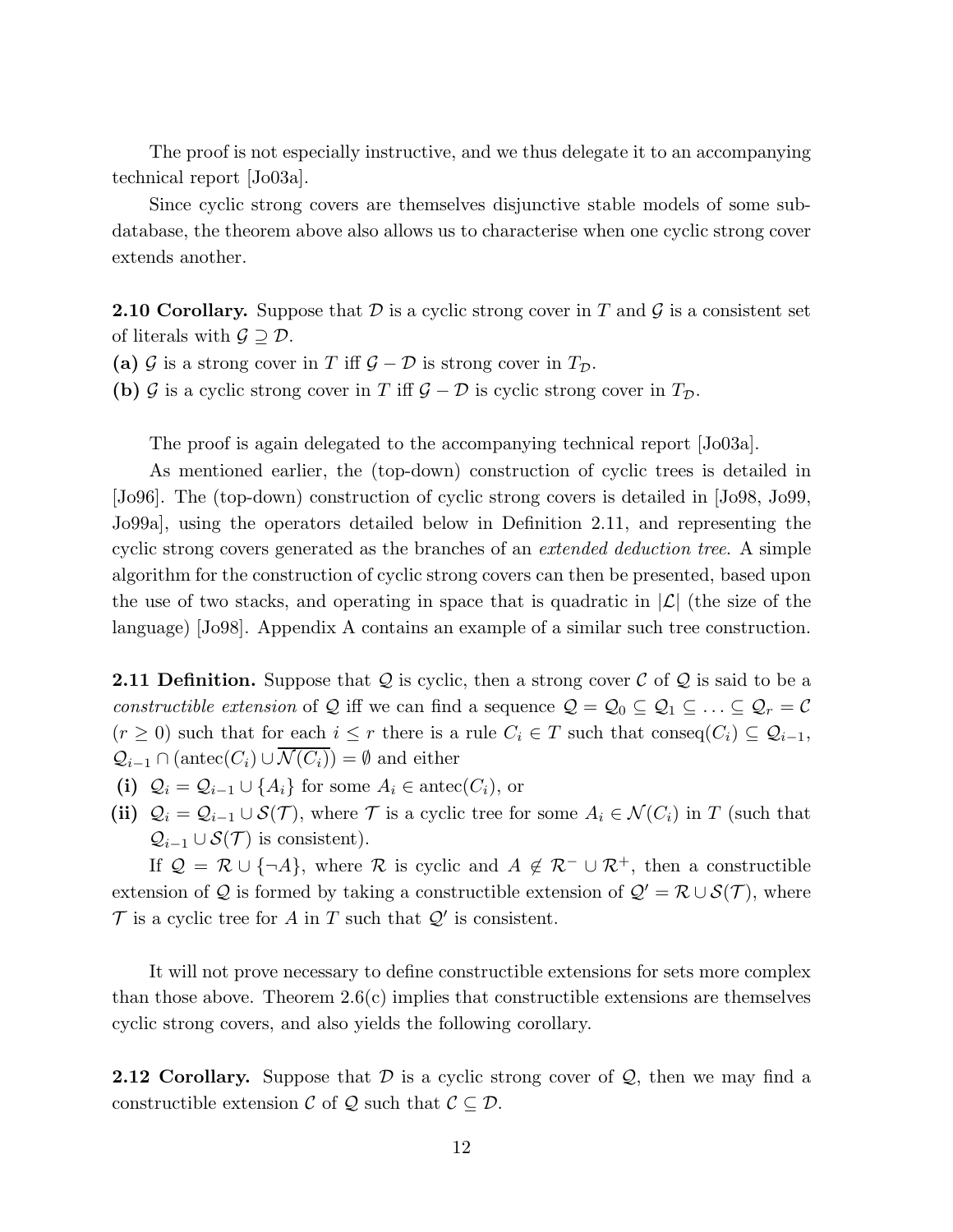The construction of cyclic strong covers can (by Theorem 2.6(a)) be amended to compute disjunctive stable models by implicitly adding the denial rules  $\{P \land \neg P \rightarrow$ FALSE $|P \in \mathcal{L}\}\$  to T (thus forcing all strong covers of {FALSE} to be total). This approach to the computation of disjunctive stable models differs from that presented in [Fe95], in that it is top-down, and moreover does not require the database to be transformed within an extended language. Such computation of disjunctive stable models can be enhanced by the application of the results presented in Theorem 2.9 and Corollary 2.10.

#### §3. Stratified databases

For stratified databases, cyclic strong covers provide a characterisation of reasoning under the perfect model semantics [Jo99]. We will show that they can be viewed as partial perfect models, and we then use cyclic strong covers to define the notion of a cyclic state which provides a characterisation of partial minimal answers. Our method for constructing minimal answers is then presented in terms of an extension mechanism for cyclic states. As a result of the fact that cyclic strong covers can always be extended to full perfect models, this can be achieved without necessarily computing perfect models in their entirety.

**3.1 Definitions.** Throughout Section 3 we assume that T is *stratified* [Pr88], by which we mean that there is a level function  $\ell : \mathcal{L} \to \mathbb{N}$  such that for each rule  $A_1 \wedge A_2 \wedge \ldots \wedge A_h \wedge \neg A_{h+1} \wedge \ldots \wedge \neg A_{h+r} \rightarrow B_1 \vee B_2 \vee \ldots \vee B_k$  in  $T:$  (i)  $\ell(B_j) = \ell(B_1)$ for each  $j \leq k$ , (ii)  $\ell(A_i) \leq \ell(B_1)$  for each  $i \leq h$ , and (iii)  $\ell(A_{h+i}) < \ell(B_1)$  for each  $i \leq r$ . We define  $\ell(C) = \ell(B_1)$ .

If T is stratified, then a model M of T is perfect [Pr88] iff for each  $\alpha$ , there is no set  $M' \subset \{P \in M | \ell(P) = \alpha\}$  such that  $\{P \in M | \ell(M) < \alpha\} \cup M' \models \{C \in T | \ell(C) = \alpha\}.$  It is well known [Pr91] that for stratified databases, perfect and disjunctive stable models coincide.

Theorem 1.6 dictates the requirements on a disjunction if it is to be extended to a minimal answer. As mentioned earlier however, we certainly do not wish to (have to) compute perfect models in their entirety, and in this respect the following result is key.

**3.2 Theorem** [Jo99]. Let Q be a set of literals, then  $T \models \bigvee Q$  iff Q has no cyclic strong cover in T.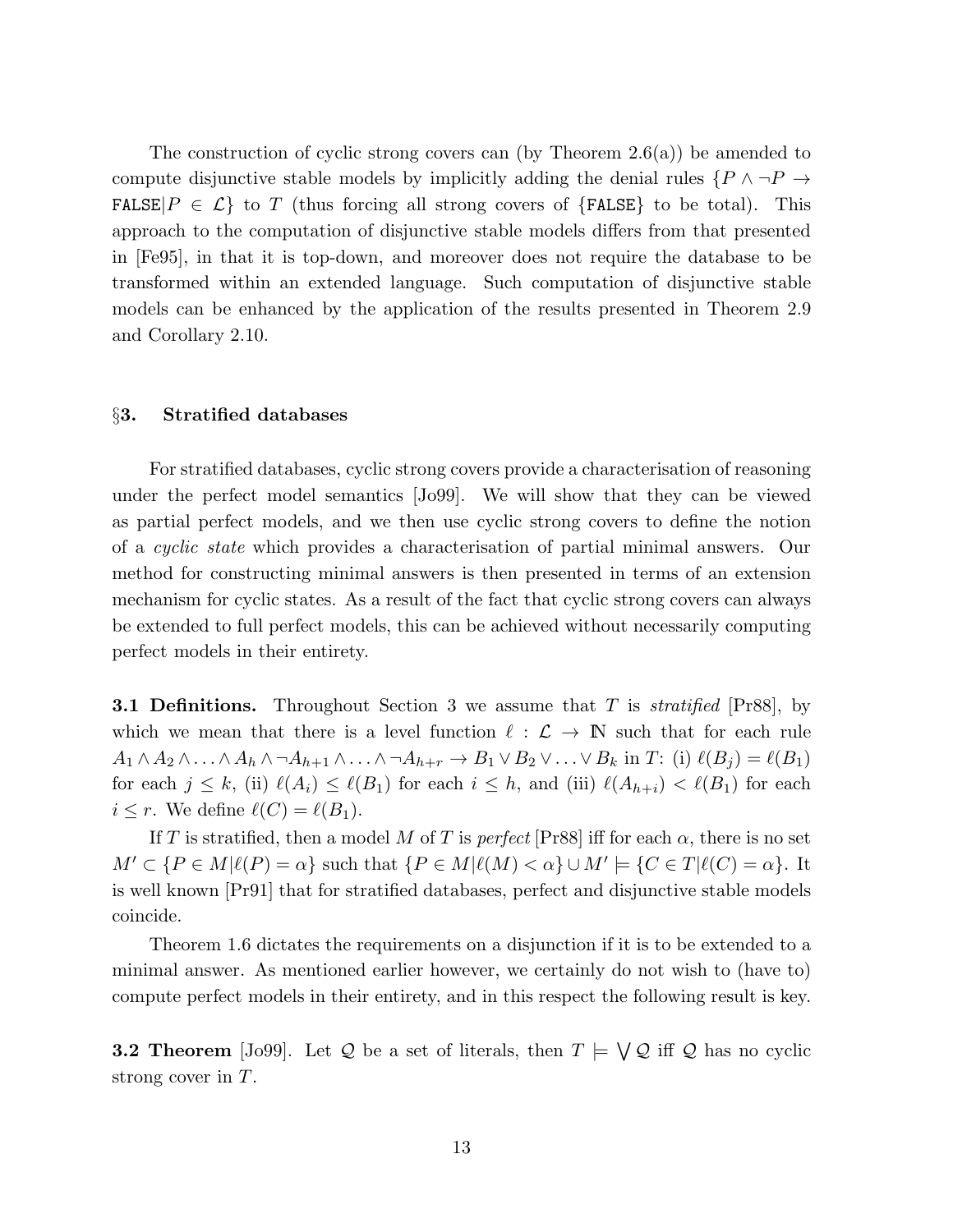Theorem 2.6(a) dictated that perfect models coincide with total cyclic strong covers. If C is a cyclic strong cover then (applying Theorem 3.2 with  $\mathcal{Q} = \mathcal{C}$ ) we have that  $T \not\models \bigvee \mathcal{C}$ , whence there is a perfect model M of T such that  $M \not\models \bigvee \mathcal{C}$ , i.e.,  $\mathcal{C} \subseteq \overline{M} \cup (\mathcal{L} - M)$ . Thus (as in Section 1) cyclic strong covers may be regarded as partial perfect models, but crucially in this case they may always being extended to a full perfect model.

We now seek to show that we can use such partial models to compute minimal answers. Firstly we reformulate Theorem 1.6 to give a characterisation of partial minimal answers in terms of cyclic strong covers.

**3.3 Theorem.** A set of predicates  $\{A_i | i \leq r\}$  is contained in a minimal answer iff for each  $i \leq r$  we may find a cyclic strong cover  $\mathcal{C}_i$  of  $\{\neg A_i\} \cup \{A_j | j \leq r, j \neq i\}$  such that  $T \models \bigvee_{i \leq r} A_i \vee \bigvee \bigcap_{i \leq r} C_i^+$  $\frac{+}{i}$  .

**Proof**  $(\rightarrow)$ . By Theorem 1.6, let  $\{M_i | i \leq r\}$  be a set of perfect models of T such that for each  $i \leq r$ ,  $M_i \cap \{A_j | j \leq r\} = \{A_i\}$ , and  $T \models \bigvee_{i \leq r} A_i \vee \bigvee \bigcap_{i \leq r} (\mathcal{L} - M_i)$ . If  $C_i = \overline{M_i} \cup (L - M_i)$ , then it is easy to see that  $C_i$  satisfies the required conditions.

 $(\leftarrow)$ . By Theorem 3.2, we may, for each i, pick a perfect model  $M_i$  of T such that  $M_i \not\models \bigvee \mathcal{C}_i$ . It is then easy to check that the models  $M_i$  satisfy the conditions of Theorem 1.6.

We will now use the above result to construct minimal answers. At each stage in our construction we will generate a sequence of predicates  $(A_1, A_2, \ldots, A_r)$  which is witnessed (as representing a partial minimal answer) by a corresponding sequence of cyclic strong covers  $(C_1, C_2, \ldots, C_r)$  satisfying the conditions of Theorem 3.3.

Given such a partial answer (and witnessing cyclic strong covers)  $((A_i, C_i)|i \leq r)$ ), we then seek to extend this to a sequence of the form  $((A_i, \mathcal{D}_i)|i \leq r+1)$  satisfying the conditions of Theorem 3.3, and for which  $\mathcal{D}_i \supseteq \mathcal{C}_i$  for each  $i \leq r$ . This extension will take place via two distinct phases.

Firstly we pick  $A_{r+1}$  such that  $\{\neg A_{r+1}\}\cup\{A_i|i\leq r\}$  has a cyclic strong cover  $\mathcal{F}_{r+1}$ and for each  $i \leq r$ ,  $\{A_{r+1}\}\cup C_i$  has a cyclic strong cover  $\mathcal{F}_i$ . Note that  $((A_i, \mathcal{F}_i)|i \leq r)$ continues to satisfy the conditions of Theorem 3.3 (since each  $\mathcal{F}_i \supseteq \mathcal{C}_i$ ), but that  $((A_i, \mathcal{F}_i)|i \leq r+1)$  may not, since there is no guarantee that  $T \models \bigvee_{i \leq r+1} A_i \vee$  $\bigvee \bigcap_{i \leq r+1} \mathcal{F}_{i+1}^+$ .

The second phase thus attempts to find (for each  $i \leq r + 1$ ) a cyclic strong cover  $\mathcal{D}_i$  of  $\mathcal{F}_i$  such that  $T \models \bigvee_{i \leq r+1} A_i \vee \bigvee \bigcap_{i \leq r+1} \mathcal{D}_i^+$  $i^{\dagger}$ , and it is the existence of the sets  $\{\mathcal{D}_i | i \leq r+1\}$  which verifies the choice of  $A_{r+1}$  and  $\{\mathcal{F}_i | i \leq r+1\}$  made in the first phase. If such verification is not possible, then we truncate  $((A_i, \mathcal{F}_i)|i \leq r+1)$  in order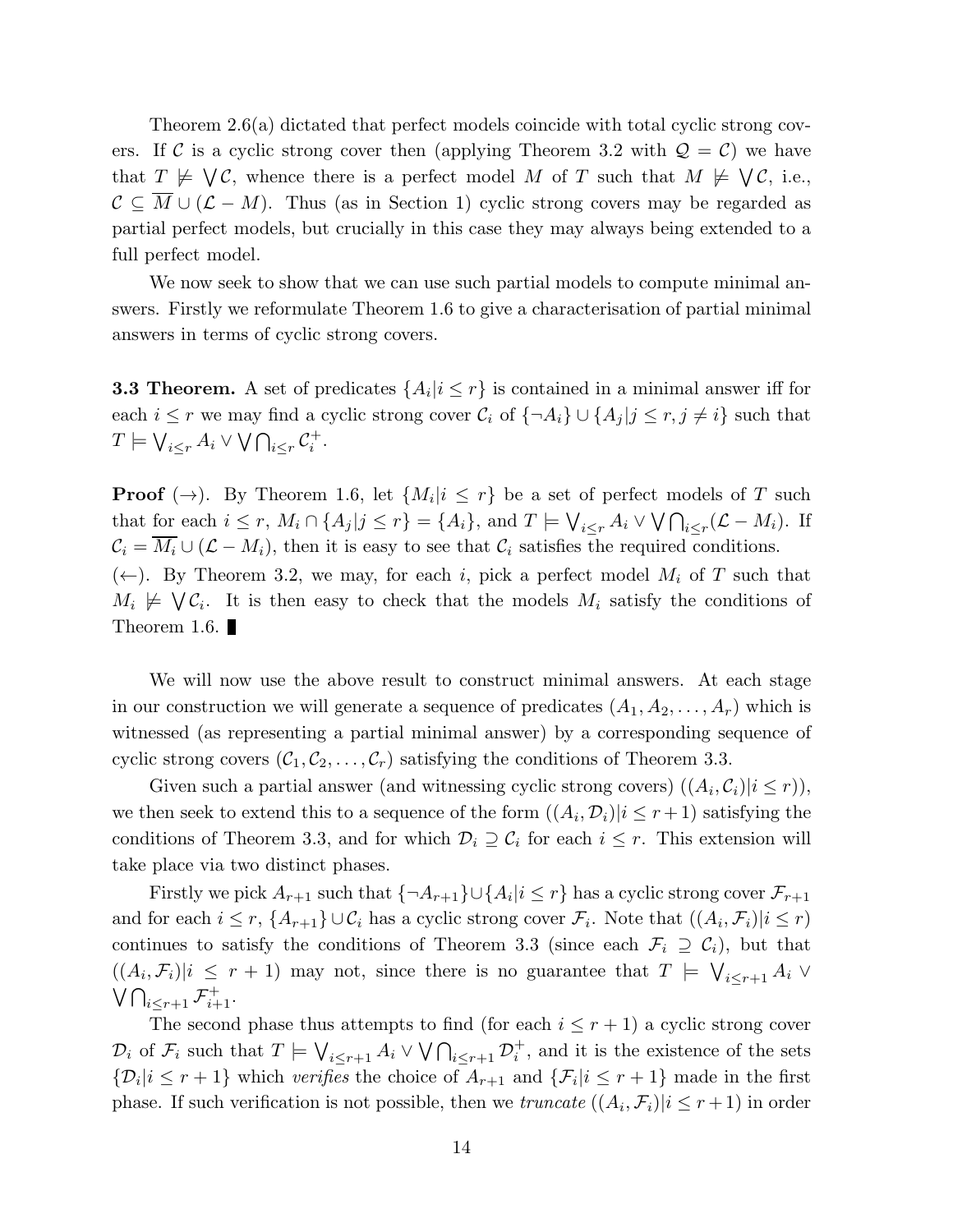to seek alternative extensions of  $((A_i, \mathcal{F}_i)|i \leq r)$ .

The following definition captures these ideas.

# 3.4 Definitions.

- (a) A cyclic state of length  $r (r \geq 1)$  is a sequence  $S = ((A_i, C_i)|i \leq r)$  such that (i) each  $A_i$  is a predicate, (ii) each  $\mathcal{C}_i$  is a cyclic strong cover of  $\{\neg A_i\} \cup \{A_j | j \leq r, j \neq i\}$ , and (iii) for  $1 \leq j < r$ ,  $T \models \bigvee_{i \leq j} A_i \vee \bigvee \bigcap_{i \leq j} C_i^+$  $\frac{+}{i}$  .
- (b) A cyclic state  $S^* = ((A_i, \mathcal{D}_i)|i \le r + k)$   $(k \ge 0)$  is an extension of  $S = ((A_i, \mathcal{C}_i)|i \le r + k)$ r) iff  $\mathcal{C}_i \subset \mathcal{D}_i$  for each  $i \leq r$ .
- (c) A cyclic state  $S = ((A_i, C_i)|i \leq r)$  is said to be:
	- (i) verified iff  $T \models \bigvee_{i \leq r} A_i \vee \bigvee \bigcap_{i \leq r} C_i^+$  $i<sup>+</sup>$  (cf., Theorem 3.3),
	- (ii) verifiable iff  $S$  has a verified extension,
	- (iii) total iff each  $\mathcal{C}_i$  is total, and
	- (iv) complete iff  $T \models \bigvee_{i \leq r} A_i$ .

If  $((A_i, \mathcal{C}_i)|i \leq r)$  is a cyclic state, note that  $A_i \neq A_j$  for  $i \neq j$  (since  $\mathcal{C}_i$  is consistent). Property (a)(iii) is a mere technical property capturing our intention that a cyclic state will only be extended in length if it is verified. This property also ensures that if  $((A_i, C_i)|i \leq r)$  is a cyclic state of length  $r > 1$ , then truncation yields a verified cyclic state  $((A_i, C_i)|i \leq r-1)$ .

Note the obvious fact that if, for each  $i \leq r$ ,  $\mathcal{D}_i$  is a cyclic strong cover of  $\mathcal{C}_i$ , then  $\mathcal{S}^* = ((A_i, \mathcal{D}_i)|i \leq r)$  is a cyclic state. Moreover if  $((A_i, \mathcal{C}_i)|i \leq r)$  is verified, then so is S<sup>∗</sup>. The following proposition captures some of the basic properties of cyclic states.

### 3.5 Proposition.

- (a) If  $T \models \bigvee \{A_i | i \leq r\}$ , then  $\{A_i | i \leq r\}$  is a minimal answer iff there is a cyclic state of the form  $((A_i, C_i)|i \leq r)$ .
- (b) If  $T \models \bigvee A$ , and for each  $A \in \mathcal{A}$ ,  $\mathcal{C}_A$  is a cyclic strong cover of  $\{\neg A\} \cup (\mathcal{A} \{A\})$ , then for any non-empty subset  $\{A_1, A_2, \ldots, A_r\} \subseteq \mathcal{A}$ , we have that  $((A_i, \mathcal{C}_{A_i}) | i \leq$ r) is a verified cyclic state.
- (c) Every cyclic state of length 1 is verified.
- (d) If  $S = ((A_i, C_i)|i \leq r)$  is verified, then S has a complete total extension  $((A_i, \mathcal{D}_i)|i$  $\leq r + k$ ) such that  $\{A_j | r < j \leq r + k\} \subseteq \bigcap_{i \leq r} C_i^+$  $\frac{+}{i}$ .
- (e) A set of predicates  $\{A_i | i \leq r\}$  is contained in a minimal answer iff there is a verified cyclic state of the form  $((A_i, C_i)|i \leq r)$ .
- (f) S is verifiable iff S has a verified extension of the same length iff S has a complete extension iff  $S$  has a total complete extension.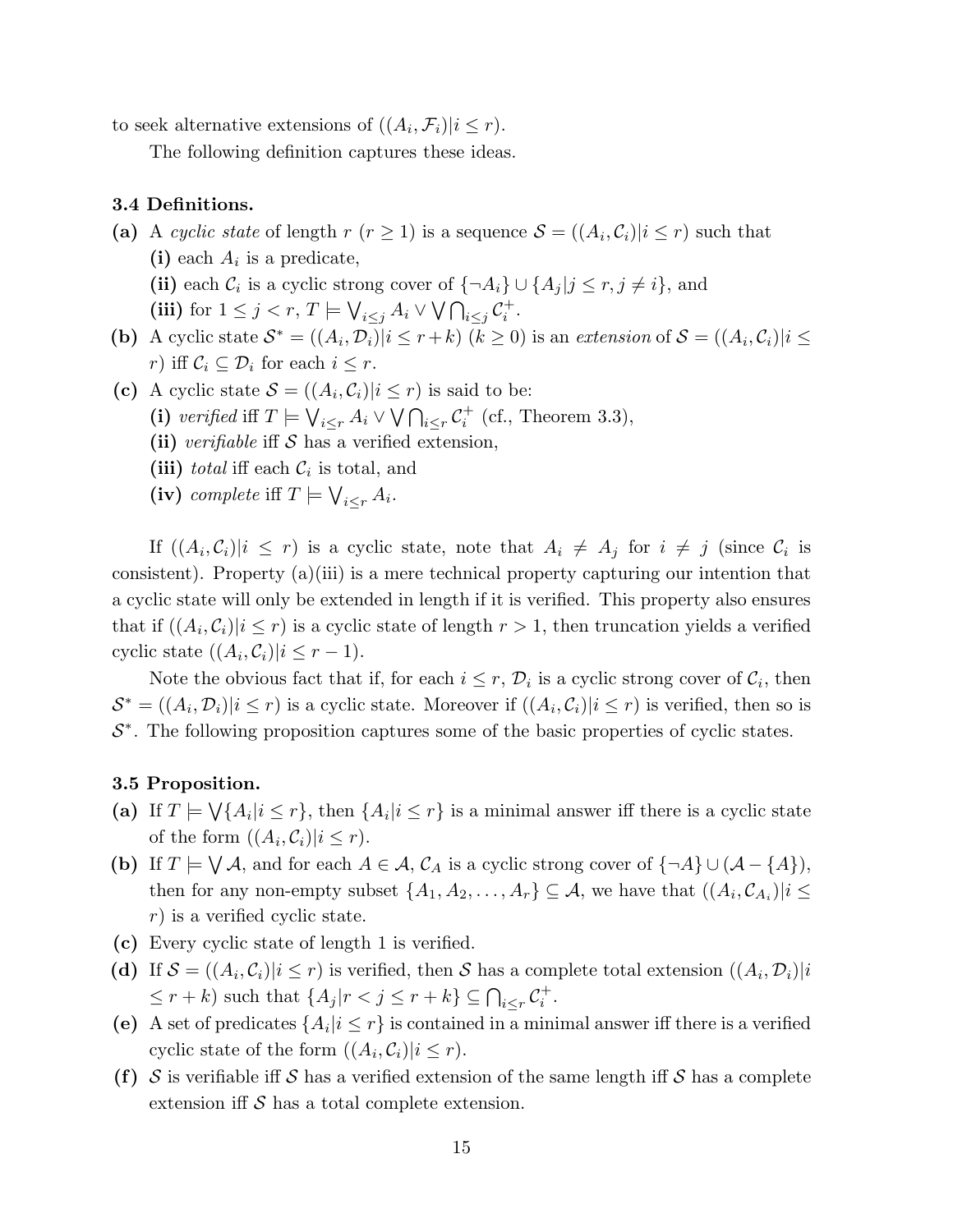**Proof (a)** This follows immediately from Theorem 3.3.

(b) This is trivial from the fact that if  $j \leq r$ , then  $\mathcal{A} \subseteq \{A_i | i \leq j\} \cup \bigcap_{i \leq j} C^+_A$  $A_i$  .

(c) A cyclic state of length 1 contains a single pair of the form  $(A, C)$ , where C is a cyclic strong cover and  $A \in \mathcal{C}^-$ , whence the result follows immediately from Theorem  $2.4(c).$ 

(d) Let A be a minimal answer with  $\mathcal{A} \subseteq \{A_i | i \leq r\} \cup \bigcap_{i \leq r} C_i^+$  $i_i^+$ . For each  $i \leq r$ ,  $\mathcal{C}_i$  is a cyclic strong cover of  $\{\neg A_i\} \cup (\mathcal{A} - \{A_i\})$ , whence  $A_i \in \mathcal{A}$ . For  $i \leq r$ , let  $\mathcal{D}_i$  be a total cyclic strong cover of  $\mathcal{C}_i$ .

If we write  $\mathcal{A} = \{A_i | i \le r + k\}$ , and for each  $i > r$ , let  $\mathcal{D}_i$  be a total cyclic strong cover of  $\{\neg A_i\} \cup (A - \{A_i\})$ , then  $((A_i, \mathcal{D}_i)|i \leq r + k)$  is the required cyclic state.

(e) If  $\{A_i | i \leq r + k\}$  is a minimal answer, then for each  $i \leq r + k$  we may find a total cyclic strong cover  $\mathcal{C}_i$  of  $\{\neg A_i\} \cup \{A_j | j \leq r + k, j \neq i\}$ . By part (b),  $((A_i, \mathcal{C}_i)|i \leq r)$  is verified.

If  $((A_i, \mathcal{C}_i)|i \leq r)$  is a verified cyclic state, then  $\{A_i|i \leq r\}$  is contained in a minimal answer by part (d).

(f) If  $S = ((A_i, C_i)|i \leq r)$  is verifiable, then we may find a verified extension  $S' =$  $((A_i, \mathcal{C}'_i)|i \leq r + k)$ . If  $k > 0$ , then by property 3.4(a)(iii),  $S^* = ((A_i, \mathcal{C}'_i)|i \leq r)$  is the required verified extension. By part  $(d)$ ,  $S'$  has a total complete extension.

The converse follows trivially from part (b).

We now present the notion an *immediate extension*, this being our mechanism that will be used to extend cyclic states. We require that our extension mechanism is correct, in the sense that repeated application should generate only partial answers, and this will be guaranteed by Theorem 3.3 and the use of verification.

We also require completeness, meaning that every minimal answer can be generated via repeated application of our extension mechanism. Now every minimal answer is witnessed by a total complete cyclic state, thus in order to achieve completeness we will insist that whenever  $S^*$  is a total complete extension of S, there is a (proper) immediate extension  $\mathcal{S}'$  of  $\mathcal{S}$  such that  $\mathcal{S}^*$  is an extension of  $\mathcal{S}'$ . The minimal answer represented by  $S^*$  can then be constructed from S via a sequence of immediate extensions.

Of course initially we start our computation of minimal answers with the empty sequence, whose immediate extensions we take to be of the form  $((A,\mathcal{C}))$ , where C is a constructible extension of  $\{\neg A\}$  (Definition 2.11).

#### 3.6 Extending unverified cyclic states.

Suppose now that  $S = ((A_i, C_i)|i \leq r)$  is an unverified cyclic state. Our aim is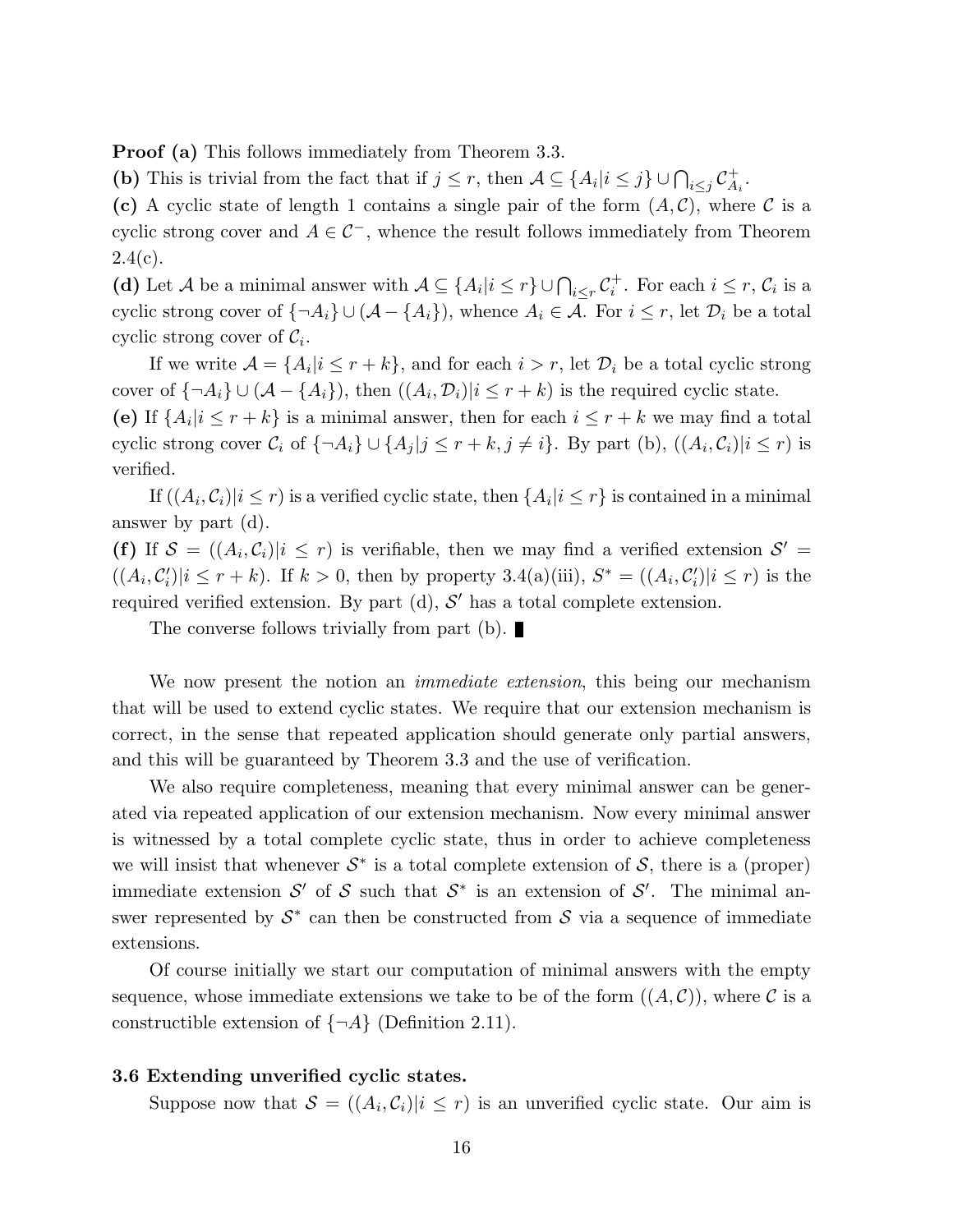to find cyclic strong covers  $\mathcal{D}_i$  of  $\mathcal{C}_i$  such that  $T \models \bigvee_{i \leq r} A_i \vee \bigvee \bigcap_{i \leq r} \mathcal{D}_i^+$  $i^{\dagger}$ . There are broadly two ways in which we can extend the sets  $\mathcal{C}_i$ : either by adding some negative literal to some  $\mathcal{C}_{i_0}$  (which in turn will probably require the addition of further literals (both positive and negative) in order to re-form a cyclic strong cover); or the addition of some positive literal (i.e., predicate) to some  $\mathcal{C}_{i_0}$  (which again would probably require the addition of further literals). However, in order to achieve our desired goal, we specifically need to extend  $\bigcap_{i\leq r} \mathcal{C}_i^+$  $i<sub>i</sub>$ , and this suggests that searching for positive literals which can be used to simultaneously extend all  $\mathcal{C}_i$  would be the more fruitful option. This option is also more appealing since it is the more constrained (i.e., has a narrower search space), and also because it allows within it an integral test to check whether or not the current cyclic state is indeed unverified. The following result encapsulates these ideas, and also shows that our approach to extending unverified cyclic states satisfies the completeness criteria above.

**3.6.1 Lemma.** Suppose that  $S = ((A_i, C_i)|i \leq r)$  is unverified, and C is a cyclic strong cover of  $\{A_i | i \leq r\} \cup \bigcap_{i \leq r} C_i^+$ <sup>+</sup>. Suppose also that S is verifiable, and that  $((A_i, \mathcal{D}_i)|i \leq r)$  is a verified cyclic state such that for each  $i \leq r$ ,  $\mathcal{D}_i \supseteq \mathcal{C}_i$ .

Then  $\mathcal{F} = \bigcap_{i \leq r} \mathcal{D}_i^+ - (\mathcal{C}^+ \cup \bigcup_{i \leq r} \mathcal{C}_i^$  $j_i^-(\ ) \neq \emptyset$ , and for each  $A \in \mathcal{F}$  and each  $i \leq r$  we may find a constructible extension  $\mathcal{C}_i^*$  of  $\{A\} \cup \mathcal{C}_i$  such that  $\mathcal{C}_i^* \subseteq \mathcal{D}_i$ .

**Proof.** First note that  $C^+ \not\supseteq \bigcap_{i \leq r} \mathcal{D}_i^+$  $i$ <sup>+</sup>, for otherwise  $\mathcal C$  would be a cyclic strong cover of  $\{A_i | i \leq r\} \cup \bigcap_{i \leq r} \mathcal{D}_i^+$ <sup>+</sup>, thus contradicting the fact that  $T \models \bigvee_{i \leq r} A_i \vee \bigvee \bigcap_{i \leq r} \mathcal{D}_i^+$  $\frac{+}{i}$  . If  $A \in \bigcap_{i \leq r} \mathcal{D}_i^+$ <sup>+</sup>, then  $A \notin \bigcup_{i \leq r} \mathcal{D}_i^- \supseteq \bigcup_{i \leq r} \mathcal{C}_i^ \overline{i}$ , and hence  $\mathcal{F} \neq \emptyset$ .

Finally, if  $i \leq r$  then  $\{A\} \cup C_i \subseteq \mathcal{D}_i$ , and the existence of  $C_i^*$  is then given by Corollary 2.12.

This then allows us to define immediate extensions of unverified cyclic states.

# 3.6.2 Definition.

Suppose that we are given a cyclic state  $S = ((A_i, C_i)|i \leq r)$ , then an *immediate* extension  $S^*$  of S is formed as follows. Pick a constructible extension C of  $\{A_i | i \leq j \}$  $r\} \cup \bigcap_{i \leq r} C_i^+$ <sup> $+$ </sup>. (If no such C exists, i.e., S is verified, then immediate extensions of S are as given in Definition 3.7.3 below.)

Pick a predicate  $A \in \mathcal{L} - (\mathcal{C}^+ \cup \bigcup_{i \leq r} \mathcal{C}_i^ \binom{r}{i}$  such that for each  $i \leq r$ ,  $\{A\} \cup C_i$  has a constructible extension  $\mathcal{C}_i^*$ , and let  $\mathcal{S}^* = ((A_i, \mathcal{C}_i^*) | i \leq r)$ .

If no such predicate A exists, i.e.,  $S$  is not verifiable, then  $S$  has no immediate extension and the *truncation* of S is given by  $S^* = ((A_i, C_i)|i \leq r-1)$ .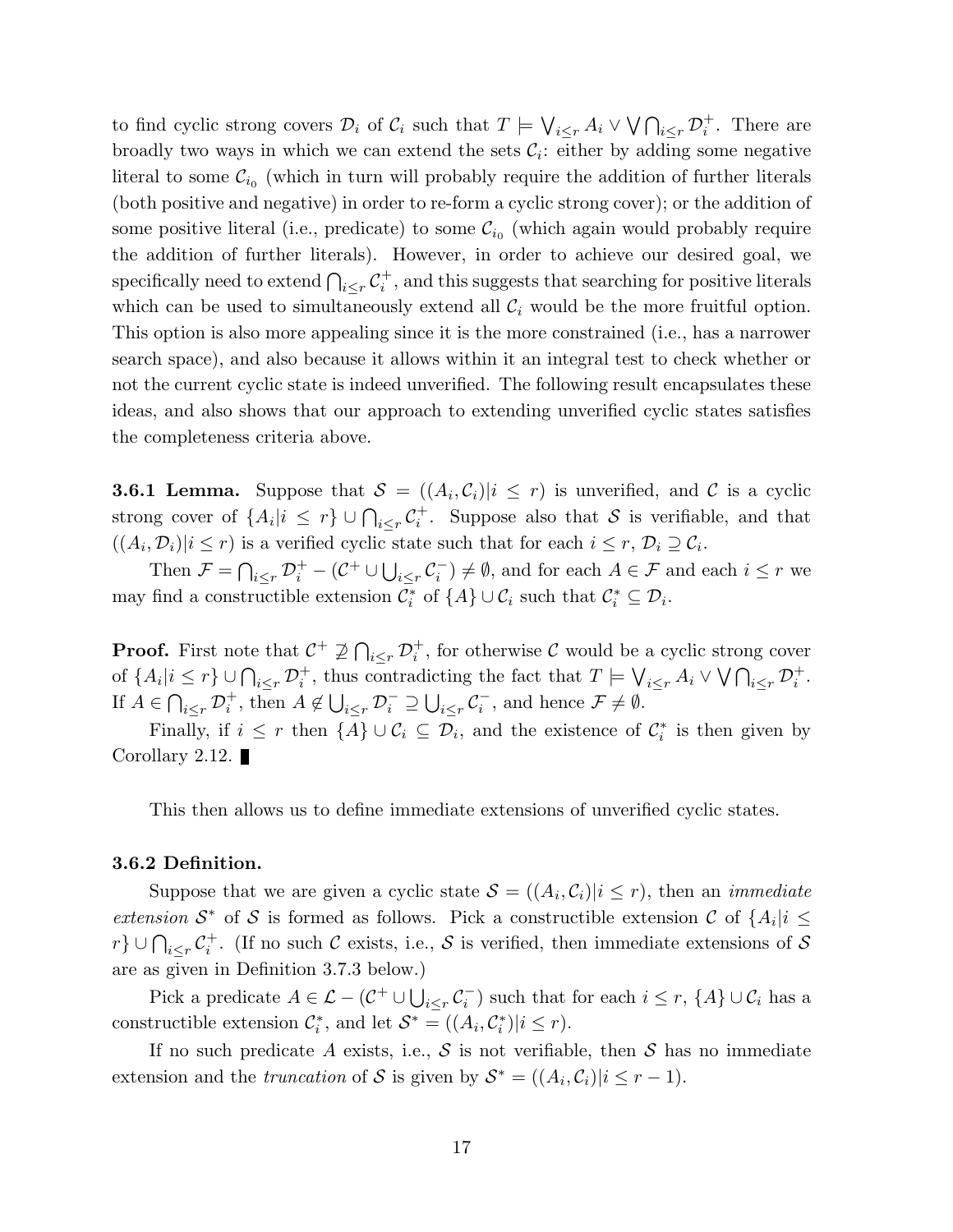Note that if the predicate  $A$  exists, then the extension formed is a proper extension, since  $A \in \mathcal{L} - \mathcal{C}^+ \subseteq \mathcal{L} - \bigcap_{i \leq r} \mathcal{C}_i^+$  $\frac{+}{i}$ .

The constraint that  $A \in \mathcal{L} - (\mathcal{C}^+ \cup \bigcup_{i \leq r} \mathcal{C}_i^ \binom{r}{i}$  clearly allows us to limit the search space, but nevertheless, it is still the case that we are *blindly* picking an element of  $\mathcal{L} - (\mathcal{C}^+ \cup \bigcup_{i \leq r} \mathcal{C}_i^-)$  $(i)$ , and then determining whether the sets  $\mathcal{C}_i^*$  exist. Note however that if we make an incorrect choice for  $A_{r+1}$  then the cost of doing so is the cost of computing some of the sets  $\mathcal{C}_i^*$ . In fact this computation is not totally wasted, and we return to this point in the notes following Definition 3.7.3. In Section 5 we will see that compilation allows us to partially overcome this need to make a blind choice.

Constructible extensions  $\mathcal C$  of  $\{A_i | i \leq r\} \cup \bigcap_{i \leq r} \mathcal C_i^+$  $i<sub>i</sub>$  can be computed with no additional effort by computing constructible extensions  $\mathcal{C}'$  of  $\{A_i | i \leq r\}$ , and then computing constructible extensions  $\mathcal{C}$  of  $\mathcal{C}' \cup \bigcap_{i \leq r} \mathcal{C}_i^+$  $i^+$ . This gives us a free useful test, since (by Theorem 3.2) if no such  $\mathcal{C}'$  exists, then  $T \models \bigvee_{i \leq r} A_i$ , whence  $\{A_i | i \leq r\}$  is a minimal answer and no further extension steps are required.

This partitioning of the computation of constructible extensions of  $\{A_i | i \leq r\}$  $\bigcap_{i\leq r}\mathcal{C}_i^+$ <sup> $+$ </sup> is also beneficial due to the fact that if we are successful in extending  $((A_i, C_i)$  $i \leq r$ ) to a verified cyclic state  $\mathcal{S}' = ((A_i, \mathcal{D}_i)|i \leq r)$ , then the subsequent extension of S' will again require the use (or computation) of the cyclic strong covers of  $\{A_i | i \leq r\}$ . This is illustrated in the following section.

### 3.7 Extending verified cyclic states.

Suppose that  $S = ((A_i, C_i)|i \leq r)$  is verified (but  $T \not\models \bigvee_{i \leq r} A_i$ , i.e.,  $\{A_i | i \leq r\}$  has a cyclic strong cover). An extension of S will have the form  $S^* = ((A_i, \mathcal{D}_i)|i \leq r+1)$ , where (i) for  $i \leq r$ ,  $\mathcal{D}_i$  is a cyclic strong cover of  $\mathcal{C}_i \cup \{A_{r+1}\}$ , and (ii)  $\mathcal{D}_{r+1}$  is a cyclic strong cover of  $\{\neg A_{r+1}\}\cup\{A_i|i\leq r\}.$ 

Cyclic strong covers of  $\{\neg A_{r+1}\}\cup\{A_i|i\leq r\}$  can be computed by first computing a constructible extension  $C$  of  $\{A_i | i \leq r\}$ , and then extending to a constructible extension of  $\{\neg A_{r+1}\}\cup\mathcal{C}$ . We thus have the choice of either guessing  $A_{r+1}$  first, and then attempting to find the sets  $\mathcal{D}_i$  (if such exist), or choosing C first, and then attempting to find  $A_{r+1}$ . The latter option is the more fruitful for three reasons: Firstly, we have already computed the constructible extensions of  $\{A_i | i \leq r\}$  above. Secondly, given C we can (by Lemma 3.7.1 below) prune the search space by insisting that  $A_{r+1} \in$  $\mathcal{L}$ - $(\mathcal{C}^+\cup\bigcup_{i\leq r}\mathcal{C}_i^-)$  $(i)$ , and finally given  $\mathcal{C}$ , a predicate  $A_{r+1}$  together with sets  $\mathcal{D}_i$   $(i \leq r+1)$ are guaranteed to exist (Lemma 3.7.2 below). Lemma 3.7.1 shows that this strategy for extending  $S$  satisfies our completeness condition identified in the remarks following Proposition 3.5.

**3.7.1 Lemma.** Suppose that  $S = ((A_i, C_i)|i \leq r)$  is a verified cyclic state, and that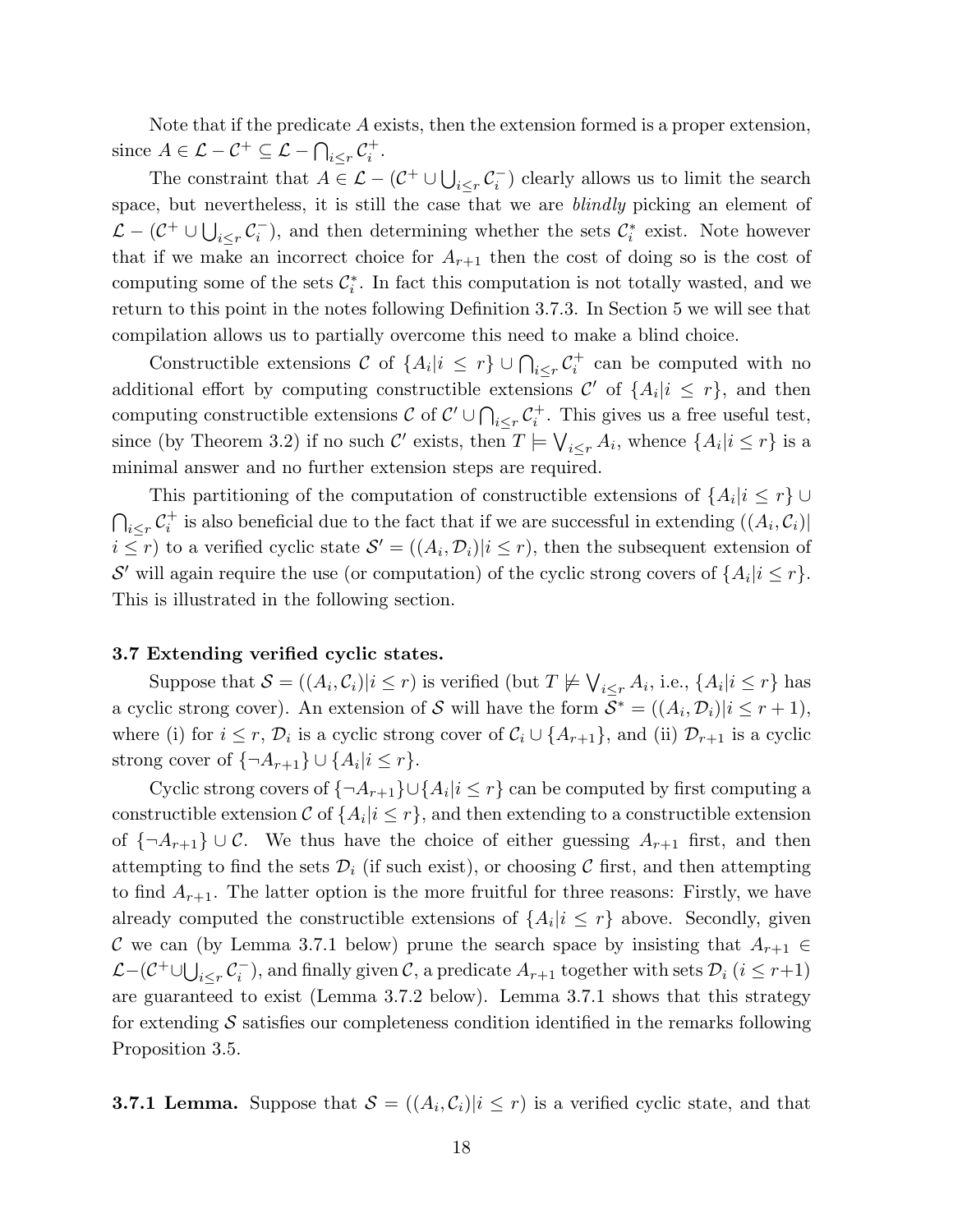$((A_i, \mathcal{F}_i)|i \leq r + k)$  is a complete extension of S with  $k > 0$ .

Then we may find a constructible extension  $\mathcal C$  of  $\{A_i | i \leq r\}$  such that

- (i)  $A_{r+1} \not\in C^+ \cup \bigcup_{i \leq r} C_i^ \frac{i}{i}$ ,
- (ii)  $\{\neg A_{r+1}\}\cup\mathcal{C}$  has a constructible extension  $\mathcal{D}_{r+1}$  such that  $\mathcal{D}_{r+1}\subseteq\mathcal{F}_{r+1}$ , and
- (iii) for each  $i \leq r$ ,  $\{A_{r+1}\}\cup C_i$  has a constructible extension  $\mathcal{D}_i$  such that  $\mathcal{D}_i \subseteq \mathcal{F}_i$ .

**Proof.** Trivially  $A_{r+1} \in \bigcap_{i \leq r} \mathcal{F}_i^+ \subseteq \mathcal{L} - \bigcup_{i \leq r} \mathcal{F}_i^- \subseteq \mathcal{L} - \bigcup_{i \leq r} \mathcal{C}_i^ \overline{i}$ . Now  $\mathcal{F}_{r+1}$  is a cyclic strong cover of  $\{\neg A_{r+1}\}\cup\{A_i|i\leq r\}$ , whence by Corollary 2.12 we may find a constructible extension C of  $\{A_i | i \leq r\}$  such that  $C \subseteq \mathcal{F}_{r+1}$ . Since  $\neg A_{r+1} \in \mathcal{F}_{r+1}$ , we must have that  $A_{r+1} \notin \mathcal{C}^+$ .

Again using Corollary 2.12, parts (ii) and (iii) follow trivially from the facts that  $\mathcal{F}_{r+1}$  is a cyclic strong cover of  $\{\neg A_{r+1}\}\cup\mathcal{C}$ , and (for each  $i\leq r$ )  $\mathcal{F}_i$  is a cyclic strong cover of  $\{A_{r+1}\}\cup C_i$ .

**3.7.2 Lemma.** Suppose that  $S = ((A_i, C_i)|i \leq r)$  is a verified cyclic state, and that C is a cyclic strong cover of  $\{A_i | i \leq r\}$ . Then we may find a predicate  $A_{r+1} \in$  $\mathcal{L} - (\mathcal{C}^+ \cup \bigcup_{i \leq r} \mathcal{C}_i^-)$  $\binom{1}{i}$  such that

(i)  $\{\neg A_{r+1}\}\cup\mathcal{C}$  has a constructible extension  $\mathcal{D}_{r+1}$ , and

(ii) for each  $i \leq r$ ,  $\{A_{r+1}\}\cup C_i$  has a constructible extension  $\mathcal{D}_i$ .

**Proof.** For each  $i \leq r$ , let  $\mathcal{F}_i$  be a total cyclic strong cover of  $\mathcal{C}_i$ , and let  $\mathcal{F}$  be a total cyclic strong cover of  $\mathcal{C}$ .

Since  $T \models \bigvee \{A_i | i \leq r\} \vee \bigvee \bigcap_{i \leq r} \mathcal{F}_i^+$  we cannot have that  $\mathcal{F} \supseteq \{A_i | i \leq r\} \cup$  $\bigcap_{i\leq r}\mathcal{F}^+_i$  $i^+$ , whence pick  $A_{r+1} \in \{A_i | i \leq r\} \cup \bigcap_{i \leq r} \mathcal{F}_i^+ - \mathcal{F}$ . But then  $A_{r+1} \notin \mathcal{C}^+ \supseteq \mathcal{C}^+$  $\{\overline{A_i} | i \leq r\}$ , whence for each  $i \leq r$ ,  $A_{r+1} \in \mathcal{F}_i^+ \subseteq \mathcal{L} - \mathcal{F}_i^- \subseteq \mathcal{L} - \mathcal{C}_i^-$ . In addition, since F is total,  $\neg A_{r+1} \in \mathcal{F}$ .

Parts (i) and (ii) then follow from Corollary 2.12 and the facts that  $\{\neg A_{r+1}\}\cup\mathcal{C}\subseteq$  $\mathcal F$  and  $\{A_{r+1}\}\cup C_i\subseteq \mathcal F_i$ .

This then gives us our method of extending  $((A_i, C_i)|i \leq r)$ .

### 3.7.3 Definition.

Let  $S = ((A_i, C_i)|i \leq r)$  be a verified cyclic state, then an *immediate extension*  $S^*$ of S is formed as follows. Let C be a constructible extension of  $\{A_i | i \leq r\}$ . (If no such C exists then  $T \models \bigvee_{i \leq r} A_i$  and  $\bigvee_{i \leq r} A_i$  is a minimal answer.)

Pick  $A_{r+1} \in \mathcal{L} - (\mathcal{C}^+ \cup \bigcup_{i \leq r} \mathcal{C}_i^-)$  $\binom{1}{i}$  such that

- (i)  $\{\neg A_{r+1}\}\cup\mathcal{C}$  has a constructible extension  $\mathcal{D}_{r+1}$ , and
- (ii) for each  $i \leq r$ ,  $\{A_{r+1}\}\cup C_i$  has a constructible extension  $\mathcal{D}_i$ .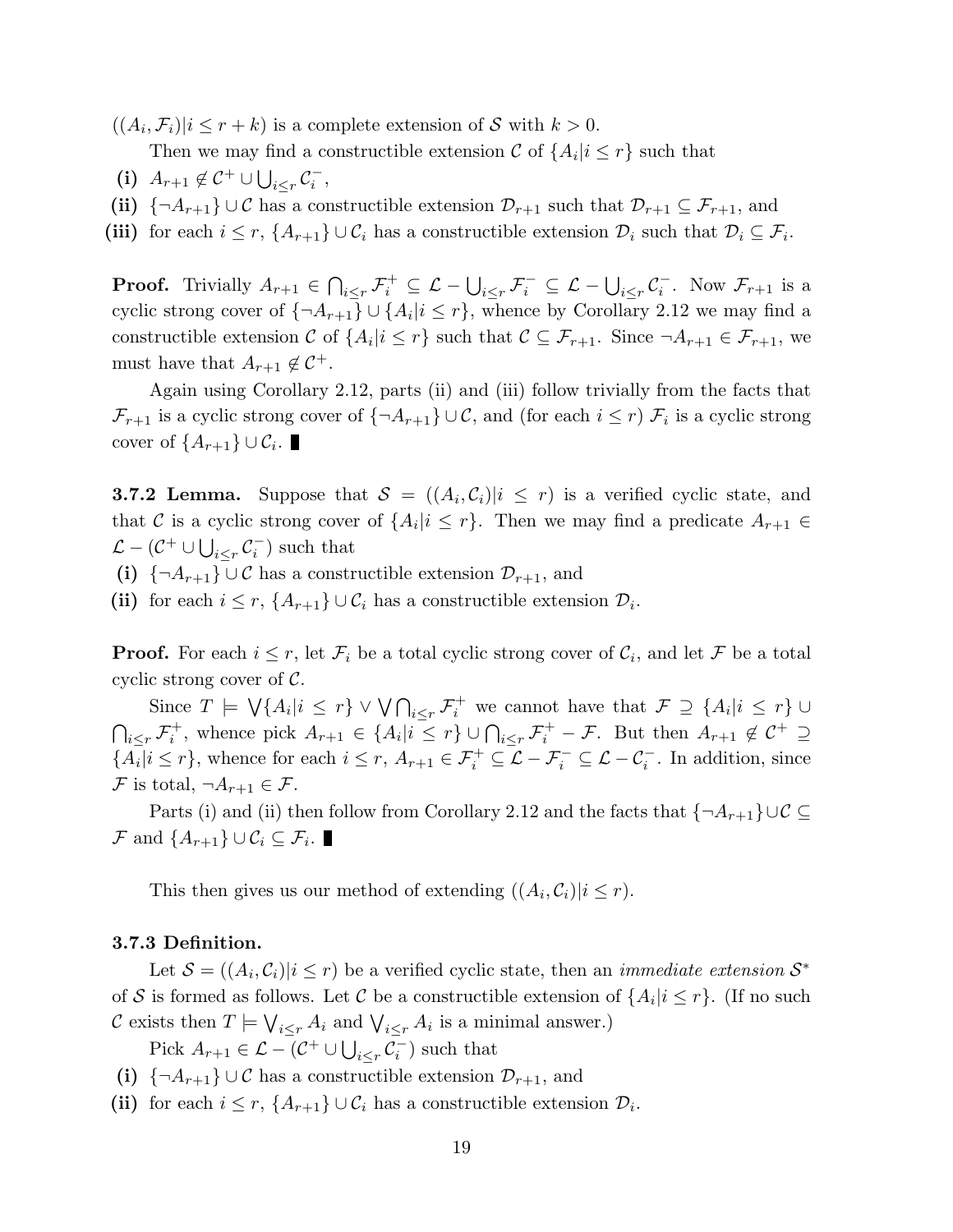Let 
$$
\mathcal{S}^* = ((A_i, \mathcal{D}_i)|i \leq r+1).
$$

# Notes.

1. Note in both Definitions 3.6.2 and 3.7.3, that cyclic strong covers of  $\{K\} \cup \mathcal{D}$  could be computed from constructible extensions of  $\{K\}$  in the reduced database  $T_{\mathcal{D}}$  (by Theorem 2.9). In the case when  $K = \neg A_{r+1}$  (Definition 3.7.3(i)) it may be preferable to adopt a different strategy (see 3 below).

2. As mentioned in Section 3.6, cyclic strong covers may be computed and then found to be obsolete as far as extending the current partial answer is concerned. Note however that the computation of any cyclic strong cover  $\mathcal C$  is not wasted (provided  $\mathcal C^- \neq \emptyset$ ) since it can still be employed in the derivation of other minimal answers: for each  $A \in \mathcal{C}^-$ ,  $((A, C))$  is a (verified) cyclic state of length 1.

**3.** Again we see that the constraint  $A_{r+1} \in \mathcal{L} - (\mathcal{C}^+ \cup \bigcup_{i \leq r} \mathcal{C}_i^ \binom{1}{i}$  allows us to prune the search space, but that beyond this we are still making a blind choice of  $A_{r+1}$ , and then testing whether it satisfies conditions (i) and (ii) above. This blind search is again not so detrimental, since it can provide useful information: A constructible extension  $\mathcal{D}_{r+1}$  of  $\{\neg A_{r+1}\}\cup\mathcal{C}$  may be computed by first computing a constructible extension  $\mathcal{C}'$  of  $\{\neg A_{r+1}\}$ , and then computing  $\mathcal{D}_{r+1}$  as a constructible extension of  $\mathcal{C}' \cup \mathcal{C}$ . In the case when no such  $\mathcal{C}'$  exists, we can immediately discount  $A_{r+1}$  (from belonging to any minimal answer). In the case when  $\mathcal{C}'$  exists, but cannot be extended to  $\mathcal{D}_{r+1}$ , then as above, for each  $A \in \mathcal{C}'^-$ , the pair  $(A, \mathcal{C}')$  can still be employed in the derivation of other minimal answers, and the computation of  $\mathcal{C}'$  is not wasted.

**4.** If  $\mathcal{S} = ((A_i, C_i)|i \leq r)$  is verified, then by Proposition 3.5(d) we may find a minimal answer A such that  $\{A_i | i \leq r\} \subseteq A \subseteq \{A_i | i \leq r\} \cup \bigcap_{i \leq r} C_i^+$  $i^+$ . Moreover, it is easy to amend the proof of Lemma 3.7.2 to show that given a constructible extension  $\mathcal C$  of  ${A_i | i \leq r}$  we can find some  $A_{r+1}$  in  $A - {A_i | i \leq r}$  (and hence in  $\bigcap_{i \leq r} C_i^+$  $i^{\dagger}$ ) satisfying conditions (i) and (ii) of Definition 3.7.3.

Note however that in Definition 3.7.3 we are *not* able to insist that  $A_{r+1}$  is chosen from  $\bigcap_{i \leq r} C_i^+$ <sup> $\tau$ </sup>, since this would compromise completeness. For example if  $T = \{A \vee \tau\}$  $B, A \rightarrow C, B \rightarrow D$ , then  $C \vee D$  is a minimal answer, but the only constructible extension of  $\neg C$  (resp.  $\neg D$ ) is  $\{\neg C, \neg A, B\}$  (resp.  $\{\neg D, \neg B, A\}$ ), whence the only cyclic states of length 1 (generated using constructible extensions) representing a subanswer of  $C \vee D$  are  $((C, \{\neg C, \neg A, B\}))$  and  $((D, \{\neg D, \neg B, A\}))$ . This unfortunate inability to further limit the search space could be overcome by allowing verified states to be extended in the manner similar to that suggested in Section 3.6.2, but then such a requirement effectively insists upon the computation of perfect models in their entirety. We will see in Section 5 that compilation goes quite some way to overcoming this inability.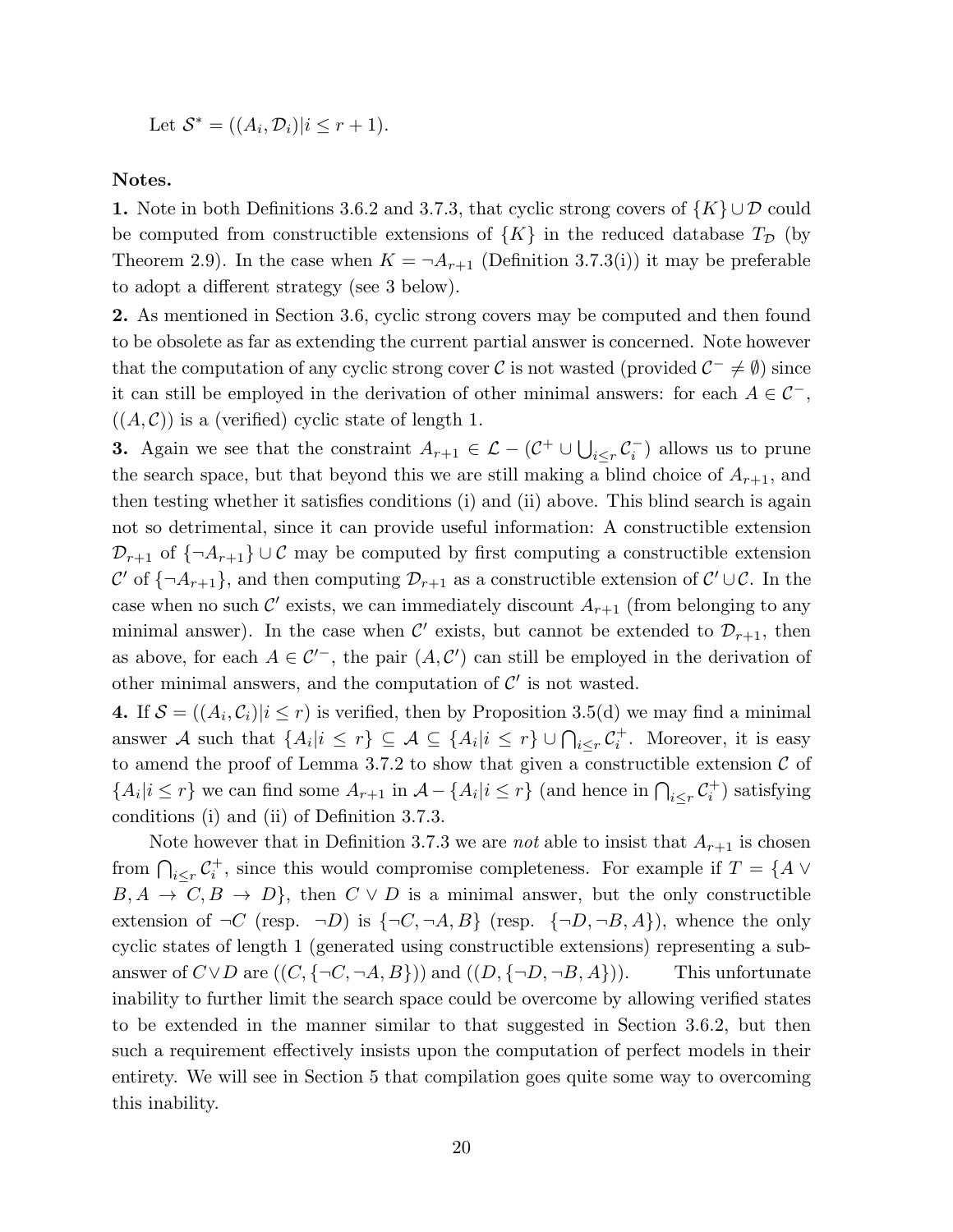5. We have already mentioned that our method is both complete and correct. Notice that a truncation step is in effect an undo operation, and clearly we wish to prevent circularity by insisting that extension steps following truncation do not redo what has previously been undone. With this proviso, it is then clear that any sequence of cyclic states generated via immediate extension and truncation will eventually generate a complete cyclic state (i.e., a minimal answer).

#### §4. Unstratified databases

For unstratified databases, cyclic strong covers are not necessarily extendible to a disjunctive stable model, and we are thus (apparently) unable to characterise partial minimal answers without computing *total* cyclic strong covers (i.e., disjunctive stable models). In addition, testing verification, i.e., whether  $T \models \bigvee_{i \leq r} A_i \vee \bigvee \bigcap_{i \leq r} C_i^+$  $i^+$  (cf., Theorem 3.3) requires the computation of total cyclic strong covers (Theorem 2.6(b)), at least in the case when the cyclic state in question is not verified.

As discussed in [Jo99a] (and mentioned in Section 2 above), disjunctive stable models can be generated by (implicitly) adding to our database, for each predicate  $P \in \mathcal{L}$ , the denial rule  $P \land \neg P \rightarrow$  FALSE: The disjunctive stable models of the database are unaffected, and every strong cover of {FALSE} is then total. Cyclic states then encode sequences of disjunctive stable models satisfying the conditions of Theorem 1.6, and a (top-down) construction of cyclic strong covers [Jo98, Jo99, Jo99a] provides us with a means of testing verification. The application of these denial rules within such a top-down construction amounts to the application of an unrestricted splitting rule  $(e.g., |Ya96|).$ 

As mentioned earlier, the computation of models in their entirety is undesirable, and in the following section we show that a partitioning of the database can be used to (partially) alleviate this need.

#### §5. Compilation

It is natural to ask how our method compares in terms of computational efficiency with methods that also generate non-minimal answers. Is the checking required at each stage cost effective in relation to the saving (i.e., of not generating non-minimal answers)?

In this section we show that compiling (pre-processing) the computation of cyclic strong covers can be employed to greatly simplify and reduce the cost of the run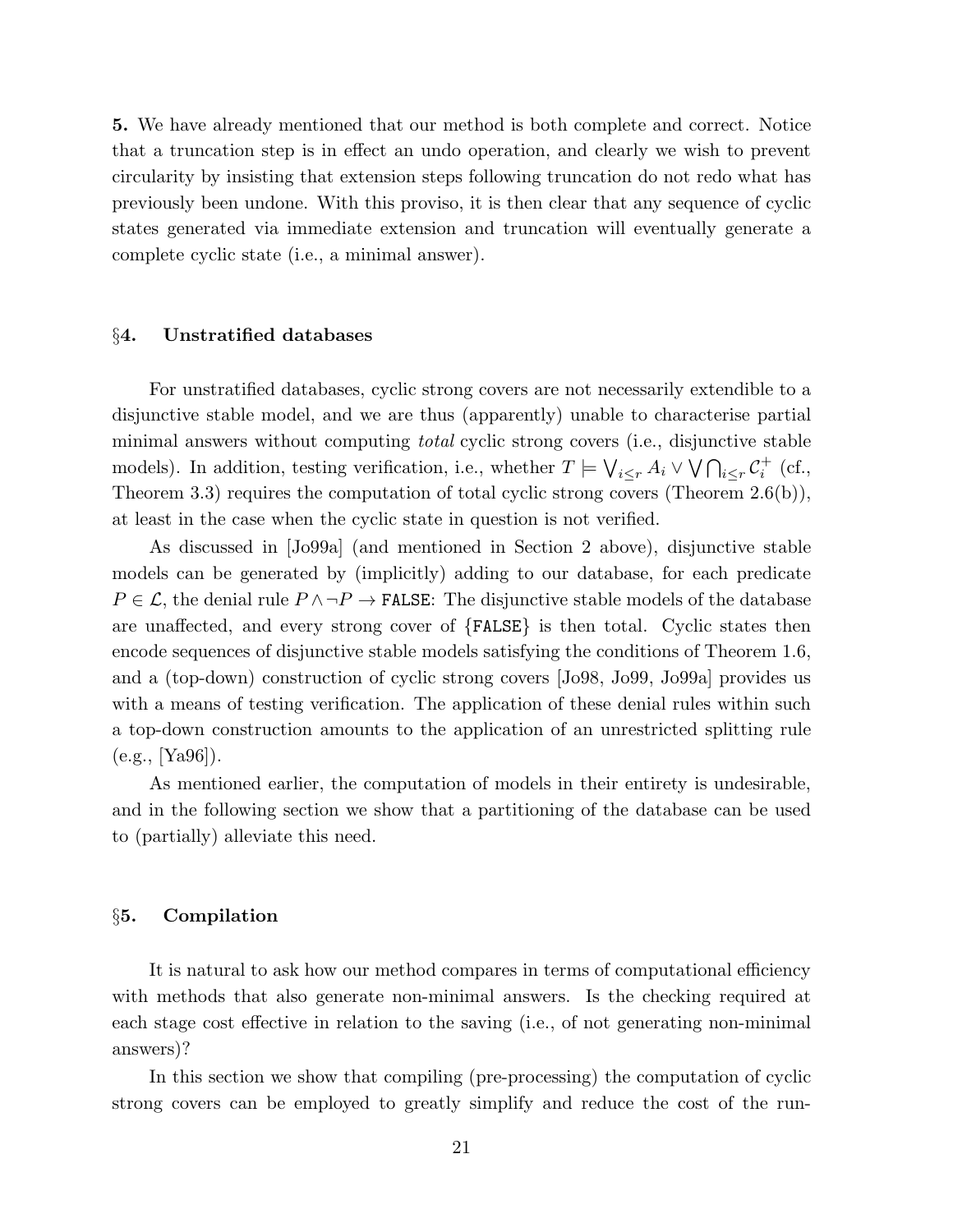time computation. In addition, as a by-product, compilation is shown to resolve the problems raised in Section 4 above.

Throughout this section we assume that  $\mathcal L$  is the disjoint union of  $\text{EXT}(\mathcal L)$  and INT( $\mathcal{L}$ ). If  $\mathcal{Q}$  is a set of literals, then let  $\mathcal{Q}_{ext} = \{K \in \mathcal{Q} | K \in \text{EXT}(\mathcal{L}) \text{ or } \neg K \in$  $\text{EXT}(\mathcal{L})\},$  and  $\mathcal{Q}_{int} = \{K \in \mathcal{Q} | K \in \text{INT}(\mathcal{L})\}$  or  $\neg K \in \text{INT}(\mathcal{L})\} = \mathcal{Q} - \mathcal{Q}_{ext}$ . Notice that  $(Q<sup>-</sup>)<sub>ext</sub> = (Q<sub>ext</sub>)<sup>-</sup>$ , etc. We also make the (usual) assumption that for each rule C, either

- (i) conseq(C)  $\subseteq \text{EXT}(\mathcal{L})$  and antec(C)  $\cup \mathcal{N}(C) = \emptyset$ , or
- (ii) conseq(C)  $\subseteq \text{INT}(\mathcal{L})$  and antec(C) $\cup \mathcal{N}(C) \neq \emptyset$  (whence antec(C)  $\neq \emptyset$ , cf., Section 1.1).

In case (ii) the assumption that the body of  $C$  is non-empty if of course a technical requirement that can be achieved artificially without loss of generality.

We let  $EXT(T) = \{C \in T \mid \text{conseq}(C) \subseteq EXT(\mathcal{L})\}\$ , and  $INT(T) = T - EXT(T) = T$  $\{C \in T | \text{conseq}(C) \subseteq \text{INT}(\mathcal{L})\}.$ 

Note that a rule in  $\text{EXT}(T)$  has the form  $\bigvee \mathcal{E}$ , where  $\mathcal{E} \subseteq \text{EXT}(\mathcal{L})$ . In particular, minimal and disjunctive stable models of  $\operatorname{EXT}(T)$  coincide, thus if  $\Phi$  is a formula in  $\text{EXT}(\mathcal{L})$ , then  $\text{EXT}(T) \models \Phi$  iff  $\Phi$  is true in every minimal model of  $\Phi$ . In particular if  $\mathcal{F} \subseteq \text{EXT}(\mathcal{L}),$  then  $\text{EXT}(T) \models \bigvee \mathcal{F}$  iff there is a rule  $\bigvee \mathcal{E} \in \text{EXT}(T)$  such that  $\mathcal{E} \subseteq \mathcal{F}.$ 

This partitioning of  $\mathcal L$  can be viewed as a very weak form of stratification, and indeed yields a weakened form of Theorem 3.2 as follows: Let us say that a consistent set of literals Q is int-total iff  $Q^- \cup Q^+ \supseteq \text{INT}(\mathcal{L})$ . If C is an int-total cyclic strong cover, then  $\mathrm{EXT}(T)\not\models\bigvee\mathcal{C}_{ext}^+$ , whence we may find a minimal model  $M_0\subseteq\mathrm{EXT}(\mathcal{L})$ of EXT(T) such that  $M_0 \cap C_{ext}^+ = \emptyset$ . But then it is easy to show that  $C_{ext}^- \subseteq M_0$ , and hence that  $\mathcal{C} \cup \overline{M_0} \cup (\text{EXT}(\mathcal{L}) - M_0)$  is a total cyclic strong cover extending  $\mathcal{C}$ . This then yields the following result.

### 5.1 Theorem [Jo99a].

- (a) Every int-total cyclic strong cover can be extended to a total cyclic strong cover.
- (b) If Q is a set of literals, then  $T \models \bigvee Q$  iff Q has no int-total cyclic strong cover.

Compilation is based upon the assumption that  $\operatorname{EXT}(T)$  is relatively transient, in contrast to  $INT(T)$  which is assumed to be relatively static. Compilation is then the pre-processing of  $INT(T)$  so that subsequent run-time query processing requires a manipulation of  $\operatorname{EXT}(T)$  only. Whilst (the less frequent) modifications to  $\operatorname{INT}(T)$ necessitate recompilation, the more frequent modifications to  $\operatorname{EXT}(T)$  do not.

Since query processing requires the construction of int-total cyclic strong covers, we need to partition this construction into a computation step against  $INT(T)$ , and then a further step against  $\operatorname{EXT}(T)$ .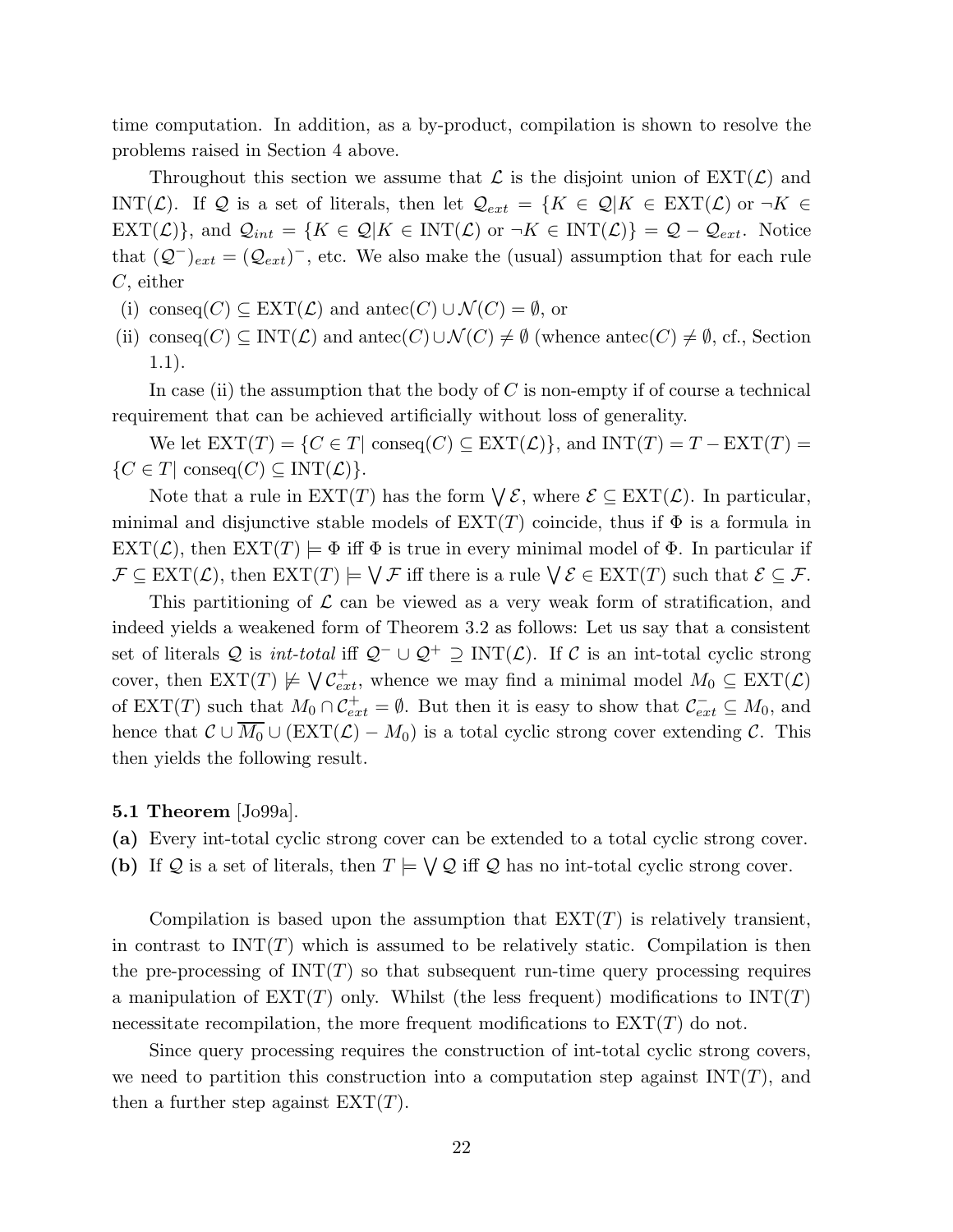For strong covers this partitioning is trivial, since a strong cover in  $T$  is simply a set that is both a strong cover in  $INT(T)$  and a strong cover in  $EXT(T)$ . Moreover note that a consistent set of literals  $\mathcal C$  is a strong cover in  $\operatorname{EXT}(T)$  iff  $\operatorname{EXT}(T) \not\models \bigvee \mathcal C_{ext}^+$ .

For cyclic trees, every leaf node is a rule node. Moreover by assumptions (i) and (ii) above, a rule node  $rn_C$  is a leaf node iff  $C \in \text{EXT}(T)$ . If  $rn_C$  is such a leaf node, with parent n, then conseq(C) ∩ CYC(n)  $\neq \emptyset$ , whence the branch to n must contain a predicate node labelled with an extensional predicate. If  $m$  is the top-most such predicate node, then  $CYC(m) = \{lab(m)\}\text{, whence the child of } m \text{ must be a rule node}\$ of the form  $rn_D$ , where  $\text{conseq}(D) \cap \text{CYC}(m) \neq \emptyset$ , whence  $D \in \text{EXT}(T)$ , i.e.,  $m = n$ . Thus predicate nodes are labelled with extensional predicates iff their child is a leaf node.

Let us therefore say that a *partial cyclic tree* satisfies the conditions of Definition 2.3, with the exception that every leaf node is a predicate node labelled with an extensional predicate. Such trees are defined (constructed) entirely within  $INT(T)$ . To complete a partial cyclic tree in order to form a cyclic tree, we need to extend each such leaf node with a rule node  $rn<sub>C</sub>$ , where  $C \in \text{EXT}(T)$ . In order to ensure that the extended tree continues to satisfy the conditions of Definition 2.3, we must have that  $lab(n) \in \text{conseq}(C)$  (since  $\text{CYC}(n) = \{lab(n)\}\$ ) and  $\mathcal{O}(rn_C) = \text{conseq}(C) - \{lab(n)\}\$ is disjoint from  $Pred(\mathcal{T})$ . The extended tree  $\mathcal{T}'$  then has the properties that  $Pred(\mathcal{T}') =$  $Pred(\mathcal{T}), \mathcal{N}(\mathcal{T}') = \mathcal{N}(\mathcal{T})$  and  $\mathcal{O}(\mathcal{T}') = \mathcal{O}(\mathcal{T}) \cup \bigcup \{ \mathcal{O}(rn_C) | rn_C \text{ is a leaf in } \mathcal{T}' \}.$ 

**5.2 Definition** [Jo99, Jo99a]. A consistent set of literals C is a weakly cyclic cover (in  $INT(T)$  iff

- (i) C is a strong cover in  $INT(T)$ , and
- (ii) there is a set  $\{\mathcal{T}_i \mid i \leq m\}$  of partial cyclic trees such that  $\mathcal{C}^- = \bigcup_{i \leq m} Pred(\mathcal{T}_i)$ , and  $C^+ \supseteq \bigcup_{i \leq m} (\mathcal{O}(\mathcal{T}_i) \cup \mathcal{N}(\mathcal{T}_i)).$

Let C be a weakly cyclic cover in  $INT(T)$  and f be a function  $f : C_{ext}^- \to \text{EXT}(T)$ such that for each  $P \in \mathcal{C}_{ext}^-$ ,  $f(P) = \bigvee \mathcal{E}_P$ , where  $P \in \mathcal{E}_P$  and  $(\mathcal{E}_P - \{P\}) \cap \mathcal{C}_{ext}^- = \emptyset$ . The set  $\mathcal{C} \cup \bigcup {\mathcal{E}_P} - \{P\} \mid P \in \mathcal{C}_{ext}^-$  is said to be a *completion* of  $\mathcal{C}$  in  $T$ .

Thus a completion of a weakly cyclic cover is formed by completing each of the cyclic trees which form the weakly cyclic cover. Note that if  $D$  is a completion of  $C$ , then  $\mathcal{D} - \mathcal{C} \subseteq \text{EXT}(\mathcal{L})$ . Note also that the computation of weakly cyclic covers takes place entirely in  $INT(T)$ , and the computation of completions takes place entirely in  $EXT(T).$ 

In fact it is easy to observe that a partial tree  $\mathcal T$  can always be extended to a cyclic tree in  $INT(T) \cup \{E | E \in Pred(\mathcal{T})_{ext}\}\$  by appending to each predicate leaf node n the rule node labelled with the unit rule  $lab(n)$ . We can thus easily show that a consistent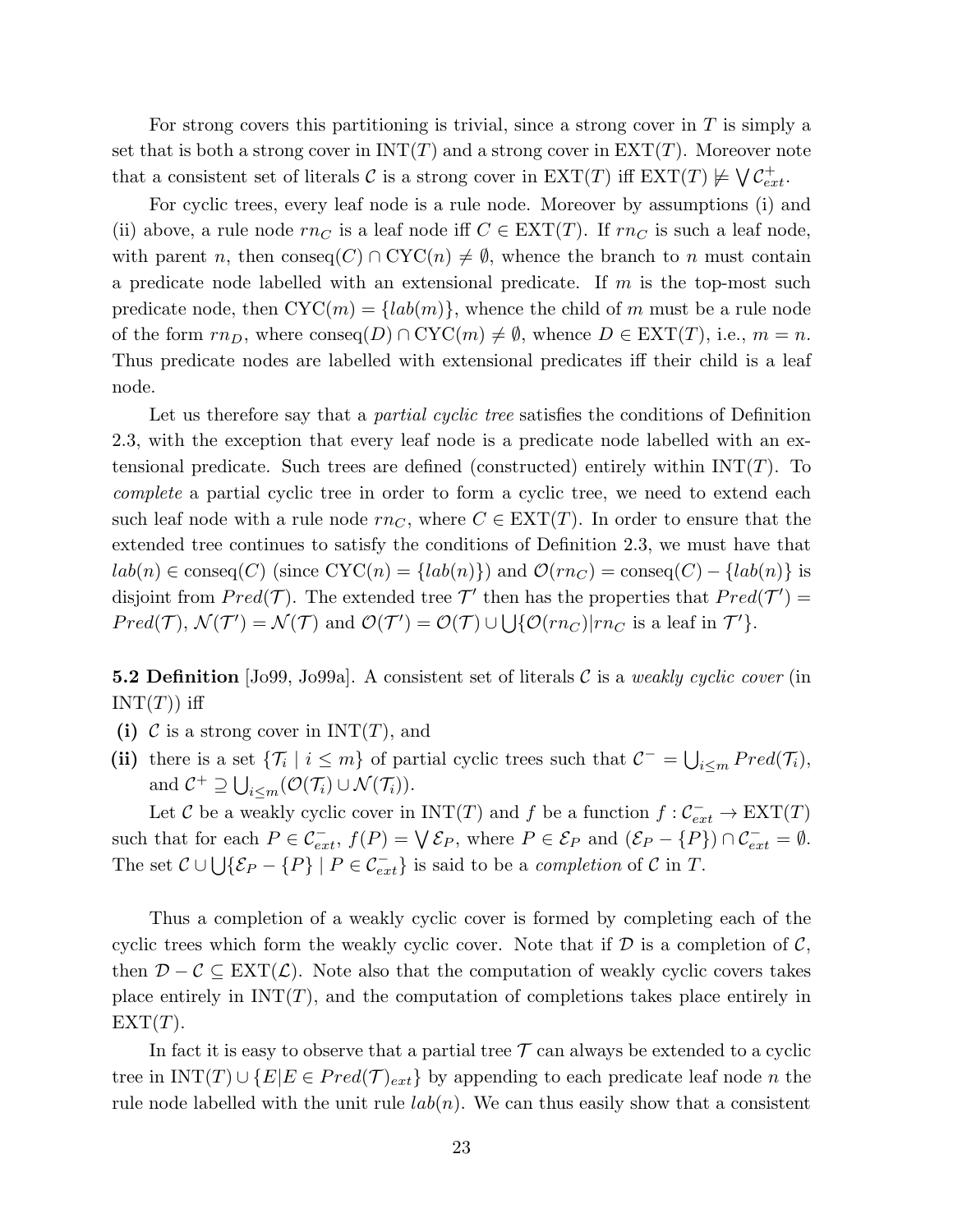set of literals C is a weakly cyclic cover (in  $INT(T)$ ) iff C is a cyclic strong cover in INT(T)  $\cup$  {E|E  $\in \mathcal{C}_{ext}^-$ }. This then allows us to apply the previous results concerning cyclic strong covers to weakly cyclic covers.

Proposition 5.3 summarises the properties of weakly cyclic covers presented in [Jo99, Jo99a].

### 5.3 Proposition [Jo99, Jo99a].

- (a) Let  $\mathcal D$  be a cyclic strong cover. Then  $\mathcal D$  is a weakly cyclic cover, and moreover if C is a weakly cyclic cover with  $\mathcal{C} \subseteq \mathcal{D}$ , there is a completion C' of C such that  $\mathcal{C}' \subseteq \mathcal{D}$ .
- (b) If C is a weakly cyclic cover and D is a completion of C, then D is a cyclic strong cover iff  $\operatorname{EXT}(T)\not\models\bigvee\mathcal{D}_{ext}^+$ .
- (c) If Q is a set of literals, then  $T \models \bigvee Q$  iff whenever C is an int-total weakly cyclic cover of Q and D is a completion of C, then  $\operatorname{EXT}(T) \models \bigvee \mathcal{D}^+_{ext}$ ,

Since weakly cyclic covers are characterised by  $INT(T)$ , we can easily show that if Q is a set of literals, then C is a weakly cyclic cover of Q iff C has the form  $C = C' \cup Q_{ext}$ where C' is a weakly cyclic cover of  $\mathcal{Q}_{int}$  and  $\mathcal{C}' \cup \mathcal{Q}_{ext}$  is consistent. This then yields the following corollary.

#### 5.4 Corollary.

- (a)  $D$  is a cyclic strong cover of  $Q$  iff there is a weakly cyclic cover  $C'$  of  $Q_{int}$  such that  $\mathcal{C}' \cup \mathcal{Q}_{ext}$  is consistent, and  $\mathcal{D}$  is a completion of  $\mathcal{C}' \cup \mathcal{Q}_{ext}$  with  $\operatorname{EXT}(T) \not\models \bigvee \mathcal{D}_{ext}^+$ .
- (b) If Q is a set of literals, then  $T \models \bigvee Q$  iff whenever C' is an int-total weakly cyclic cover of  $Q_{int}$  such that  $C' \cup Q_{ext}$  is consistent, and  $D$  is a completion of  $C' \cup Q_{ext}$ , then  $\operatorname{EXT}(T) \models \bigvee \mathcal{D}_{ext}^+$ .

#### 5.5 The compilation process.

Clearly the compilation process requires the computation of int-total weakly cyclic covers. As suggested in Sections 2 and 4, forcing weakly cyclic covers to be int-total can be simply achieved by implicitly adding  $\{P \land \neg P \rightarrow \texttt{FALSE}| P \in \text{INT}(\mathcal{L})\}$  to  $\text{INT}(T)$ . Note that during compilation we can (if desired) apply subsumption to remove redundancy, since if C and D are int-total weakly cyclic covers with  $\mathcal{C} \subseteq \mathcal{D}$ , then any completion of  $D$  contains a completion of  $C$ . An appropriate set of int-total weakly cyclic covers can thus be generated using a "constructible" approach (cf., Definition 2.11 and Corollary 2.12), the details of which are discussed further in [Jo98a, Jo99, Jo99a].

We assume therefore that the compilation process generates a set COMP of int-total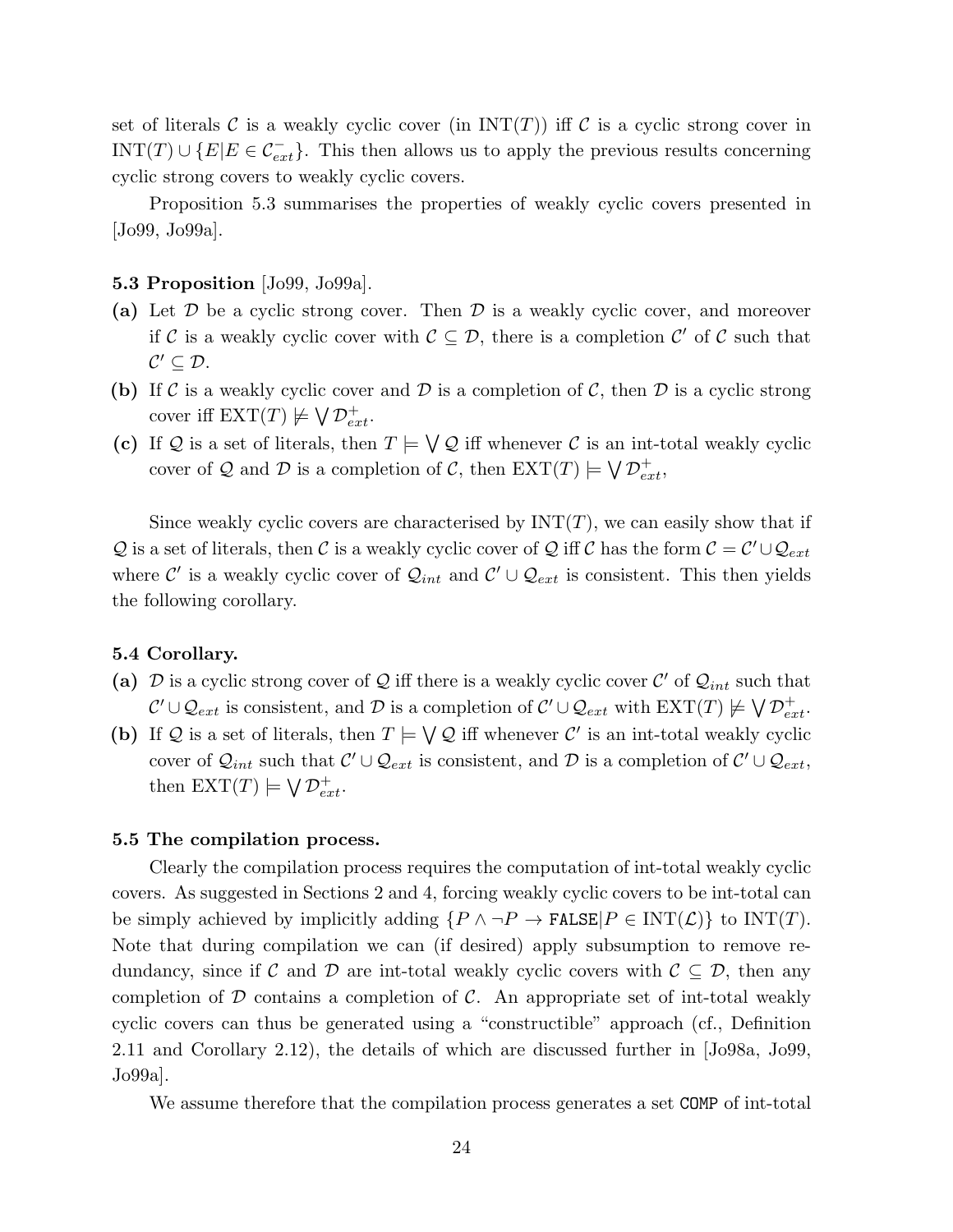weakly cyclic covers, such that every int-total weakly cyclic cover is a superset of some element of COMP.

We now turn our attention to the computation of minimal answers following compilation. Firstly note that cyclic strong covers can be computed using COMP as follows. If  $Q$  is a consistent set of literals, and  $S$  is an int-total cyclic strong cover of  $Q$ , then we may find some  $C \in \text{COMP}$  such that  $C \supseteq Q_{int}$ ,  $C \cup Q_{ext}$  is consistent, and a completion D of  $\mathcal{C} \cup \mathcal{Q}_{ext}$  such that  $\mathcal{D} \subseteq \mathcal{S}$  (whence  $\operatorname{EXT}(T) \not\models \bigvee \mathcal{D}_{ext}^+$  and D is a cyclic strong cover of Q). Let us denote by  $\text{COMP}(\mathcal{Q})$  the set of cyclic strong covers of Q so obtained, i.e.,

COMP(Q) = { $\mathcal{D}$   $\exists \mathcal{C} \in \text{COMP}, \mathcal{C} \supseteq \mathcal{Q}_{int}, \mathcal{C} \cup \mathcal{Q}_{ext}$  is consistent,  $\mathcal{D}$  is a completion of  $\mathcal{C} \cup \mathcal{Q}_{ext}$ , and  $\operatorname{EXT}(T) \not\models \bigvee \mathcal{D}_{ext}^{\perp}$ .

As in Section 3, our run-time computation of minimal answers is again based upon two distinct processes, depending on whether the cyclic state to be extended is verified or not.

## 5.6 Extending unverified cyclic states.

As in Section 3, our aim is to extend an unverified cyclic state  $\mathcal{S} = ((A_i, C_i)|i \leq r)$ to a verified cyclic state  $S^* = ((A_i, \mathcal{D}_i)|i \leq r)$ , thus again we need to extend  $\bigcap_{i \leq r} C_i^+$  $i^+$  by the simultaneous addition of some predicate(s) to each  $\mathcal{C}_i^+$  $i^{\dagger}$ . Since each  $\mathcal{C}_i$  will already be int-total, such predicates must be taken from  $\text{EXT}(\mathcal{L})$ . With this in mind, note that if C is an int-total cyclic strong cover, and  $\mathcal{B} \subseteq \text{EXT}(\mathcal{L})$ , then  $\mathcal{B} \cup \mathcal{C}$  is a cyclic strong cover iff  $\mathcal{B} \cap \mathcal{C}_{ext}^- = \emptyset$  and  $\operatorname{EXT}(T) \not\models \bigvee \mathcal{B} \vee \bigvee \mathcal{C}_{ext}^+$ .

As in Section 3.6 we first perform a test to ensure that  $S$  is not verified, and then use the results of this test to constrain the search space.

**5.6.1 Theorem.** Let  $\mathcal{S} = ((A_i, C_i)|i \leq r)$  be a cyclic state, where each  $C_i$  is int-total, and  $\mathcal{V} = \{A_i | i \leq r\} \cup \bigcap_{i \leq r} C_i^+$ <sup>+</sup>. Suppose that S is not verified and that  $\mathcal{D} \in \text{COMP}(\mathcal{V})$ . Suppose also that S is verifiable, and that  $((A_i, \mathcal{D}_i)|i \leq r)$  is a verified cyclic state, with each  $\mathcal{D}_i \supseteq \mathcal{C}_i$ .

Then we may find a rule  $\bigvee \mathcal{E} \in \text{EXT}(T)$  such that for each  $i \leq r, \mathcal{E} - \mathcal{D} \subseteq \mathcal{D}_i^+ - \mathcal{C}_i^-$ ,  $\mathcal{E} \cap (\mathcal{D} - \mathcal{C}_i) \neq \emptyset$  and  $\operatorname{EXT}(T) \not\models \bigvee (\mathcal{E} - \mathcal{D}) \vee \bigvee (\mathcal{C}_i^+$  $\binom{+}{i}$ ext.

**Proof.** Let  $\mathcal{W} = \{A_i | i \leq r\} \cup \bigcap_{i \leq r} \mathcal{D}_i^+$  $i$ <sup>+</sup>, then  $V ⊆ W$ ,  $W_{int} = V_{int}$  and  $W - V ⊆$  $\text{EXT}(\mathcal{L}).$ 

Now D is a completion of some  $\mathcal{C} \cup \mathcal{V}_{ext}$ , where C is a weakly cyclic cover of  $V_{int} = W_{int}$  and  $C \cup V_{ext}$  is consistent.

If  $\mathcal{C} \cup \mathcal{W}_{ext}$  is inconsistent, then there is some  $P \in \mathcal{C}^-$  such that  $P \in \mathcal{W}_{ext} - \mathcal{V}_{ext}$ ,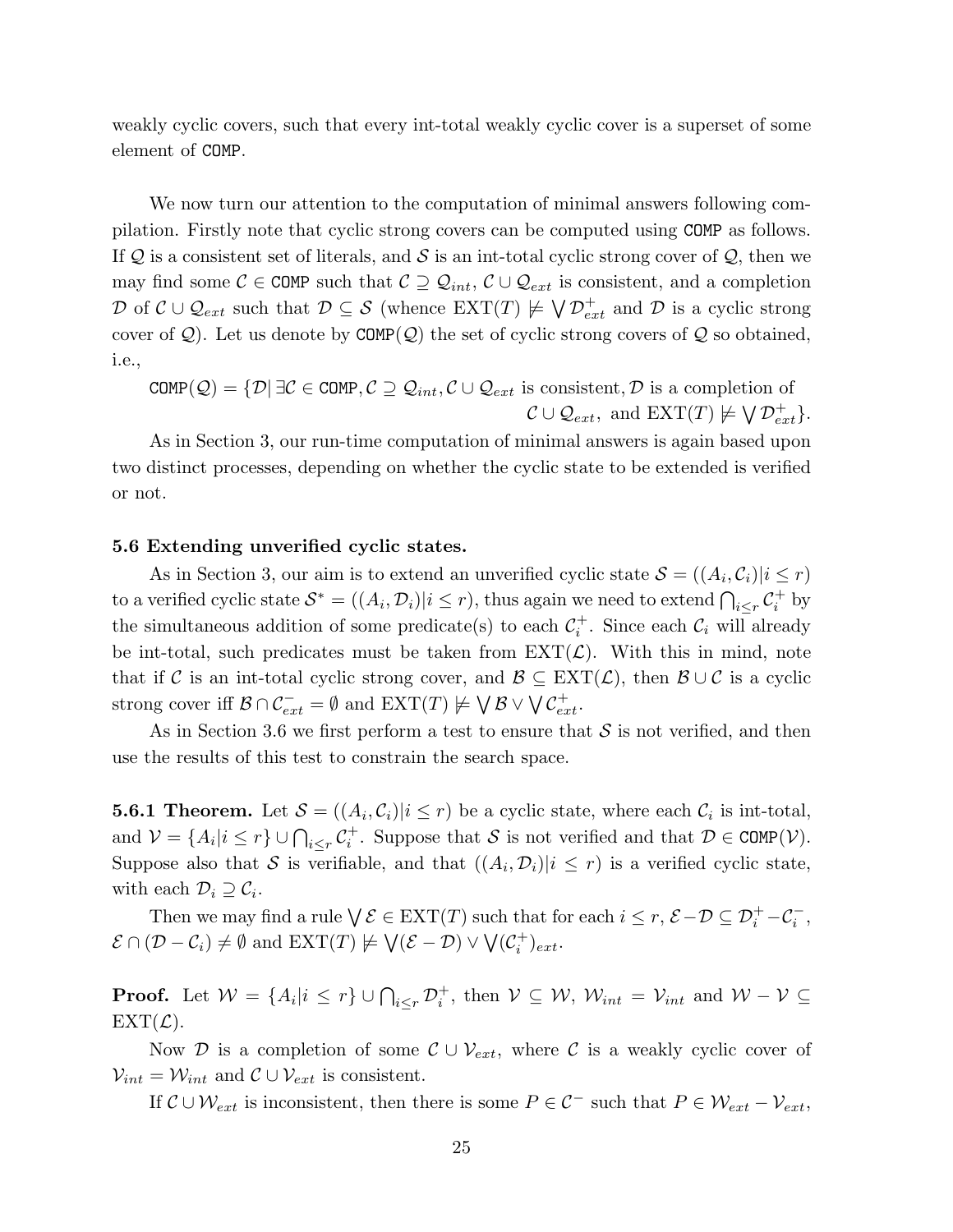and (by the definition of a completion) there is some rule  $\forall \mathcal{E} \in \text{EXT}(T)$  such that  $P \in \mathcal{E}$  and  $\mathcal{E} - \{P\} \subseteq \mathcal{D}$ , whence  $\mathcal{E} \subseteq \mathcal{D} \cup (\mathcal{W}_{ext} - \mathcal{V}_{ext})$ . If  $\mathcal{C} \cup \mathcal{W}_{ext}$  is consistent, then  $\mathcal{D} \cup (\mathcal{W}_{ext} - \mathcal{V}_{ext})$  is a completion of  $\mathcal{C} \cup \mathcal{V}_{ext} \cup (\mathcal{W}_{ext} - \mathcal{V}_{ext}) = \mathcal{C} \cup \mathcal{W}_{ext}$ , whence by Corollary 5.4(b), there is some  $\forall \mathcal{E} \in \mathrm{EXT}(T)$  such that  $\mathcal{E} \subseteq \mathcal{D} \cup (\mathcal{W}_{ext} - \mathcal{V}_{ext})$ .

But then  $\mathcal{E} - \mathcal{D} \subseteq (\mathcal{W}_{ext} - \mathcal{V}_{ext})^+ \subseteq \bigcap_{i \leq r} \mathcal{D}_i^+ \subseteq \mathcal{L} - \bigcup_{i \leq r} \mathcal{D}_i^- \subseteq \mathcal{L} - \bigcup_{i \leq r} \mathcal{C}_i^ \frac{i}{i}$ . Suppose that  $\mathcal{E} \cap (\mathcal{D} - \mathcal{C}_i) = \emptyset$ , then  $\mathcal{E} \cap \mathcal{D} \subseteq \mathcal{C}_i$  and therefore  $\mathcal{E} = (\mathcal{E} - \mathcal{D}) \cup (\mathcal{E} \cap \mathcal{D})$  $(D) \subseteq D_i \cup C_i \subseteq D_i$ , thus contradicting the fact that  $D_i$  is a strong cover. Similarly  $\operatorname{EXT}(T)\not\models\bigvee(\mathcal{E}-\mathcal{D})\vee\bigvee(\mathcal{C}_i^+$  $i^+_{i}$ <sub>ext</sub>, since  $(\mathcal{E} - \mathcal{D}) \cup \mathcal{C}_i^+ \subseteq \mathcal{D}_i$ .

### 5.6.2 Definition.

Suppose that  $S = ((A_i, C_i)|i \leq r)$  is a cyclic state, where each  $C_i$  is int-total. An *immediate extension*  $S^* = ((A_i, \mathcal{D}_i)|i \leq r)$  of S is computed as follows. Pick  $\mathcal{D} \in \mathtt{COMP}(\{A_i|i\leq r\}\cup\bigcap_{i\leq r}\mathcal{C}_i^+$ <sup>+</sup>). By Corollary 5.4, if no such  $D$  exists, then  $S$  is verified, in which case immediate extensions of  $S$  are defined in Definition 5.7.3 below.

Pick  $\bigvee \mathcal{E} \in \text{EXT}(T)$  such that for each  $i \leq r$ ,  $(\mathcal{E} - \mathcal{D}) \cap \mathcal{C}_i^- = \emptyset$ ,  $\mathcal{E} \cap (\mathcal{D} - \mathcal{C}_i) \neq \emptyset$ and  $\operatorname{EXT}(T) \not\models \bigvee (\mathcal{E} - \mathcal{D}) \vee \bigvee (\mathcal{C}_i^+$ <sup>+</sup> $\bigcup_{i=1}^{n}$  We then set  $\mathcal{D}_i = (\mathcal{E} - \mathcal{D}) \cup \mathcal{C}_i$ .

Notice that there must be some  $i_0$  for which  $\mathcal{C}_{i_0} \subset \mathcal{D}_{i_0}$ , for otherwise  $\mathcal{E} - \mathcal{D} \subseteq$  $\bigcap_{i\leq r}\mathcal{C}_i^+$  $i^+$ , thus  $\mathcal{E}$  ⊆ D ∪ ( $\mathcal{E}$  – D) ⊆ D ∪  $\bigcap_{i\leq r}$  C<sub>i</sub><sup>+</sup> ⊆ D, contradicting the fact that  $\overline{\mathrm{EXT}}(T) \not\models \bigvee \mathcal{D}_{ext}^+$ . Thus  $\mathcal{S}^*$  is a proper extension of  $\mathcal{S}$ .

If no such rule  $\forall \mathcal{E}$  exists in EXT(T) then S is not verifiable (by Theorem 5.6.1), S has no immediate extension, and the truncation of S is given by  $((A_i, C_i)|i \leq r-1)$ .

Theorem 5.6.1 demonstrates that our extension step satisfies the required completeness property (given after Proposition 3.5).

### 5.7 Extending verified cyclic states.

We first present two results (whose proofs are virtually identical to those of Lemmas 3.7.1 and 3.7.2) detailing the extension mechanism for verified cyclic states and showing that it satisfies the required completeness property.

**5.7.1 Lemma.** Suppose that  $S = ((A_i, C_i)|i \leq r)$  is a verified cyclic state such that each  $\mathcal{C}_i$  is int-total, and let  $((A_i, \mathcal{F}_i)|i \leq r + k)$  be a complete total extension of S with  $k > 0$ . Then we may find a  $\mathcal{C} \in \text{COMP}(\{A_i | i \leq r\})$  such that

(i)  $A_{r+1} \not\in C^+ \cup \bigcup_{i \leq r} C_i^ \frac{i}{i}$ ,

(ii) there is a  $\mathcal{D}_{r+1} \in \text{COMP}(\{\neg A_{r+1}\} \cup \mathcal{C})$  such that  $\mathcal{D}_{r+1} \subseteq \mathcal{F}_{r+1}$ , and

(iii) for each  $i \leq r$ , there is a  $\mathcal{D}_i \in \text{COMP}(\{A_{r+1}\} \cup \mathcal{C}_i)$  such that  $\mathcal{D}_i \subseteq \mathcal{F}_i$ .

**5.7.2 Lemma.** Suppose that  $S = ((A_i, C_i)|i \leq r)$  is a verified cyclic state where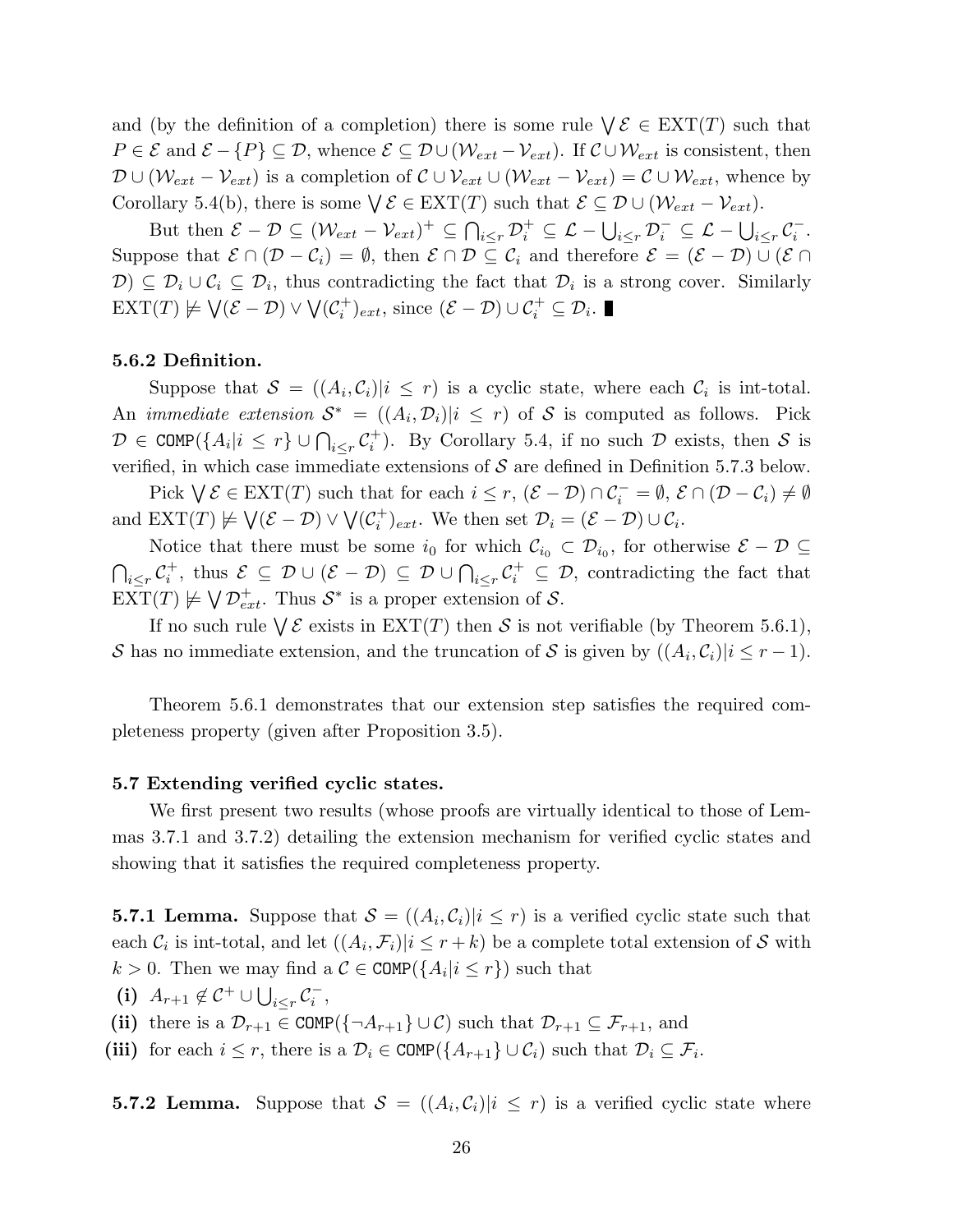each  $\mathcal{C}_i$  is int-total, and that  $\mathcal{C} \in \text{COMP}(\{A_i | i \leq r\})$ . Then we may find a predicate  $A_{r+1} \in \mathcal{L} - (\mathcal{C}^+ \cup \bigcup_{i \leq r} \mathcal{C}_i^-)$  $\binom{(-)}{i}$  such that

(i)  $\{\neg A_{r+1}\}\cup\mathcal{C}$  has an int-total cyclic strong cover  $\mathcal{D}_{r+1}$ , and

(ii) for each  $i \leq r$ ,  $\{A_{r+1}\}\cup C_i$  has an int-total cyclic strong cover  $\mathcal{D}_i$ .

In Lemma 5.7.2, note that when  $A_{r+1} \in \text{INT}(\mathcal{L})$ , we must have that  $A_{r+1} \in$  $\mathcal{C}^- \cap \bigcap \mathcal{C}_i^+$ <sup> $+$ </sup> (since C and each  $C_i$  is int-total), in which case C itself is an int-total cyclic strong cover of  $\{\neg A_{r+1}\}\cup \mathcal{C}$ , and for each  $i\leq r, \mathcal{C}_i$  is itself an int-total cyclic strong cover of  $\{A_{r+1}\}\cup C_i$ .

In the case when  $A_{r+1} \in \text{EXT}(\mathcal{L})$ , condition (i) can be characterised by the existence of a rule  $\bigvee \mathcal{E} \in \text{EXT}(\mathcal{L})$  such that  $A_{r+1} \in \mathcal{E}, (\mathcal{E} - \{A_{r+1}\}) \cap \mathcal{C}_{ext} = \emptyset$ and  $EXT(T) \not\models \bigvee (\mathcal{E} - \{A_{r+1}\}) \vee \bigvee \mathcal{C}_{ext}^+$ , whence we may take  $D_{r+1} = \{\neg A_{r+1}\} \cup \{A_r\}$  $(\mathcal{E} - \{A_{r+1}\}) \cup \mathcal{C}$  (i.e.,  $\mathcal{D}_{r+1}$  is a completion of  $\{\neg A_{r+1}\} \cup \mathcal{C}$ ). Condition (ii) can be characterised by the condition  $\operatorname{EXT}(T) \not\models A_{r+1} \vee \bigvee (\mathcal{C}_i^+$  $\binom{+}{i}$ <sub>ext</sub>, in which case we may take  $\mathcal{D}_i = \{A_{r+1}\} \cup \mathcal{C}_i$ . As mentioned earlier, in both cases, the test against  $\text{EXT}(T)$  is of course a simple subsumption check.

Note that in both cases,  $A_{r+1} \notin \{A_i | i \leq r\}$  since  $A_{r+1} \notin \mathcal{C}^+ \supseteq \{A_i | i \leq r\}.$ 

#### 5.7.3 Definition.

Suppose that  $\mathcal{S} = ((A_i, C_i)|i \leq r)$  is a verified cyclic state, where each  $C_i$  is int-total. An *immediate extension*  $S^*$  of S is computed as follows. Let  $C \in \text{COMP}(\lbrace A_i | i \leq r \rbrace)$ . (As in Section 3.7.3, if no such C exists, then  $T \models \bigvee_{i \leq r} A_i$  and  $\bigvee_{i \leq r} A_i$  is a minimal answer.) There are now two cases (at least one of which must apply), depending on whether we (try to) extend with a predicate in  $INT(\mathcal{L})$  or  $EXT(\mathcal{L})$ .

- (a) Pick a predicate  $A_{r+1} \in \text{INT}(\mathcal{L}) \cap \mathcal{C}^- \cap \bigcap_{i \leq r} \mathcal{C}_i^+$  $i$ <sup>+</sup>, and let  $S^*$  be formed by extending S with the pair  $(A_{r+1}, \mathcal{C})$ .
- (b) Pick a predicate  $A_{r+1} \in \text{EXT}(\mathcal{L}) (\mathcal{C}^+ \cup \bigcup_{i \leq r} \mathcal{C}_i^ \binom{(-)}{i}$  such that
	- (i) for each  $i \leq r$ ,  $\operatorname{EXT}(T) \not\models A_{r+1} \vee \bigvee (\mathcal{C}_i^+$  $i^{\dagger})_{ext}$ , and

(ii) there is a rule  $\forall \mathcal{E} \in \text{EXT}(T)$  such that  $A_{r+1} \in \mathcal{E}, (\mathcal{E} - \{A_{r+1}\}) \cap \mathcal{C}_{ext} = \emptyset$ and  $\text{EXT}(T) \not\models \bigvee (\mathcal{E} - \{A_{r+1}\}) \vee \bigvee \mathcal{C}_{ext}^+$ .

 $\mathcal{S}^*$  is then formed from  $\mathcal S$  by replacing each  $\mathcal{C}_i$  by  $\{A_{r+1}\}\cup\mathcal{C}_i$ , and then extending with the pair  $(A_{r+1}, \{\neg A_{r+1}\} \cup (\mathcal{E} - \{A_{r+1}\}) \cup \mathcal{C})$ .

### 5.8 Compilation for query processing.

Compilation has been previously studied for query processing under the minimal model [Ya02], perfect model [Jo99], disjunctive stable model [Jo99a], possible model [Jo02], and disjunctive well-founded [Jo03] semantics. Each of these approaches compiles a specific query (as opposed to using compilation to generate all (minimal) an-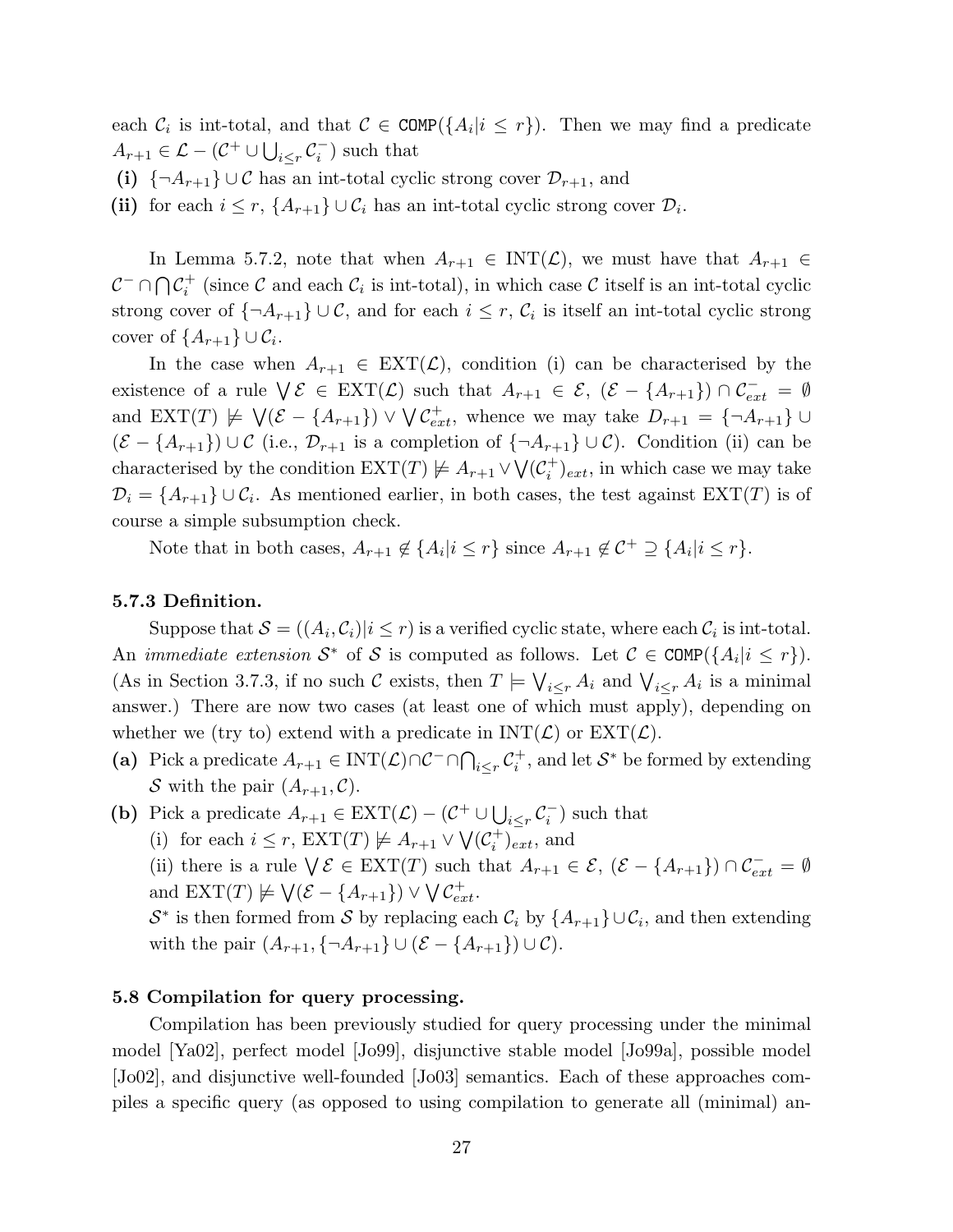swers). For example in order to compile a query  $\bigvee Q$  under the disjunctive stable model semantics, the approach presented in [Jo99a] computes int-total weakly cyclic covers  $\mathcal C$  of  $\mathcal Q$ , and the run-time processing then attempts to find a completion  $\mathcal D$  of some such C for which  $\operatorname{EXT}(T)\not\models\bigvee\mathcal{D}_{ext}^+$ . (In the terminology of the current section,  $T \models \bigvee Q$  iff  $COMP(Q) = \emptyset.$ 

Compilation of the GCWA in first order non-recursive positive databases is discussed in [He88]. In such databases, evaluation under the GCWA reduces to testing minimal answer membership, whose compilation is achieved by a combination of resolution and subsumption.

### 5.9 Other forms of pre-processing.

Compilation as presented above is not the only form of pre-processing that can be applied. For example, in our approach we have partitioned the database into two components, the first of which,  $\operatorname{EXT}(T)$ , consists of simple disjunctions. Our crucial result, Theorem 5.1, was dependent on the resulting properties of  $\operatorname{EXT}(T)$ , specifically that testing whether  $\text{EXT}(T) \models \bigvee \mathcal{Q}_{ext}$  can be achieved without recourse to cyclic strong covers that are total in  $\text{EXT}(\mathcal{L})$ . But this property is (by Theorem 3.2) shared by all stratified databases, and we therefore note that the techniques of the current section can be extended to the case where the database is suitably partitioned into two components, one of which is stratified. This approach was discussed briefly in the context of query processing in [Jo99a, Section 6].

An alternative, which is explored in [Jo99] for stratified databases, is to employ cyclic trees in order to transform a database into an equivalent database which has specific properties. For example we show in Appendix B that we can transform a database into a positive database which is equivalent under the disjunctive stable model semantics, and in which we can compute minimal answers of the original program.

As noted in the introduction, a form of pre-processing referred to as *unfolding* has been studied in [Bra94, Bra95] in relation to a wide class of semantics. This preprocessing transforms the database into a set of conditional facts (i.e., rules for which antec( $C = \emptyset$ ). Such facts are of course closely related to answers, and in this respect one might argue that unfolding is closer to full scale answer generation than it is to preprocessing. More importantly (from the database perspective), such a transformation could not be immune to changes in  $\text{EXT}(T)$ . In [Jo99, Section 4], cyclic trees are employed to transform a stratified database into an equivalent database whose rules have the property that antec(C)  $\subseteq \text{EXT}(\mathcal{L})$ . Such a transformation is immune to changes in  $\text{EXT}(T)$ , although whether this result can be extended to the disjunctive stable model semantics is unclear.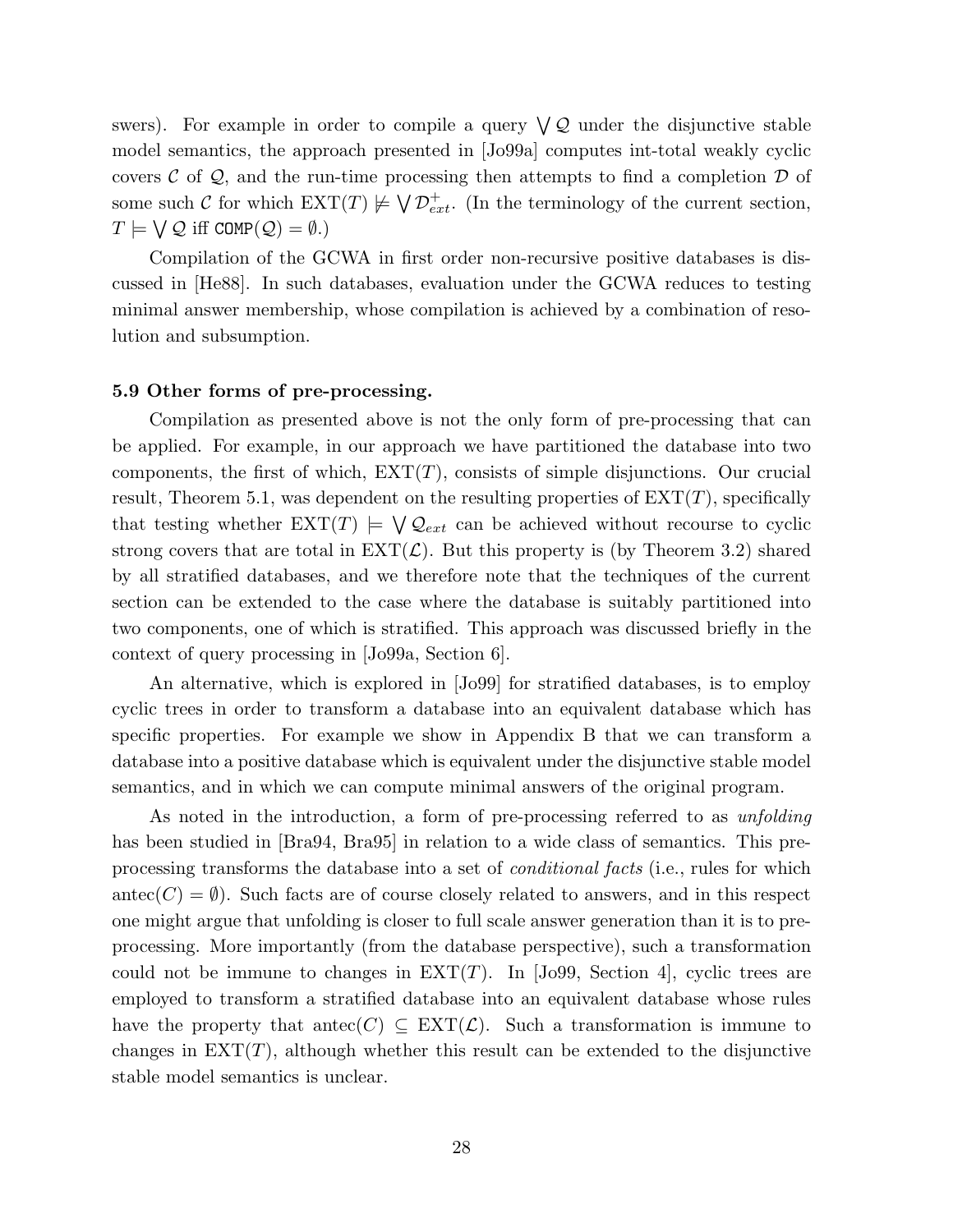#### §6. Query answers

Let us say that a *query* to a database is an expression of the form  $\gamma \vee \mathcal{H}$ , where  $\mathcal{H} \subseteq \mathcal{L}$ , and an *answer* (to ? $\forall \mathcal{H}$ ) is a set  $\mathcal{A} \subseteq \mathcal{H}$  such that  $T \models \bigvee \mathcal{A}$ . Our approach can be modified to compute minimal answers to such queries using the following result.

**6.1 Theorem.** A set  $\{A_i | i \leq r\} \subseteq \mathcal{H}$  is contained in a minimal answer to the query ? $\forall$  H iff for each  $i \leq r$  we may find a disjunctive stable model  $M_i$  of T such that  $M_i \cap \{A_j | j \leq r\} = \{A_i\}$  and  $T \models \bigvee_{i \leq r} A_i \vee \bigvee \bigcap_{i \leq r} (\mathcal{H} - M_i).$ 

As in Section 3, for stratified databases,  $\{A_i | i \leq r\} \subseteq \mathcal{H}$  is contained in a minimal answer to the query ? $\bigvee \mathcal{H}$  iff for each  $i \leq r$  we may find a cyclic strong cover  $\mathcal{C}_i$  of  $\{\neg A_i\} \cup \{A_j | j \leq r, j \neq i\}$  such that  $T \models \bigvee_{i \leq r} A_i \vee \bigvee (\mathcal{H} \cap \bigcap_{i \leq r} C_i^+$  $\binom{+}{i}$ .

As discussed in [Jo99, Section 5], when  $r = 1$  the above theorem indicates that Theorem 1.5 does not carry over to queries of the form  $\sqrt[2]{\mathcal{H}}$ . Specifically it enables us to show that a predicate belongs to some minimal answer to the query  $\gamma \mathcal{U} \mathcal{H}$  iff it is contained in some disjunctive stable model  $M$  of  $T$  for which there is no disjunctive stable model M' such that  $M' \cap \mathcal{H} \subset M \cap \mathcal{H}$ .

Computing minimal answers to a query  $\gamma \vee \mathcal{H}$  is equivalent to computing minimal answers that are contained in  $H$ . This process is clearly going to be more efficient than computing all minimal answers, since our search is constrained in  $H$ . This then raises the following question. When attempting to compute the set of all minimal answers, might it be useful from the viewpoint of computational efficiency, to first apply a technique which generates answers  $\bigvee \mathcal{H}$ , and then apply the results of the current paper to find minimal answers within  $\mathcal{H}$ ?

#### §7. Other semantics

The perfect/disjunctive stable model semantics are of course not the only available semantics. For both stratified and unstratified databases, we could employ the possible model semantics [Sa94] based upon inclusive (rather than exclusive) disjunction. In this case possible models can be characterised by total supported strong covers [Jo99b], and using this characterisation, the methods of the current paper can be adapted to the possible model semantics. For unstratified databases, possible models are ultimately defined in terms of stable models, whose possible non-existence gives rise to the same issues as found in the current paper. It is also worthy of note that for a certain class of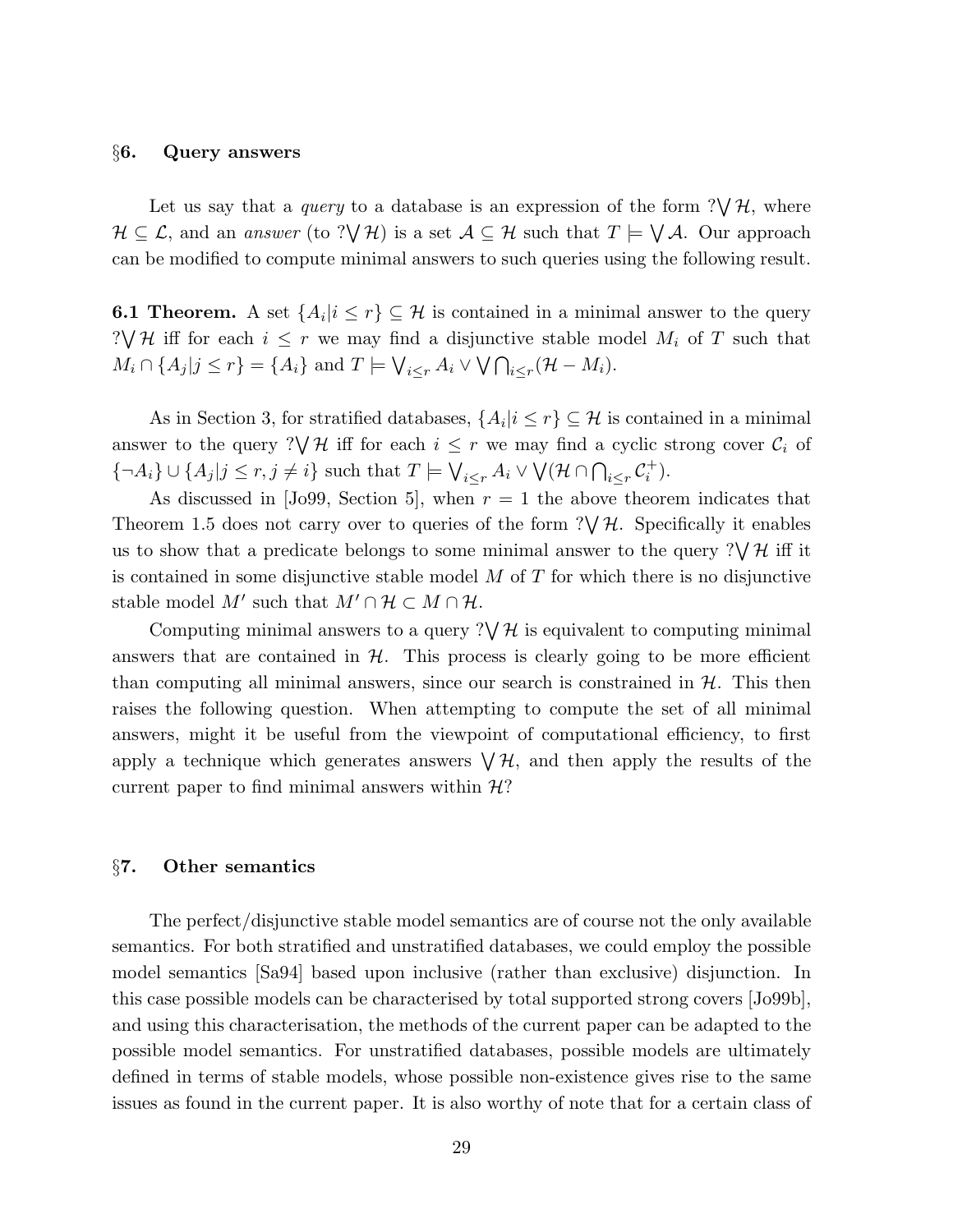stratified databases, the answers (and hence minimal answers) under the perfect model semantics coincide with those under the possible model semantics [Jo02, Corollary 7.3.7].

For unstratified databases we could alternatively employ the disjunctive wellfounded semantics (DWFS) [Bra94]. DWFS can be constructed as the union of an increasing sequence  $\emptyset = D_0 \subseteq D_1 \subseteq \ldots$  [Bra98], where each  $D_{\alpha+1}$  consists of a set  $D_{\alpha+1}^+$  of disjunctions of predicates, and a set  $D_{\alpha+1}^-$  of negative literals.  $D_{\alpha+1}^+$  is constructed from  $D_{\alpha}^-$  which in turn is constructed from  $D_{\alpha}^+$ . In [Jo01, Theorem 2.6] it is shown that  $D_{\alpha+1}^+ = \{ \nabla \mathcal{P} : T|_g(\mathcal{L} - \overline{D_{\alpha}^-}) \models \nabla \mathcal{P} \}$ , and thus the computation of minimal answers in each  $D_{\alpha+1}^+$  can be achieved by applying the methods of Section 3 to the positive database  $T|_g(\mathcal{L} - \overline{D_{\alpha}})$  (using of course minimal rather than perfect models). However, the minimality of some answer in  $D_{\alpha+1}^+$  does not necessarily imply its minimality in  $D_{\alpha+2}^+$  or (hence) in DWFS as a whole.

We can overcome this problem by computing the sequence  $D_0^- \subseteq D_1^- \subseteq \ldots$  independently of the sets  $D_{\alpha}^+$ , since ([Jo01, Corollary 4.10])  $\neg Q \in D_{\alpha+1}^-$  iff for each quasicyclic tree T for Q in T, either  $T|_g(\mathcal{L} - \overline{D_{\alpha}})$   $\models \bigvee \mathcal{N}(\mathcal{T})$  or  $T|_g(\mathcal{L} - \mathcal{N}(\mathcal{T}) \cup \overline{D_{\alpha}})$   $\models$  $\bigvee \mathcal{O}(\mathcal{T})$ . Having computed DWFS<sup>-</sup> =  $\bigcup_{\alpha} D_{\alpha}^-$ , we can then compute DWFS<sup>+</sup> =  $\bigcup_{\alpha} D_{\alpha}^{+} = \{ \nabla \mathcal{P} : T|_{g}(\mathcal{L} - \overline{\text{DWFS}^{-}}) \models \nabla \mathcal{P} \}$  [Jo01, Theorem 2.8], and in particular we can apply the techniques of Section 3 to the positive database  $T|g(\mathcal{L} - \overline{DWFS^{-}})$ (again using minimal rather than perfect models) in order to compute minimal answers in DWFS<sup>+</sup>. In this respect it is shown in [Jo01, Lemma 1.5] that only predicates in  $\mathcal{L} - \overline{\text{DWFS}^-}$  can appear in a minimal answer in DWFS<sup>+</sup>.

### §8. The first order level

We have presented a new, and somewhat novel solution to the problem of computing minimal answers for propositional databases. In view of the relationship with the wider issues of computational complexity we consider these results to be of interest in themselves.

From the viewpoint of deductive databases however, "real" databases are of course first order (but function free). The rules in such databases represent the set of their ground instances (this defining issues such as logical inference), but for the sake of computational efficiency we require methods that apply directly to the first order level. In particular, grounding of the entire database, and then subsequently applying a propositional query answering method would be considered inappropriate, since the resulting ground database would often be large.

In spite of these comments, first order methods are typically developed in the first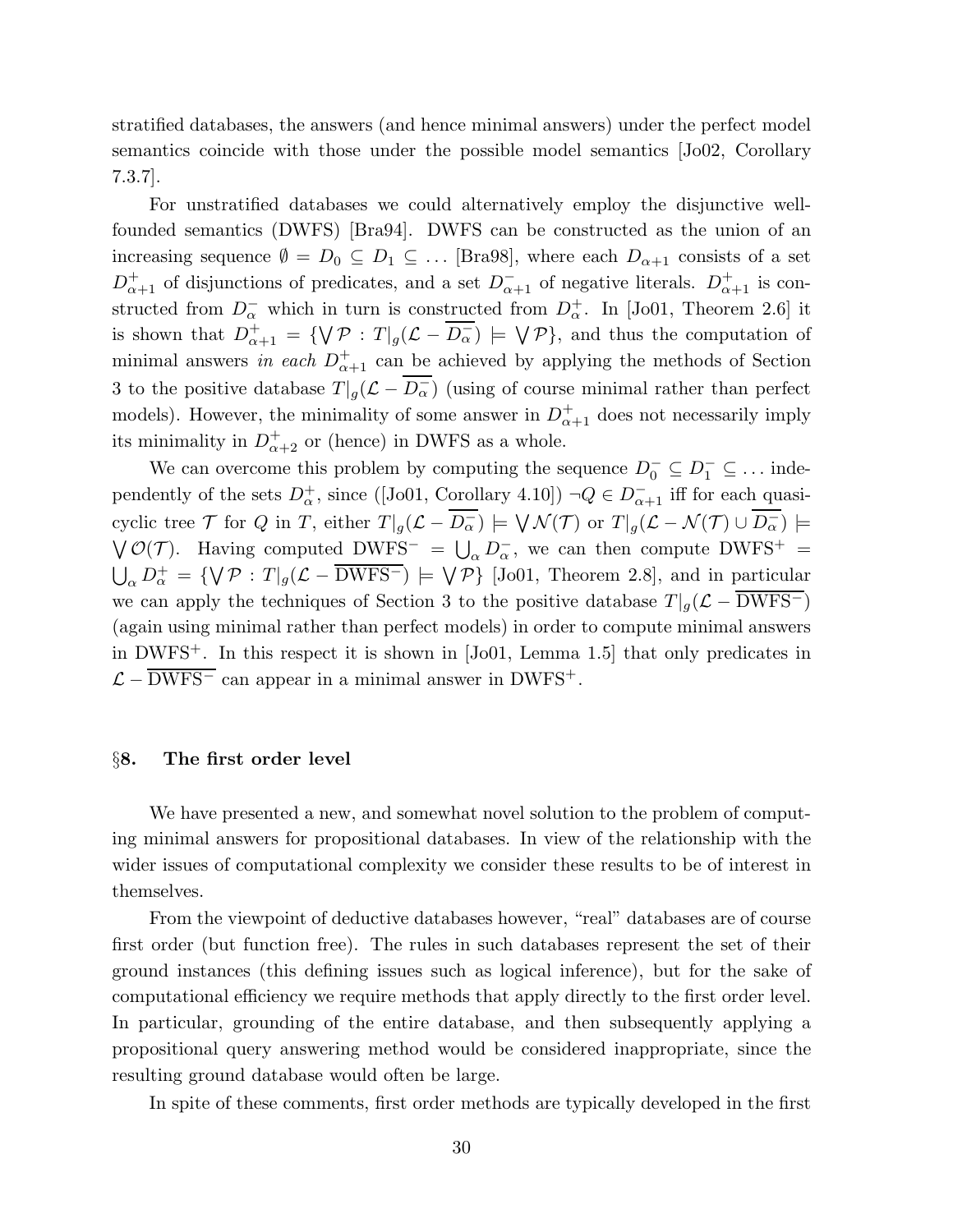instance for the propositional level, and then lifted to the first order level. In this sense, our results presented to-date constitute the first step. In this section we briefly consider the issues, difficulties and constraints that a first order lifting encounters. We also mention briefly an additional advantage that such a lifting would have over the first order query processing method presented in [Jo98].

Suppose then that  $T$  is a first order database, and the set of ground instances of rules in T is denoted by  $gr(T)$ . A minimal answer in T is simply a set of ground positive atoms that is a minimal answer in  $gr(T)$ . Our basic method (i.e., without compilation) requires the computation of cyclic strong covers in  $qr(T)$ , so let us consider how this can be achieved (without computing  $gr(T)$ ).

#### 8.1 Constructing cyclic trees.

The definition and (top-down) construction of cyclic trees for first order (function free) databases is discussed at length in [Jo96, Jo98, Jo98a, Jo00]. Each rule within the tree is linked to the cycle above (cf., Definition 2.3(iii)) by a unifying instantiation, and a significant characteristic of cyclic trees (for first order databases) is that these unifying instantiations have the effect of making  $Pred(\mathcal{T}) \cup O(\mathcal{T}) \cup \mathcal{N}(\mathcal{T})$  (naturally) ground.

Cyclic trees thus provide no additional complications at the first order level. [Indeed we note as an aside that a conceptually simple approach to the generation of minimal answers is to pre-compute all cyclic trees in  $T$ , and (using such) transform T into an equivalent positive database (see Appendix B). Minimal answers in  $T$  can be computed using strong covers (as opposed to (total) cyclic strong covers) in the transformed database (Theorem B.4), the computation of which can be achieved using the methods of [Jo97] as is discussed below.]

#### 8.2 Constructing cyclic strong covers.

Our approach to constructing cyclic strong covers at the propositional level is to employ the operator presented in Section 2.11. Specifically given  $\mathcal Q$  and a rule  $C \in \mathcal T$ such that conseq(C)  $\subseteq Q^+$  and  $Q \cap (\text{antec}(C) \cup \overline{\mathcal{N}(C)}) = \emptyset$ , we may extend Q to either

- $\mathcal{Q}' = \mathcal{Q} \cup \{P\}$  for some  $P \in \text{antec}(C)$ , or
- $\mathcal{Q}' = \mathcal{Q} \cup \mathcal{S}(\mathcal{T})$ , where T is a cyclic tree for some  $R \in \mathcal{N}(C)$  in T such that  $\mathcal{Q} \cup \mathcal{S}(\mathcal{T})$  is consistent.

As mentioned in Section 2, we can then represent the generation of cyclic strong covers as an (extended deduction) tree construction [Jo98, Jo99, Jo99a]. For example if antec(C) =  $\{P\}$ ,  $\mathcal{N}(C) = \{R\}$  and R has cyclic trees  $\mathcal{T}_1, \mathcal{T}_2, ..., \mathcal{T}_r$  in T, then the application of C yields the following subtree: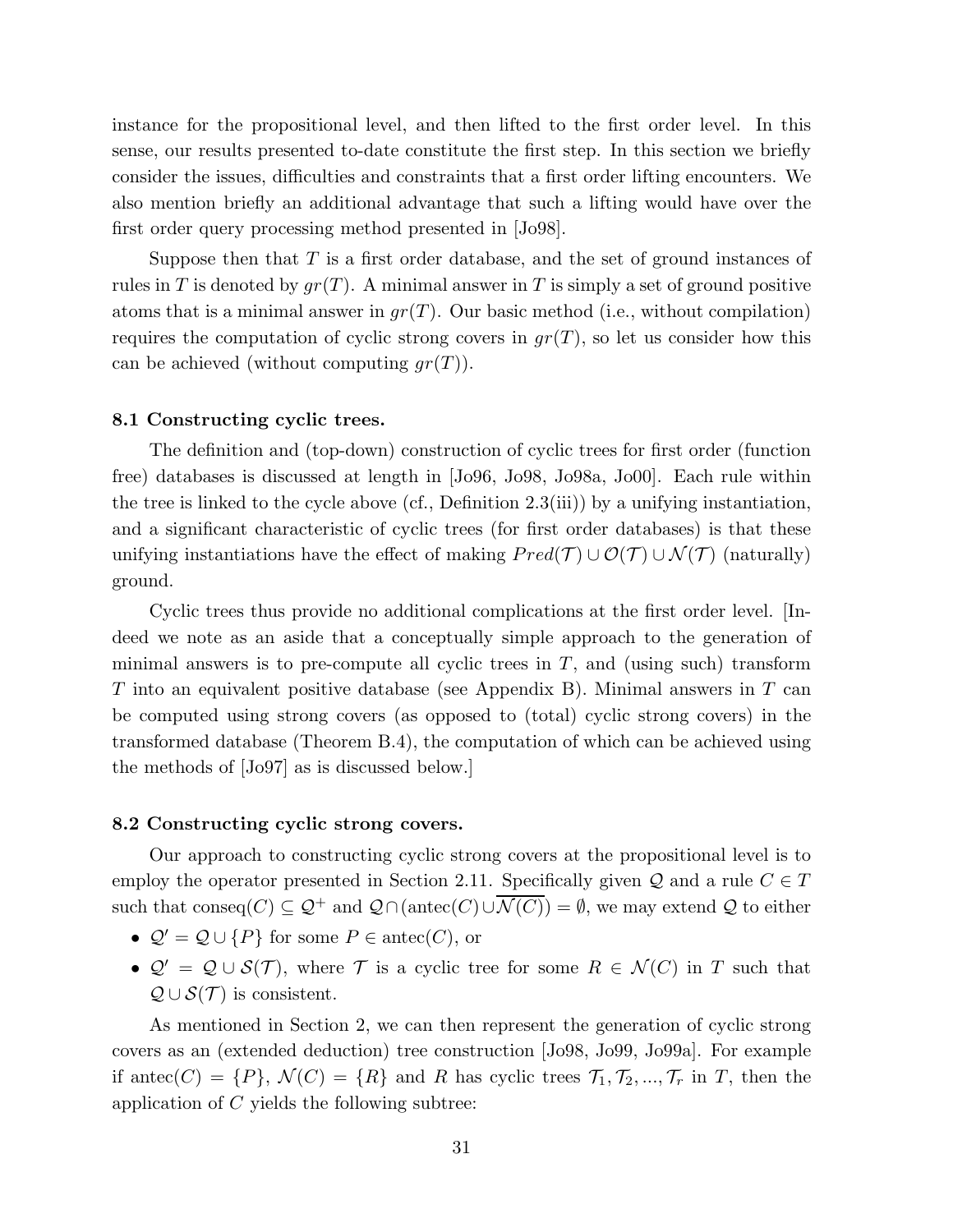

Of course if R has no cyclic tree in T, then we may, in effect, discard  $\neg R$  as a child of  $rn<sub>C</sub>$ .

Consider now the first order case. As is normal in research into deductive databases we will assume that for each rule C, if x is a variable which appears in conseq(C), then x also appears in antec(C)  $\cup \mathcal{N}(C)$ .

Suppose for the sake of simplicity that  $Q$  is ground, and that  $C$  has the form of  $P(y, z) \wedge \neg R(y, z) \rightarrow V(y) \vee W(y)$ . We pick a substitution  $\theta$  which unifies conseq(C) with some subset of Q, say  $y\theta = a$ . We then compute a cyclic tree (say  $\mathcal{T}_1$ ) for (an instance of)  $R(a, z)$ , this resulting in a further instantiation  $\eta$  of z, say  $z\eta = b$ . Assuming that  $\mathcal{Q} \cap (\text{antec}(C\theta \eta) \cup \mathcal{N}(C\theta \eta)) = \emptyset$ , we then compute the remaining cyclic trees  $\mathcal{T}_2$ , ...,  $\mathcal{T}_r$  for  $R(a, b)$ , thus yielding the tree



Notice that the tree is still ground, but importantly we have not taken an arbitrary instance of C: the instantiation of variables in conseq(C) results from the unifier  $\theta$ , and the instantiation of any other variables in  $\mathcal{N}(C)$  results from the unifiers employed in the construction of the first cyclic tree  $\mathcal{T}_1$ . The issue of how to handle instances of  $R(a, z)$  which have no cyclic trees is discussed below in Section 8.3.

Suppose instead that C had the form of  $P(x, y, z) \land \neg R(y, z) \rightarrow V(y) \lor W(y)$ , then the resulting tree would have the form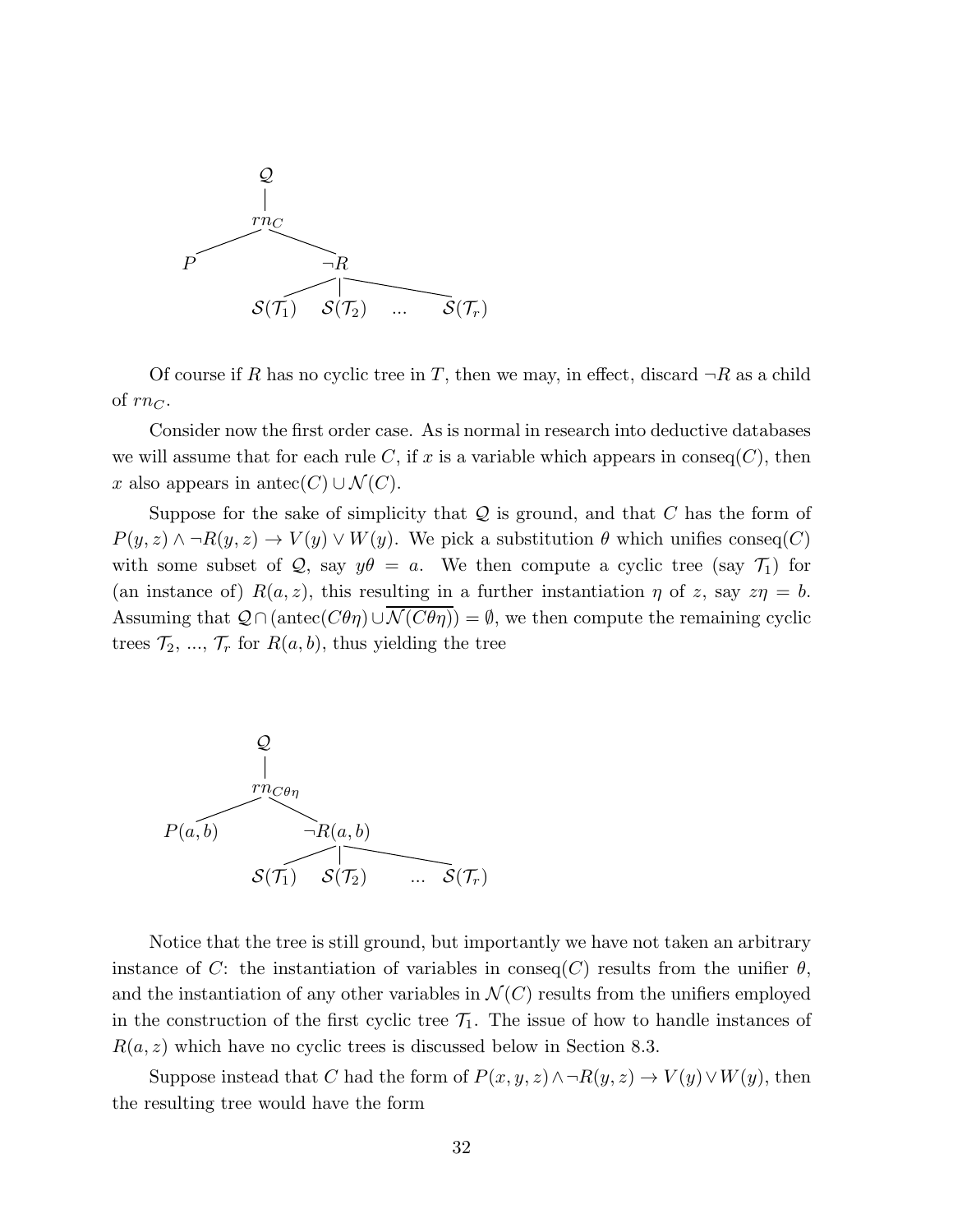

In this case the child nodes of  $\neg R(a, b)$  are again ground. The left hand child of  $rn_{C\theta\eta}$  contains a variable however, indicating that this extension of Q resulting from the application of  $C\theta\eta$  represents  $\mathcal{Q} \cup \{P(c, a, b)|c \text{ is a constant in } \mathcal{L}\}.$ 

But now if C had the form  $S(x, z) \wedge P(x, y, z) \wedge \neg R(y, z) \rightarrow V(y) \vee W(y)$ , then the application of  $C\theta\eta$  results in the tree



and again  $\mathcal{Q} \cup \{P(c, a, b)|c \text{ is a constant in } \mathcal{L}\}\$ and  $\mathcal{Q} \cup \{S(c, b)|c \text{ is a constant in } \mathcal{L}\}\$  $\mathcal{L}$  are valid extension of Q. Unfortunately, these are not the only extensions that we need to consider: for example if  $\mathcal L$  contains just the two constants a and b, then  $\mathcal{Q} \cup \{S(a, b), P(b, a, b)\}\$ and  $\mathcal{Q} \cup \{S(b, b), P(a, a, b)\}\$ also need to be considered, and thus the branches individually do not represent the totality of all covers. Worse still, if T contained a rule whose head had the form  $S(w, b) \vee P(w, a, b)$ , then such a rule would somehow have to be applied to both branches simultaneously, thus effectively destroying our view of cyclic cover construction as a tree traversal.

A solution to this problem, presented in [Jo97, Section 4], is to insist that variables which appear in antec(C) but not in conseq(C)  $\cup \mathcal{N}(C)$  occur only in semi-definite predicates [Jo97]. Such predicates can in particular only occur in the heads of rules which are definite (i.e., contain a single atom in their head), whence this eliminates the possibility of applying the rule to two branches simultaneously.

The problem of how to handle body variables that are not instantiated by the unifier also occurs in the study of hyper-tableaux [Ba97], where the problem of making a blind instantiation of such variables is well known. In [Ba97], Baumgartner presents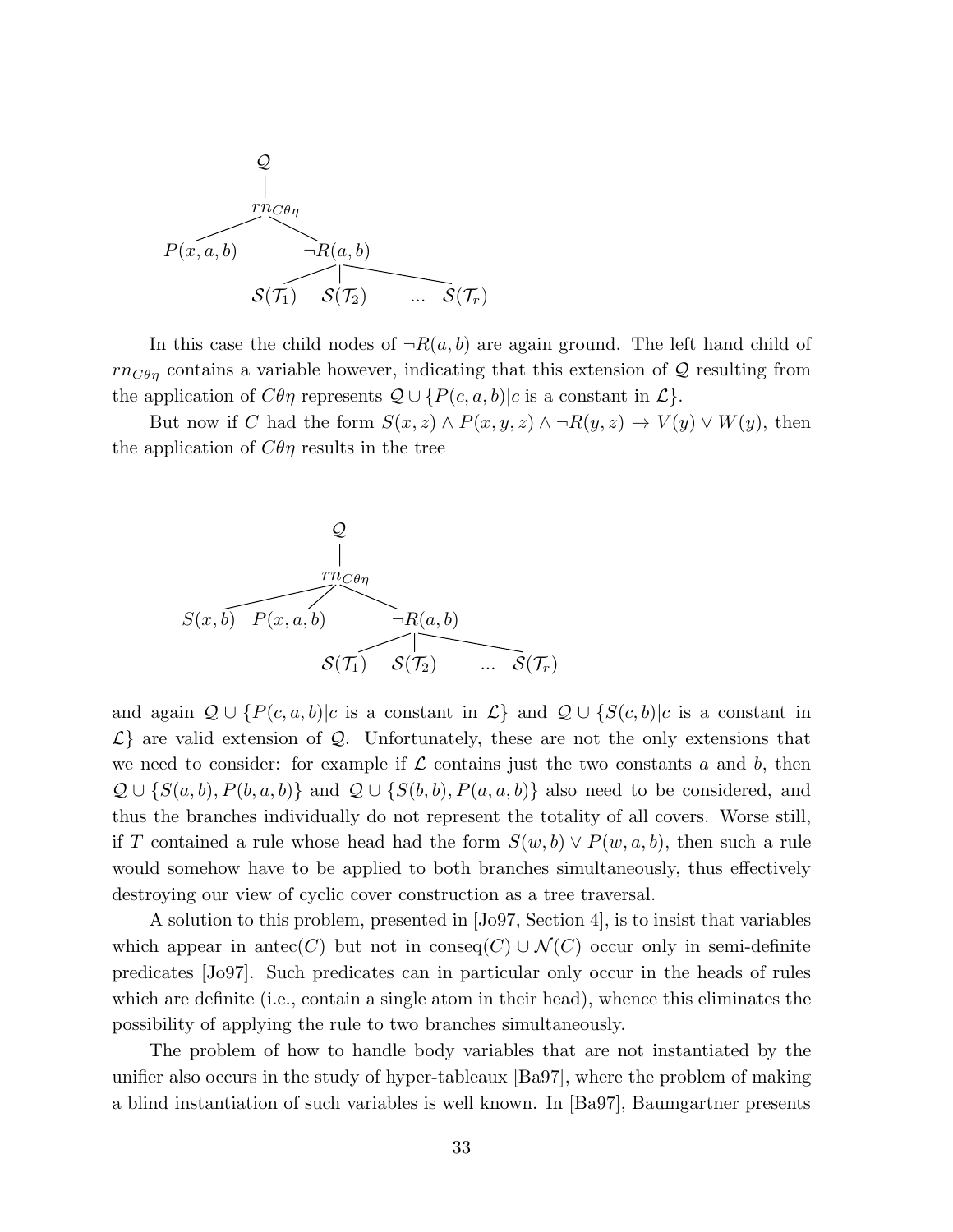a solution to this problem by employing an additional Link inference rule which effectively creates separate instantiated copies of the problematic atoms in a demand driven way, as such instantiations are required by available extension steps. This approach is similar to that employed in [Jo97], where such variables are instantiated by so called eq-rules, again in a demand driven way. The technical differences between the methods of [Ba97] and [Jo97] make a direct comparison difficult, but the approach presented in [Ba97] does appear to be more general, and we conjecture that it could be adapted to allow the above-mentioned restriction in terms of semi-definite predicates to be lifted.

A similar argument can be made in the case when the initial set Q is non-ground (although in fact the methods described in Section 3 could be employed without this requirement).

#### 8.3 Negative subgoals with no cyclic trees.

In the example above, the atom  $\neg R(a, z)$  becomes ground as a result of the construction of  $\mathcal{T}_1$ . In addition, we have to also allow for instances of  $R(a, z)$  that have no cyclic tree. There are two obvious solutions to this problem:

- (i) Impose a further constraint, namely that every variable appearing in  $\mathcal{N}(C)$  also appears in conseq(C), whence the unifier  $\theta$  causes  $\mathcal{N}(C)$  to become ground.
- (ii) Implicitly add to the database a rule of the form  $K \vee TRIUE$ , for each  $K \in \mathcal{H}$ . This forces every atom to have at least one cyclic tree, but the downside of this strategy is that instances of  $R(a, z)$  (which otherwise have no cyclic tree) are then chosen blindly.

In the top-down query processing method presented in [Jo98] we insisted that every variable appearing in  $\mathcal{N}(C)$  also appears in antec(C) (this being a common assumption made of deductive databases). This had the effect of ensuring that negative subgoals became grounded before expansion, as a result of the prior expansion of the positive subgoals arising from antec(C). It is unclear, although certainly worthy of investigation, whether such an assumption, together with application of the demand driven instantiation of atoms in antec(C) (and hence in  $\mathcal{N}(C)$ ) as described in [Ba97], would resolve this issue.

### 8.4 Answer size.

In [Jo98, Jo98a], we presented a top-down query processing method applicable to first order (stratified) databases. Suppose for example that we have a unary predicate Q, then the query ? $Q(x)$  represents the query ? $\sqrt{\{Q(a)|a\}}$  is a constant in  $\mathcal{L}\}$ . An answer of the form  $\bigvee_{i \leq r} Q(a_i)$  is witnessed as being an answer by the absence of a cyclic strong cover, which in turn is represented by an extended deduction tree whose root is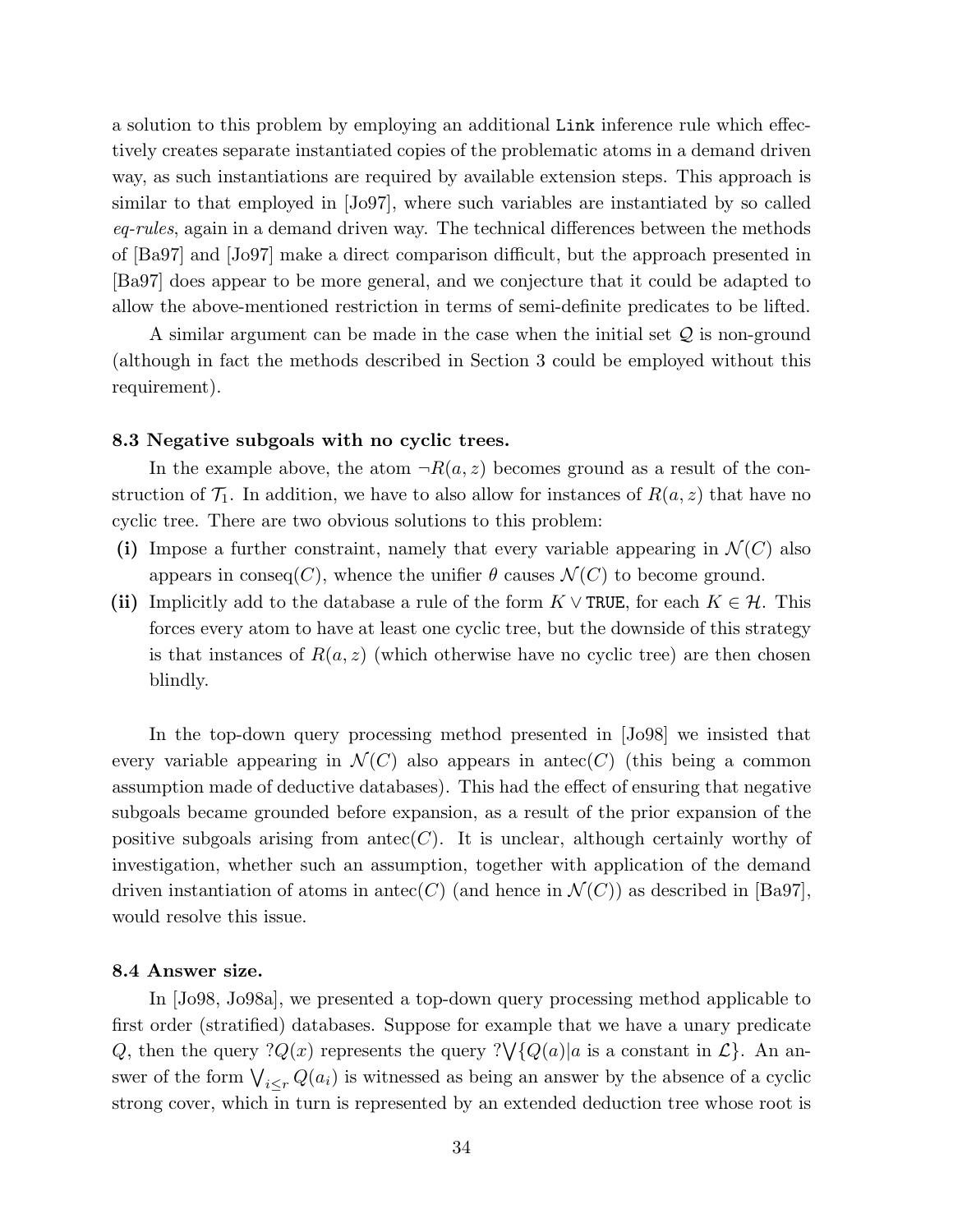labelled with  ${Q(a_i)|i \leq r}$ . The difficulty in this approach is deciding when to fix the size of the answer that we are seeking.

Conceptually the simplest approach is to start with the goal  $\mathcal{W}_{i \leq m} Q(x_i)$ , where each  $x_i$  is a variable, and m is the number of constants in  $\mathcal{L}$ . As an extended deduction tree is generated, the variables  $x_i$  become instantiated, and eventually yield an answer. Of course  $m$  will typically be very large, and this approach is therefore extremely inefficient (allowing massive redundancy) in the case when the answers actually being generated are much smaller than  $m$ . For non-unary predicates the potential redundancy is even worse.

The converse approach would be to first compute answers of size 1 (with initial goal ? $Q(x_1)$ , then answers of size 2 (with initial goal ? $Q(x_1) \vee Q(x_2)$ ), and so on. The difficulty with this approach is knowing when the process can halt, since the computation of no new answers of size  $k$  implies nothing about the existence of minimal answers of size  $k+1$ . (Indeed it is shown in [Jo96] that for propositional databases, the problem of determining whether a minimal answer of size  $\gt k$  exists is  $\Sigma_2^P$  - complete.)

The approach presented in the present paper encounters neither of these problems.

## 8.5 Disjunctive logic programs.

The insistence that deductive databases are function free is of course motivated by the desire that queries should have a finite number of answers (and in the disjunctive case, that answers should themselves be finite). Disjunctive logic programs on the other hand allow rules with function symbols (i.e., they are full first order), whence query processing encounters the problems of first order undecidability. This is also true of minimal answer generation and testing [Ba97a, In02].

Limitations would therefore need to be imposed on the use of function symbols to allow an extension of our methods. Restrictions on the use of function symbols which yield a fragment of clausal logic decidable by hyper-resolution are presented in [Ge02], and we conjecture that similar results could be obtained in the present context. In addition, some preliminary results on the computation of cyclic trees in infinite propositional languages are to be found in [Jo01, Section 4].

It is also worth noting that at the first order level, subsumption can be employed to provide alternative definitions of the notion of a minimal answer ([Ba97, In02]). In [In02] it is shown that under such definitions, the problem of infinite answer sets can occur even in the function free case.

We intend to pursue these issues related to the first order level in a sequel.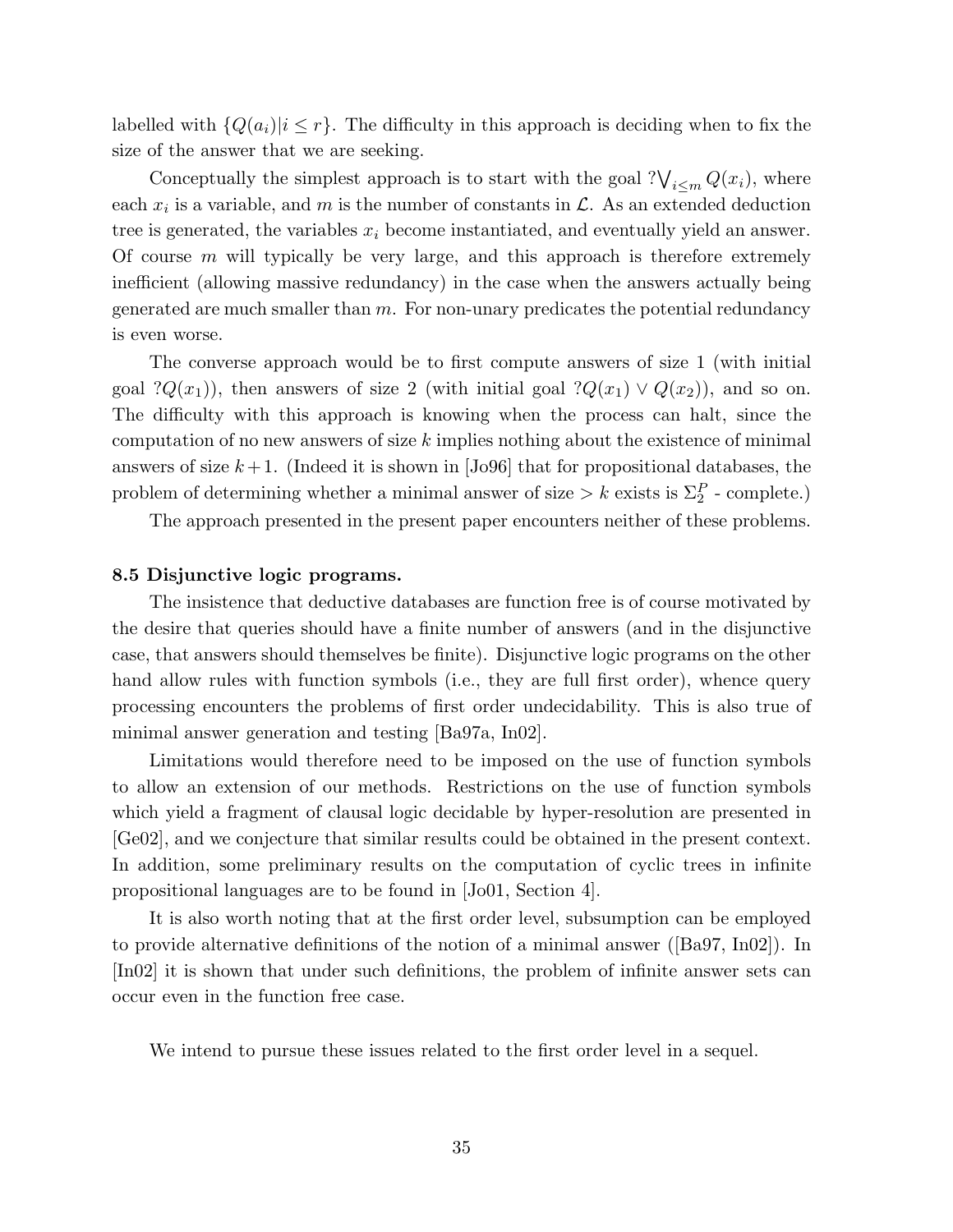#### §9. Conclusions and open questions

We have presented a method of computing (only) minimal answers of the form  $\bigvee \mathcal{A}$ in disjunctive deductive databases (and to the best of our knowledge this is the first such method). The method achieves this by generating (and extending) partial minimal answers, with verification being employed at each stage to ensure that a new predicate used to extend a partial answer has the required properties. We have also discussed the problems inherent in extending the method to unstratified databases under the disjunctive stable model semantics. The possible absence of disjunctive stable models would seem to imply the need to force the generation of disjunctive stable models in their entirety by the addition of denial rules of the form  $P \land \neg P \rightarrow$  FALSE. Compilation has been proposed as a solution to this problem, and also as a means of simplifying and improving the efficiency of the run-time computation.

The following observations and open questions are suggested by our results.

1. How does the method presented in the current paper compare in terms of computational efficiency with methods that also generate non-minimal answers? Is it useful, again from the viewpoint of computational efficiency, to combine the two, using the latter to generate answers  $\bigvee \mathcal{H}$ , and then the current method to find minimal answers within  $\mathcal{H}$ ? This also raises the following question.

2. Let us say that a set  $\{\mathcal{H}_{\alpha} | \alpha \leq \beta\}$  of subsets of  $\mathcal L$  is a minimal answer mask iff for each minimal answer A in T there is some  $\alpha \leq \beta$  such that  $\mathcal{A} \subseteq \mathcal{H}_{\alpha}$ .

How do we determine whether a given set is a minimal answer mask? Of course the set of all answers, and the set of all minimal answers are both minimal answer masks, and from which the computation of minimal answers is simple/trivial respectively. Is there a method of computing minimal answer masks so that, when combined with the methods of the current paper (as suggested in 1 above), we achieve some computational gain?

3. What is the computational complexity of determining whether:

- (i) there exists a non-empty cyclic strong cover;
- (ii) a given literal belongs to some maximal cyclic strong cover;
- (iii) every cyclic strong cover can be extended to a disjunctive stable model;
- (iv) a given literal belongs to some cyclic strong cover  $\mathcal C$  for which there is no cyclic strong cover  $\mathcal D$  such that  $\mathcal D^+ \cup \mathcal D^- \supset \mathcal C^+ \cup \mathcal C^-$ ;
- (v) a given set is a minimal answer mask;
- (vi) given a formula  $\Phi$ , there is a subset  $T^* \subseteq T$  such that  $T^*$  has a disjunctive stable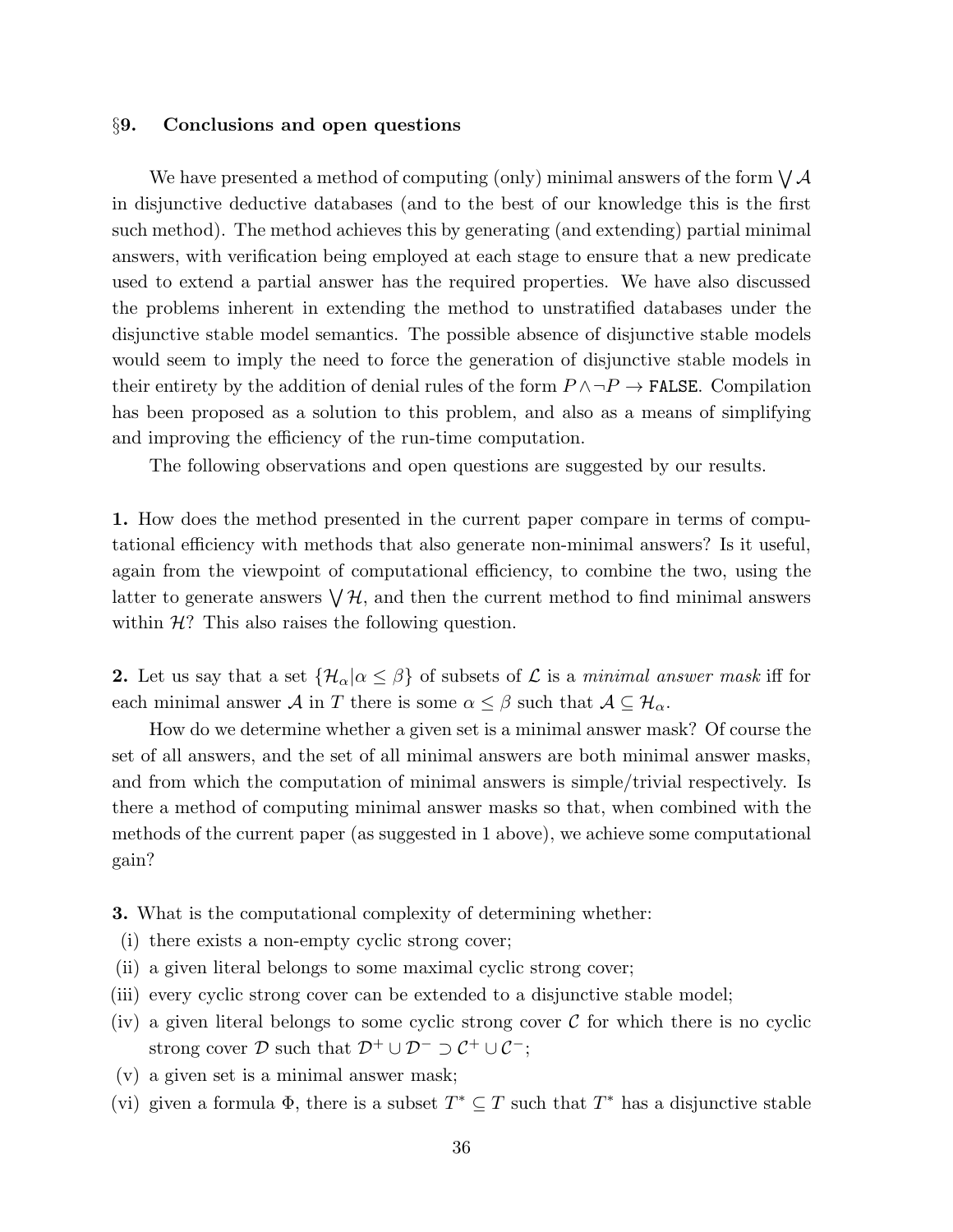model, and  $T^* \models \Phi$ ;

(vii) given a formula  $\Phi$ , there is a subset  $T^* \subseteq T$  such that  $T^*$  has a disjunctive stable model M with  $M \models \Phi$ .

The question given in (iv) is perhaps somewhat artificial, but it is of interest since a similar problem is shown in [Ei98] to be  $\Sigma_3^P$  - complete. Questions (vi)/(vii) ask whether there is a "consistent" subset of T with which  $\Phi$  can be inferred/is consistent. The property given in (vi) has application in argumentation-based dialogues in multiagent systems [Pa02].

4. In [Pr91, Pr91a], Przymusinski introduced the notion of a disjunctive stationary model, these being consistent sets of literals  $I$  such that  $I^+$  is a minimal model of  $T|_{g}(\mathcal{L} - I^{-})$  and  $\mathcal{L} - I^{-}$  is a minimal model of  $T|_{g}I^{+}$ . Total disjunctive stationary models clearly coincide with disjunctive stable models, and thus disjunctive stationary models can (also) be regarded as partial disjunctive stable models.

For non-disjunctive databases, stationary models are related to (supported) strong covers [Jo02, Section 4.2], but in the disjunctive case it is doubtful that any such relationship exists with cyclic strong covers. For example if  $T = \{C \vee E, B \rightarrow D, B \rightarrow D\}$  $A, C \land \neg E \to A \lor B, A \land C \land \neg D \to B \lor E$ , then  $\{A, C, \neg E\}$  is a disjunctive stationary model, yet there is no cyclic strong cover containing  $\neg A$ .

Similarly the analogue of Theorem 2.9 does not hold for disjunctive stationary models. For example if  $T = \{C \lor E, D \to A, \neg D \to B, \neg B \to D, C \land \neg E \to A \lor B\}$ , then again  $I = \{A, C, \neg E\}$  is a disjunctive stationary model, and indeed  $\overline{I} = \{\neg A, \neg C, E\}$ is a strong cover.  $T_{\overline{I}} = {\neg D \to B, \neg B \to D}$  (Definition 2.8) has disjunctive stable models  $\{B\}$  and  $\{D\}$ , but  $\{A, B, C\}$  is not a disjunctive stable model of T.

Ultimately, the difference between disjunctive stationary models and cyclic strong covers lies in the motivation for their definition. Cyclicness insists that  $\mathcal{C}^-$  is contained with any model of  $T|_{g}(\mathcal{L} - \mathcal{C}^+) \wedge \neg \bigvee \mathcal{C}^+$ , whereas stationarity insists that  $I^+$  is one (of possibly many) minimal models of  $T|_g(\mathcal{L} - I^-)$ .

5. As indicated in Section 7, DWFS can be characterised using the variant notion of quasi-cyclic trees. We note however that again there appears to be no direct relationship between DWFS and cyclic strong covers. For example if  $T = \{A \lor D, B \lor E, C \lor F, \neg A \rightarrow$  $B, \neg B \to C, \neg C \to A, \neg D \to E, \neg E \to F, \neg F \to D$ , then there is no non-empty cyclic strong cover, yet  $DWFS = \{A \lor D, B \lor E, C \lor F\}.$ 

As an aside we recall that in  $[Jo01, Section 2]$  we showed that if  $I$  is a disjunctive stationary model, then  $I^+$   $\models$ DWFS<sup>+</sup> and  $I^- \supseteq \overline{DWFS}^-$ , which in turn suggested the following question: "Given a minimal model  $M$  of DWFS<sup>+</sup>, is it the case that  $M \cup DWFS^-$  can always be extended to a disjunctive stationary model?" The above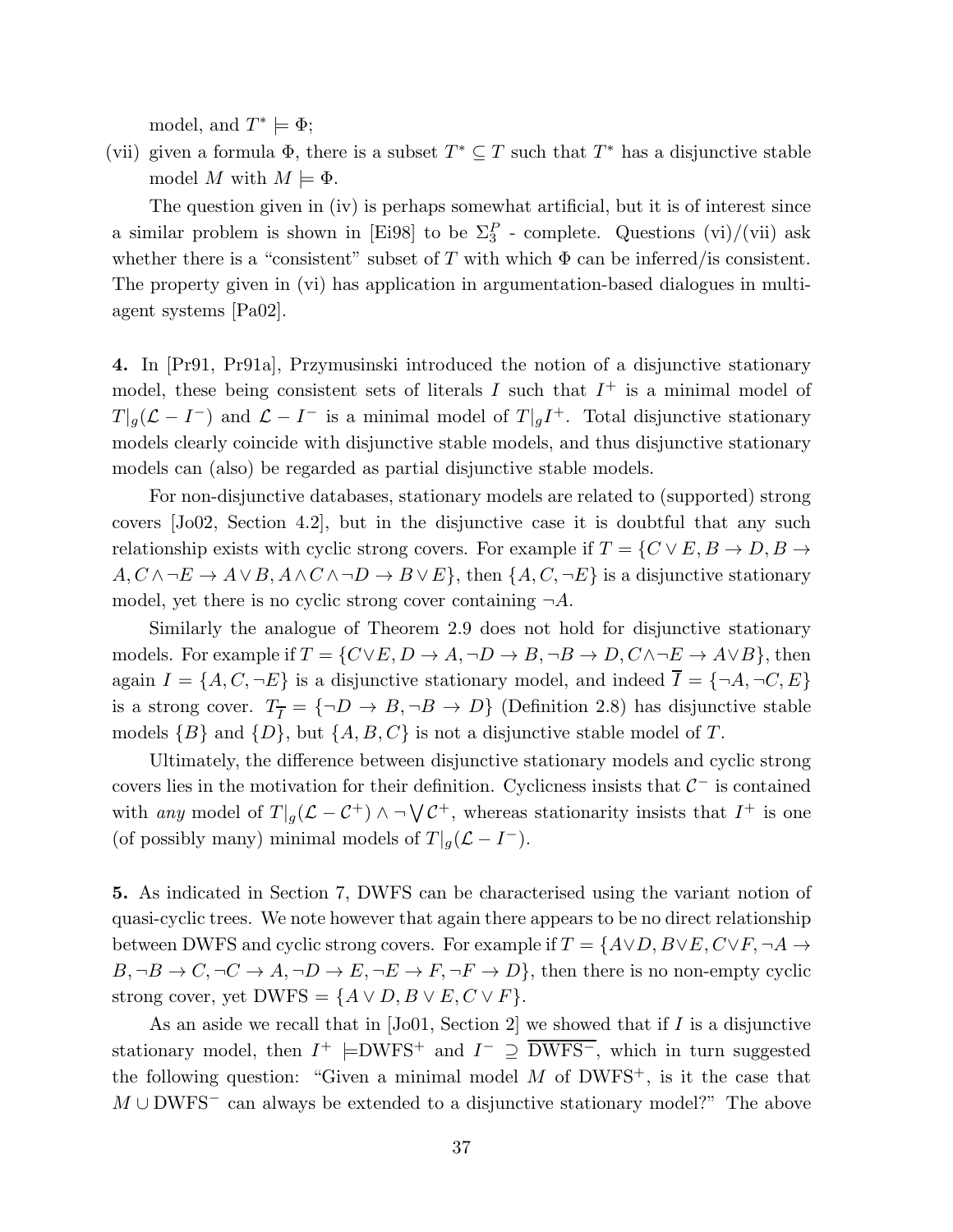database, having no disjunctive stationary models, shows the answer to this question to be negative.

**6.** If T is stratified, and  $\mathcal{S} = ((A_i, C_i)|i \leq r)$  is a verified cyclic state, is it the case that we can construct a reduced database  $T[S]$  such that the complete cyclic states in  $T[S]$ characterise the complete extensions of  $S$  in  $T$ ?

7. Suppose that T is unstratified, and that  $S = ((A_i, C_i)|i \leq r)$  is a verified cyclic state. Suppose that some  $\mathcal{C}_i$  cannot be extended to a total cyclic strong cover, then (by the remarks following Theorem 2.7)  $T \models \bigvee \mathcal{C}_i^+$ <sup>+</sup>, where  $C_i^+ \supseteq \{A_j | j \leq r, j \neq i\}$ . What can we then infer (if anything) about the minimal answers related to  $\mathcal{S}$ ?

The only obvious (and weak) statement we can make, is that each  $A_i$  is contained in some minimal answer in  $T/{\mathcal{C}_i}$  (by Theorem 2.7).

8. What is the relationship (if any) between the methods of the current paper, and other  $\Sigma_2^P$  - complete problems, for example those relating to argumentation-based dialogues in multi-agent systems [Pa02].

9. Is there a weaker property than stratification which guarantees that every cyclic strong cover may be extended to a disjunctive stable model?

10. Our characterisations (e.g., Theorem 3.3) of minimal answers can easily be extended to the case when we consider answers to be disjunctions of literals (as opposed to disjunctions of predicates). We have not however detailed further the extension of our results to this case.

#### References

- [Ba97] P. Baumgartner, Hyper-tableaux The next generation, Technical Report 32/97, Institut für Informatik, Universität Koblenz-Landau (1997).
- [Ba97a] P. Baumgartner, U. Furbach and F. Stolzenburg, Computing answers with model elimination, Artificial Intelligence, vol. 90 (1997), 135-176.
- [Bra94] S. Brass and J. Dix, A disjunctive semantics based upon unfolding and bottom-up evaluation, in : B. Wolfinger, (ed.), Innovationen bei Rechen- und Kommunikationssystemen (IFIP- Congress, Workshop FG2: Disjunctive Logic Programming and Disjunctive Databases), (Springer, 1994), 83-91.
- [Bra95] S. Brass and J. Dix, A general approach to bottom-up computation of disjunctive semantics, in J. Dix, L. Pereira, T. Przymusinski (eds.): Non-Monotonic Exten-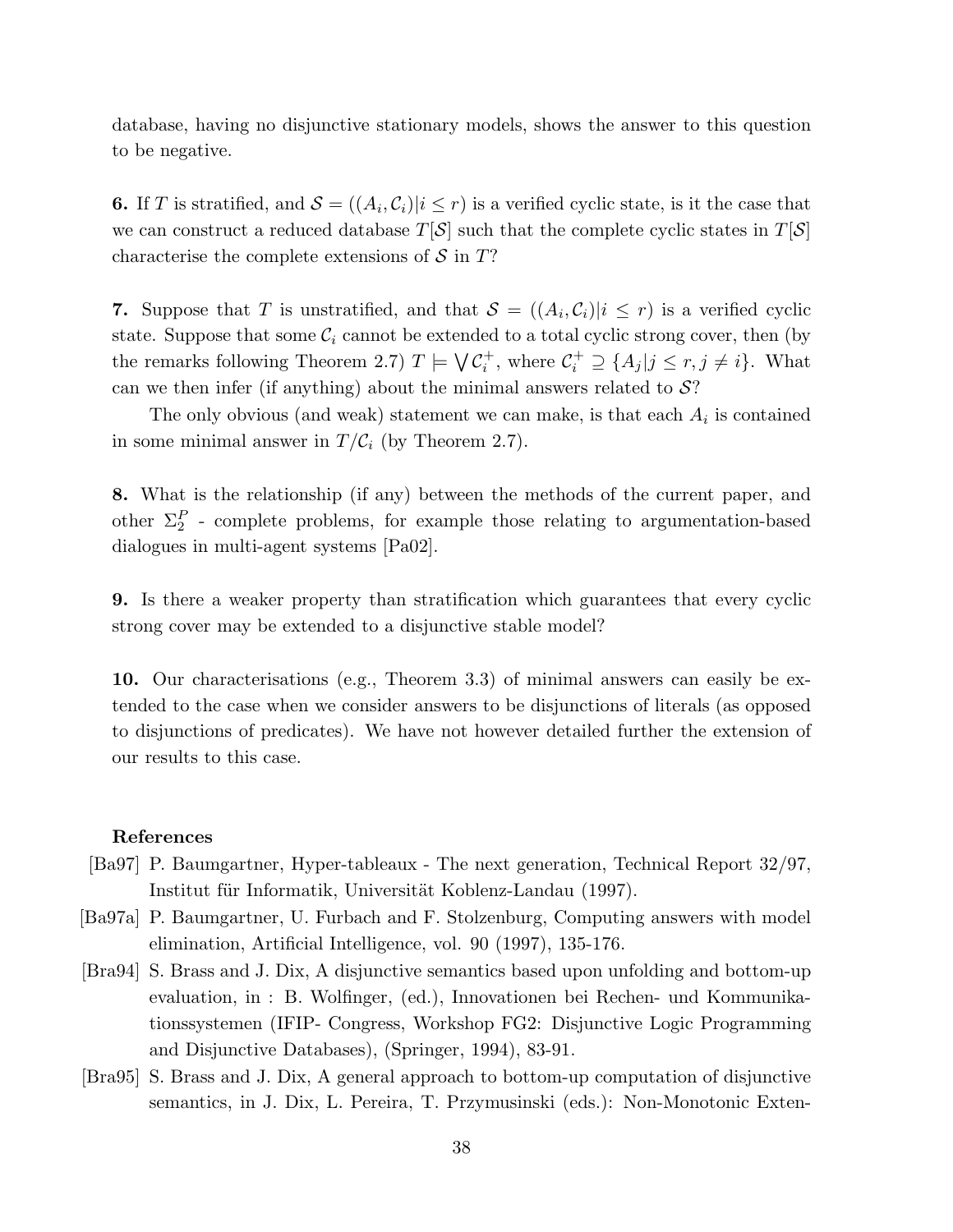sions of Logic Programming, Springer Lecture Notes in Artificial Intelligence, vol. 927 (Springer, Berlin, 1995), 127-155.

- [Bra98] S. Brass and J. Dix, Characterisations of the disjunctive well-founded semantics: confluent calculi and iterated GCWA, J. Automated Reasoning, vol. 20 (1998), 143-165.
- [Gr86] J. Grant and J. Minker, Answering queries in indefinite databases and the null value problem, Advances in Computing Research, vol. 3 (1986), 247-267.
- [Ei93] T. Eiter and G. Gottlob, Propositional circumscription and extended closed world reasoning are  $\prod_{2}^{P}$  - complete, Theoretical Computer Science, vol. 114 (1993) 231 - 245.
- [Ei98] T. Eiter, N. Leone and D. Saccà, Expressive power and complexity of partial models of disjunctive deductive databases, Theoretical Computer Science, 206 (1998), 181-218.
- [Fe95] J. Fern´andez, J. Minker and A. Yahya, Computing perfect and stable models using ordered model trees, Computational Intelligence, vol. 11 (1995), 89-112.
- [Fe95a] J. Fernández and J. Minker, Bottom-up computation of perfect models for disjunctive theories, Journal of Logic Programming, vol. 25 (1995), 33-51.
- [He88] L.J. Henschen and H. Park, Compiling the GCWA in indefinite databases, in J. Minker, ed., Foundations of Deductive Databases, pp 395-438 (Morgan Kaufmann, Washington), 1988.
- [Ge88] M. Gelfond and V. Lifschitz, The stable model semantics for logic programming, in: R. Kowalski and K. Bowen (eds.), Proc. 5th International Conference on Logic Progamming, Seattle (1988), 1070-1080.
- [Ge02] L. Georgieva, U. Hustadt and R.A. Schmidt, A new clausal class decidable by hyperresolution, University of Manchester Department of Computer Science technical report CSPP-18. Available May, 2003: [http://www.cs.man.ac.uk/](http://www.cs.man.ac.uk/~schmidt/)∼schmidt/.
- [In02] K. Inoue and K. Iwanuma, Minimal Answer Computation and SOL, in: S. Greco and N. Leone (eds.), Logics in Artificial Intelligence: Proceedings of the Eighth European Conference, (Springer Lecture Notes in Artificial Intelligence, vol. 2424, 2002), 245-257.
- [Jo96] C.A. Johnson, On computing minimal and perfect model membership, Data and Knowledge Engineering, vol. 18 (1996), 225-276.
- [Jo97] C.A. Johnson, Deduction trees and the view update problem in indefinite deductive databases, J. Automated Reasoning, vol. 19 (1997), 31-85.
- [Jo98] C.A. Johnson, Top down query processing in indefinite deductive databases, Data and Knowledge Engineering, vol. 26 (1998), 1-36.
- [Jo98a] C.A. Johnson, Extended deduction trees and query processing, Keele University technical report TR98-07. Available May, 2003: [http://www.tech.plym.ac.uk/](http://www.tech.plym.ac.uk/\relax%20\hbox%20{}\hfil%20\penalty%20-\@M%20)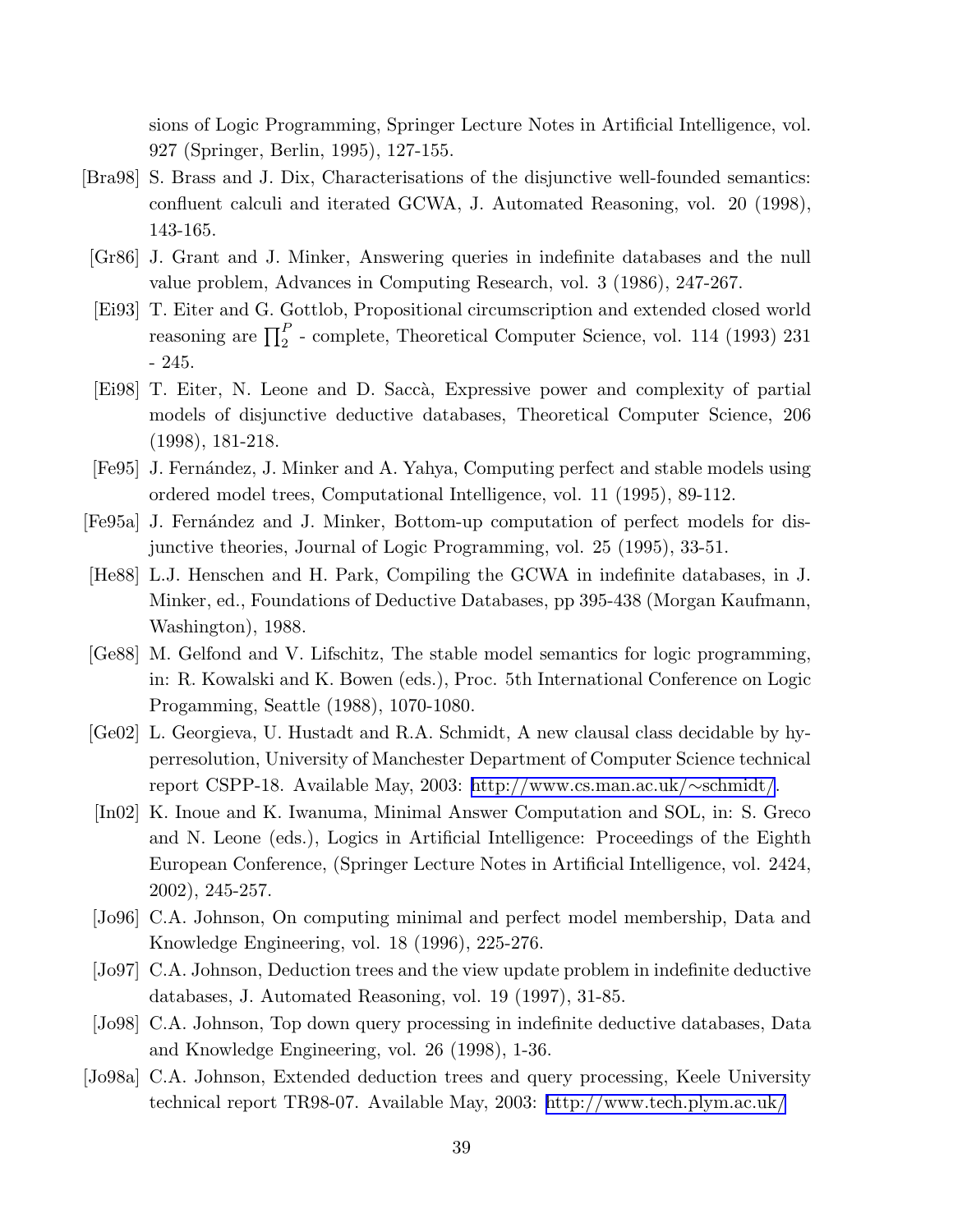soc/staff/chrisjohnson/tr95.html

- [Jo99] C.A. Johnson, On cyclic covers and perfect models, Data and Knowledge Engineering, vol. 31 (1999), 25-65.
- [Jo99a] C.A. Johnson, Processing deductive databases under the disjunctive stable model semantics, Fundamenta Informaticae, vol. 40 (1999), 31-51.
- [Jo00] C.A. Johnson, Top-down query processing in first order deductive databases under the DWFS, in Z. Ras and S. Ohsuga (eds), Foundations of Intelligent Systems, 12th International Symposium on Methodologies for Intelligent Systems, Charlotte, USA (Springer, 2000), 377-388.
- [Jo01] C.A. Johnson, On the computation of the disjunctive well-founded semantics, J. Automated Reasoning, vol. 26 (2001), 333-356.
- [Jo02] C.A. Johnson, Processing indefinite deductive databases under the possible model semantics, Fundamenta Informaticae, vol. 49 (2002), 325-347.
- [Jo03] C.A. Johnson, Query compilation under the disjunctive well-founded semantics, pre-print. Available May, 2003: [http://www.tech.plym.ac.uk/soc/staff/](http://www.tech.plym.ac.uk/soc/staff/\relax%20\hbox%20{}\hfil%20\penalty%20-\@M%20) chrisjohnson/compilation/compilation.pdf
- [Jo03a] C.A. Johnson, On the computation of only minimal answers, Extended technical report. Available May, 2003: [http://www.tech.plym.ac.uk/soc/staff/](http://www.tech.plym.ac.uk/soc/staff/\relax%20\hbox%20{}\hfil%20\penalty%20-\@M%20) chrisjohnson/minimal/extr.pdf
- [Lb92] J. Lobo, J. Minker and A. Rajasekar, Foundations of Disjunctive Logic Programming, (MIT Press, Cambridge, Massachusetts, 1992).
- [Mi82] J. Minker, On indefinite databases and the closed world assumption, in D.W. Loveland (ed.): Proceedings of the 6th Conference on Automated Deduction, Springer Lecture Notes in Computer Science, vol. 138 (Spring, Berlin, 1982), 292-308.
- [Pa02] S. Parsons, M. Wooldridge and L. Amgoud, An analysis of formal inter-agent dialogues, in: P. McBurney and M. Wooldridge (eds.), Proceedings of the Fifth UK Workshop in Multi-Agent Systems (Liverpool, 2002).
- [Pr88] T. Przymusinski, On the declarative semantics of deductive databases and programs, in: J. Minker (Ed.), Foundations of Deductive Databases and Logic Programming, (Morgan Kauffman, Washington, 1988).
- [Pr89] T. Przymusinski, On the declarative and procedural semantics of logic programs, J. Automated Reasoning, vol. 5 (1989), 167-205.
- [Pr91] T. Przymusinski, Stable semantics for disjunctive databases, New Generation Computing, vol. 9 (1991), 401-424.
- [Pr91a] T. Przymusinski, Stationary semantics for normal and disjunctive logic programs, in: C. Delobel, M. Kifer and Y. Masunaga (eds.), Proceedings of the Second International Conference on Deductive and Object-Oriented Databases DOOD'91, Munich (Springer Verlag, 1991), 85-107.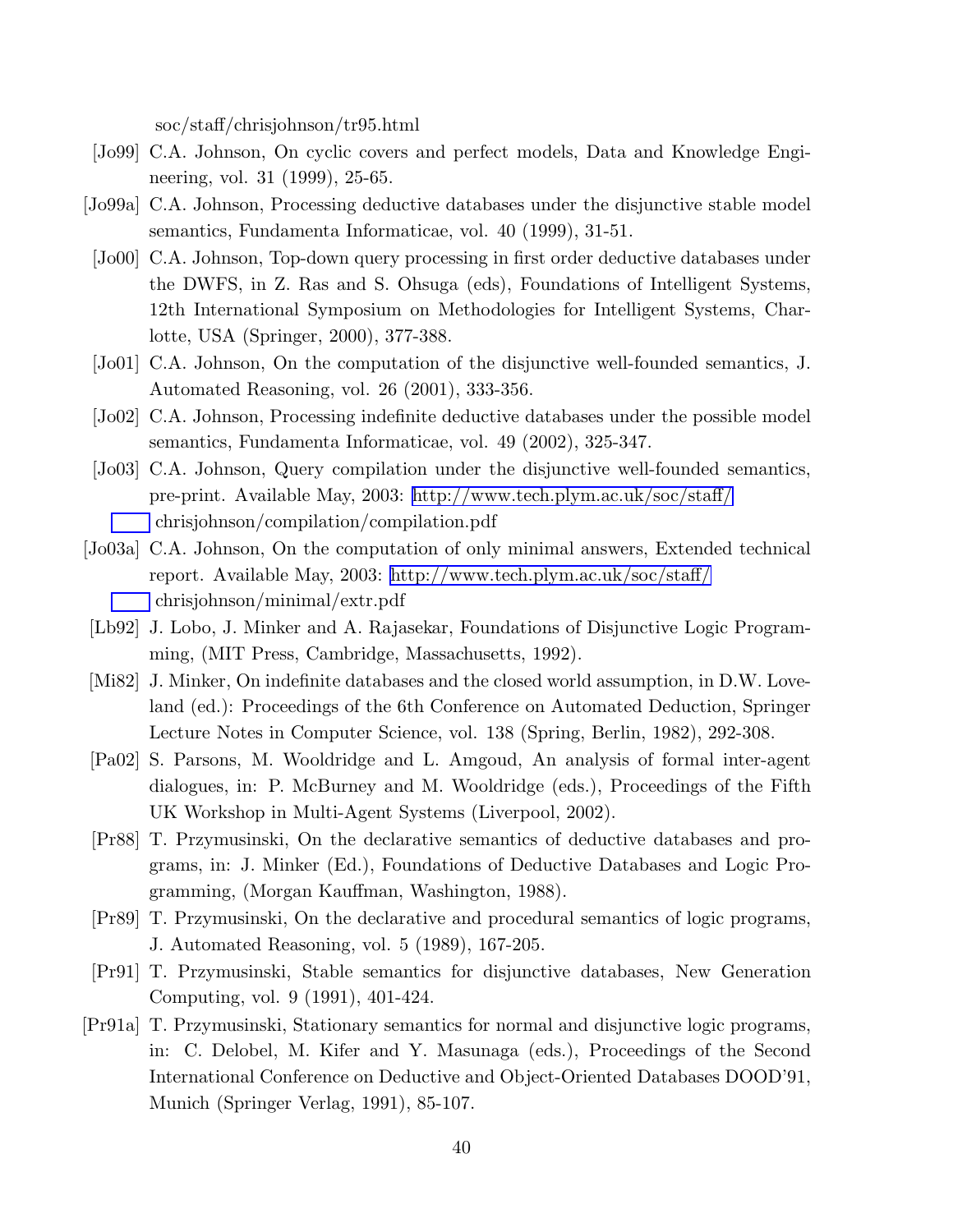- [Ra89] A. Rajasekar, Semantics for Disjunctive Logic Programs, PhD thesis, University of Maryland (1989).
- [Sa94] C. Sakama and K. Inoue, An alternative approach to the semantics of disjunctive logic programs and deductive databases, J. Automated Reasoning, vol. 13 (1994), 145-172.
- [St77] L. Stockmeyer, The polynomial-time hierarchy, Theoretical Computer Science, vol. 3 (1977), 1-22.
- [Wa86] K. Wagner and G. Wechsung, Computational Complexity (Reidel, 1986).
- [Wr77] C. Wrathall, Complete sets and the polynomial-time hierarchy, Theoretical Computer Science, vol. 3 (1977), 23-33.
- [Ya94] A. Yahya, J. Fernández and J. Minker, Ordered model trees : A normal form for disjunctive deductive databases, J. Automated Reasoning, vol. 13 (1994), 117-143.
- [Ya96] A. Yahya, A goal-driven approach to efficient query processing in disjunctive databases, Technical Report PMS-FB-1996-12, Institut für Informatik, Ludwig Maximilians Universität, München, Germany.
- [Ya02] A. Yahya, Duality for efficient query processing in disjunctive deductive databases, J. Automated Reasoning, vol. 28 (2002).

# Appendix A: Worked examples

Let  $INT(\mathcal{L}) = \{Q_1, Q_2, Q_3, Q_4\}$  and  $INT(T)$  consist of the following rules

1.  $Q_2 \wedge Q_3 \wedge \neg R_1 \rightarrow Q_1 \vee Q_4$  2.  $Q_1 \wedge \neg R_2 \rightarrow Q_2$  3.  $S_2 \wedge \neg R_3 \rightarrow Q_3$ 4.  $S_3 \to Q_1 \lor Q_2 \lor Q_4$  5.  $S_1 \to Q_2 \lor Q_3$  6.  $R_1 \to Q_2$ 

then the partial cyclic trees (cf., Section 5) in  $INT(T)$  are as follows.

Q<sup>1</sup> Q<sup>1</sup> Q<sup>2</sup> Q<sup>2</sup> Q<sup>2</sup> Q<sup>3</sup> Q<sup>3</sup> Q<sup>4</sup> rn<sup>1</sup> rn<sup>4</sup> rn<sup>6</sup> rn<sup>5</sup> rn<sup>4</sup> rn<sup>3</sup> rn<sup>5</sup> rn<sup>4</sup> Q<sup>2</sup> Q<sup>3</sup> S<sup>3</sup> R<sup>1</sup> S<sup>1</sup> S<sup>3</sup> S<sup>2</sup> S<sup>1</sup> S<sup>3</sup> rn<sup>2</sup> rn<sup>3</sup> Q<sup>1</sup> S<sup>2</sup> T<sup>2</sup> T<sup>3</sup> T<sup>4</sup> T<sup>5</sup> T<sup>6</sup> T<sup>7</sup> T<sup>8</sup> rn<sup>4</sup> S<sup>3</sup> T1

There is one further tree (for  $Q_2$ ) which yields the same  $\mathcal{S}(\mathcal{T})$  set as  $\mathcal{T}_1$ , whence we omit it. Below we present, for each tree, the set  $\mathcal{S}(\mathcal{T})$ . 1.  $\mathcal{T}_1$  :  $\{\neg Q_1, \neg Q_2, \neg Q_3, Q_4, R_1, R_2, R_3, \neg S_2, \neg S_3\}$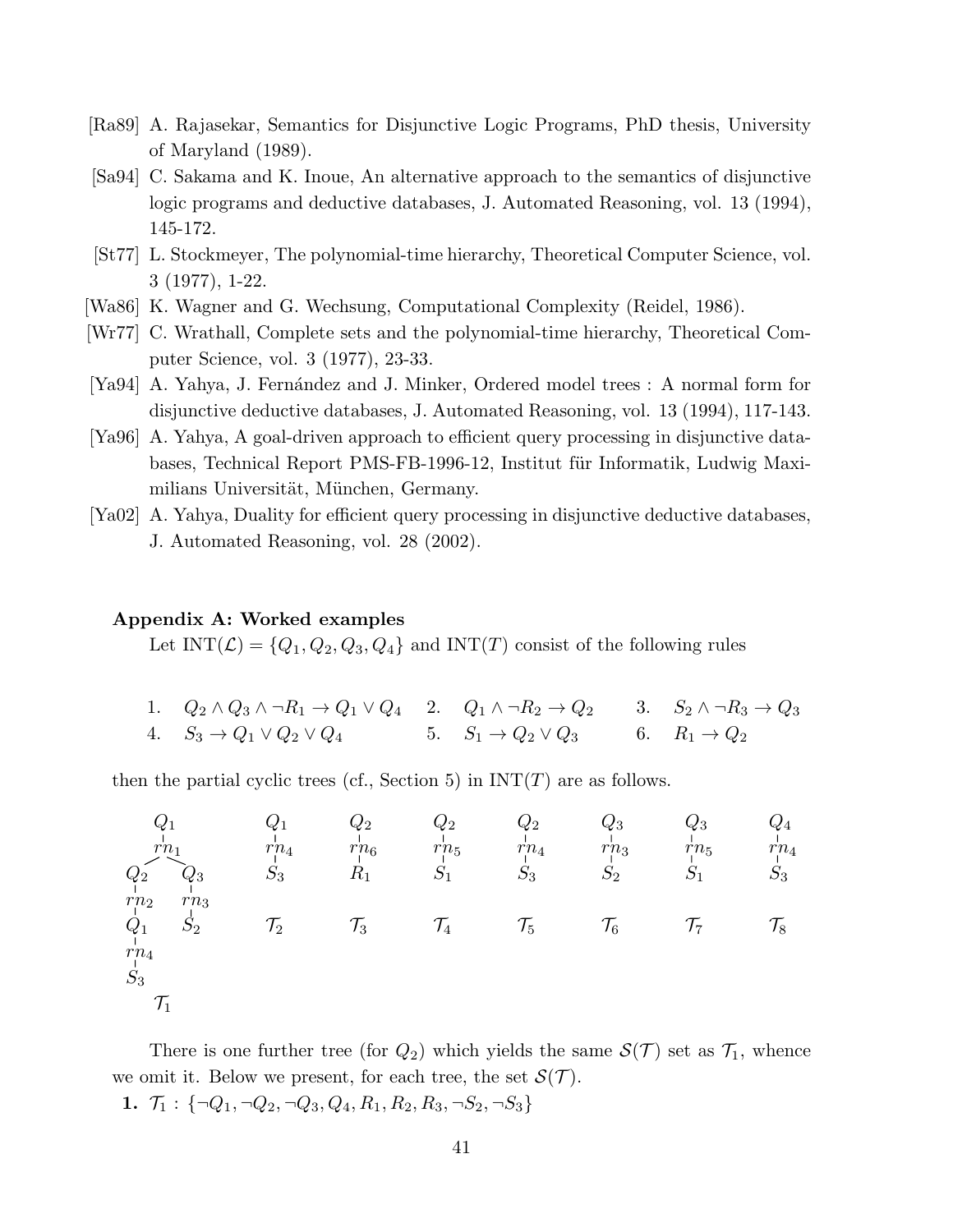- 2.  $\mathcal{T}_2$ : { $\neg Q_1$ ,  $\neg S_3$ ,  $Q_2$ ,  $Q_4$ } 3.  $\mathcal{T}_3$ : { $\neg Q_2$ ,  $\neg R_1$ } 4.  $\mathcal{T}_4$ : { $\neg Q_2$ ,  $\neg S_1$ ,  $Q_3$ } 5.  $\mathcal{T}_5$ : { $\neg Q_2$ ,  $\neg S_3$ ,  $Q_1$ ,  $Q_4$ } 6.  $\mathcal{T}_6$ : { $\neg Q_3$ ,  $\neg S_2$ ,  $R_3$ } 7.  $\mathcal{T}_7$ : { $\neg Q_3$ ,  $\neg S_1$ ,  $Q_2$ }
- 8.  $\mathcal{T}_8$ : { $\neg Q_4$ ,  $\neg S_3$ ,  $Q_1$ ,  $Q_2$ }.

By Theorem 2.6(c) (and the characterisation of weakly cyclic covers in terms of cyclic strong covers), if C is a weakly cyclic cover containing  $\neg Q_i$ , then there must be some partial tree T for P such that  $\mathcal{S}(\mathcal{T}) \subseteq \mathcal{C}$ . (By the above remark,  $\mathcal{T}_1$  must also count as a tree for  $Q_2$ .)

As indicated in Sections 2, we can depict the generation of weakly cyclic covers using (the analogues) of the operations presented in Section 2.11: in particular, negative atoms are expanded with the relevant  $\mathcal{S}(\mathcal{T})$  sets. For the sake of brevity in this example, we first compute the minimal strong covers of the above  $\mathcal{S}(\mathcal{T})$  sets in  $\text{INT}(T)$ :

- 1.  $C_1 = \{\neg Q_1, \neg Q_2, \neg Q_3, Q_4, R_1, R_2, R_3, \neg S_2, \neg S_3\}$ 2.  $C_2 = \{\neg Q_1, \neg S_3, Q_2, Q_4, \neg R_2, R_1\}$ 3.  $C_3 = \{\neg Q_2, \neg R_1\}$ 4.  $C_{4a} = \{\neg Q_2, \neg S_1, Q_3, S_2\}$  and  $C_{4b} = \{\neg Q_2, \neg S_1, Q_3, \neg R_3\}$ 5.  $C_{5a} = \{\neg Q_2, \neg S_3, Q_1, Q_4, Q_3, S_2\},\$  $C_{5b} = \{\neg Q_2, \neg S_3, Q_1, Q_4, Q_3, \neg R_3\},\$  $\mathcal{C}_{5c} = \{\neg Q_2, \neg S_3, Q_1, Q_4, \neg R_1\}$ 6.  $C_6 = \{\neg Q_3, \neg S_2, R_3\}$
- 7.  $C_{7a} = \{\neg Q_3, \neg S_1, Q_2, Q_1, R_1\},\$  $C_{7b} = \{\neg Q_3, \neg S_1, Q_2, \neg R_2, R_1\}$
- 8.  $C_8 = \{\neg Q_4, \neg S_3, Q_1, Q_2, R_1\}.$

Thus if C is a weakly cyclic cover containing  $\neg Q_i$ , then it must contain one of (i)  $C_1, C_2$ , when  $i = 1$ ; (ii)  $C_1, C_3, C_{4a}, C_{4b}, C_{5a}, C_{5b}, C_{5c}$ , when  $i = 2$ ; (iii)  $C_6, C_{7a}, C_{7b}$  when  $i = 3$ ; and (iv)  $\mathcal{C}_8$  when  $i = 4$ .

We represent the int-total weakly cyclic covers as the branches through the following tree.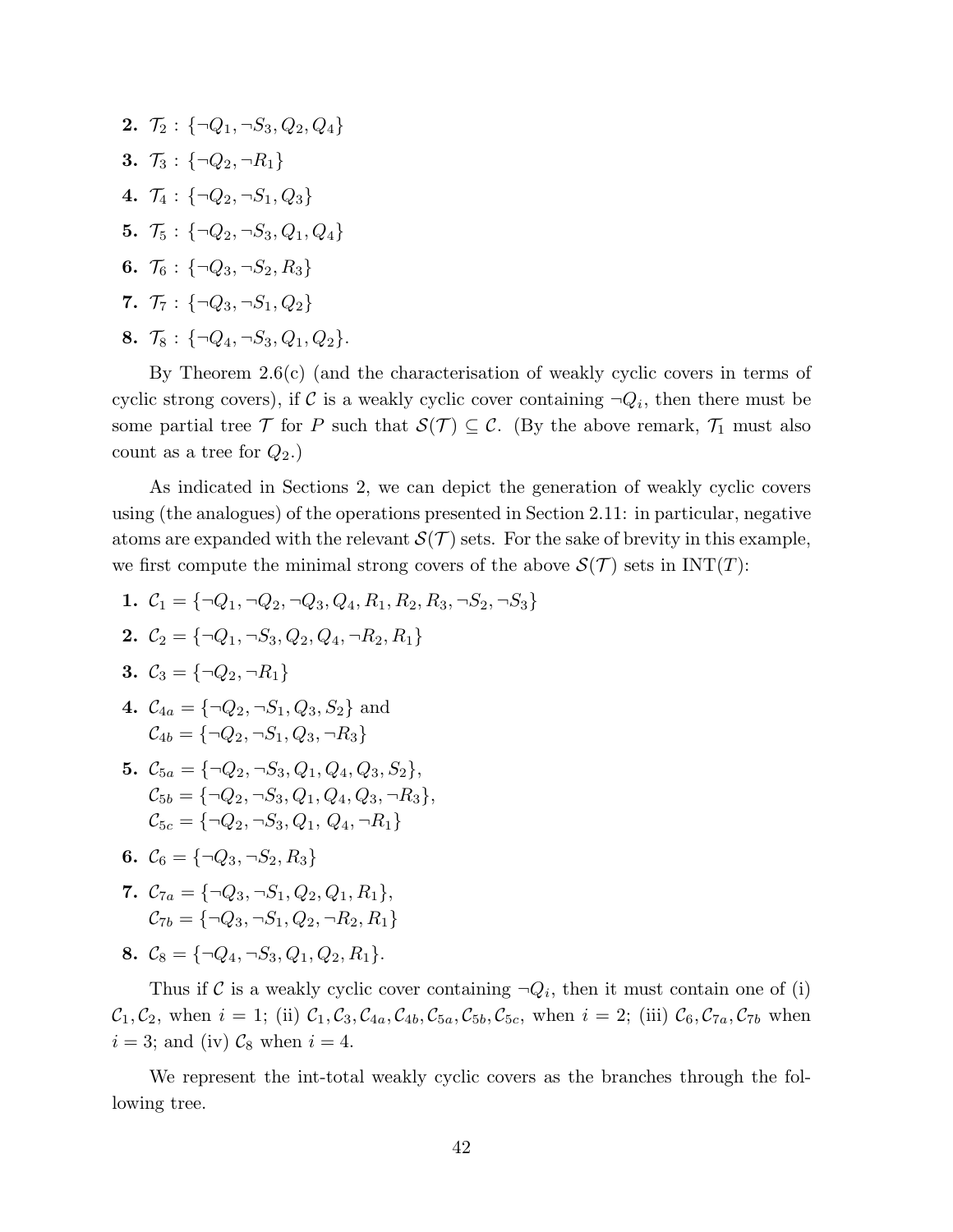

Note that the path to  $\mathcal{C}_{5c}$  is not int-total, but has not been expanded since the set of literals along the path contains the set of literals along the path to the sibling  $C_3$ , the extensions of which have already been generated. Notice also that in expanding  $\neg Q_2$  we have not employed  $C_1$ , since it would generate an inconsistent branch.

Although such trees allow us to represent weakly cyclic covers, it is unclear whether they provide a means of choosing cyclic covers during the computation of minimal answers.

Below we enumerate the int-total weakly cyclic covers identified. The reader will note that in some of these sets we have (for the sake of readability) left duplicates in. The notes on the right indicate the branch of the above tree.

Case A. 
$$
\neg Q_1 \in C
$$
  
\n1. { $\neg Q_1$ ,  $\neg Q_2$ ,  $\neg Q_3$ ,  $Q_4$ ,  $R_1$ ,  $R_2$ ,  $R_3$ ,  $\neg S_2$ ,  $\neg S_3$ }  
\n2. { $\neg Q_1$ ,  $\neg S_3$ ,  $Q_2$ ,  $Q_4$ ,  $\neg R_2$ ,  $R_1$ ,  $\neg Q_3$ ,  $\neg S_2$ ,  $R_3$ }  
\n3. { $\neg Q_1$ ,  $\neg S_3$ ,  $Q_2$ ,  $Q_4$ ,  $\neg R_2$ ,  $R_1$ ,  $\neg Q_3$ ,  $\neg S_1$ ,  $Q_2$ ,  $\neg R_2$ ,  $R_1$ }  
\n4. { $\neg Q_1$ ,  $\neg S_3$ ,  $Q_2$ ,  $Q_4$ ,  $\neg R_2$ ,  $R_1$ ,  $Q_3$ ,  $S_1$ ,  $S_2$ }  
\n5. { $\neg Q_1$ ,  $\neg S_3$ ,  $Q_2$ ,  $Q_4$ ,  $\neg R_2$ ,  $R_1$ ,  $Q_3$ ,  $S_1$ ,  $\neg R_3$ }  
\n6. { $Q_1$ ,  $\neg S_3$ ,  $Q_2$ ,  $Q_4$ ,  $\neg R_2$ ,  $R_1$ ,  $Q_3$ ,  $S_1$ ,  $\neg R_3$ }  
\n7. { $Q_1$ ,  $\neg Q_4$ ,  $\neg S_3$ ,  $Q_1$ ,  $Q_2$ ,  $R_1$ ,  $\neg Q_3$ ,  $\neg S_1$ ,  $Q_2$ ,  $Q_1$ ,  $R_1$ }  
\n8. { $Q_1$ ,  $\neg Q_4$ ,  $\neg S_3$ ,  $Q_1$ ,  $Q_2$ ,  $R_1$ ,  $\neg Q_3$ ,  $\neg S_1$ ,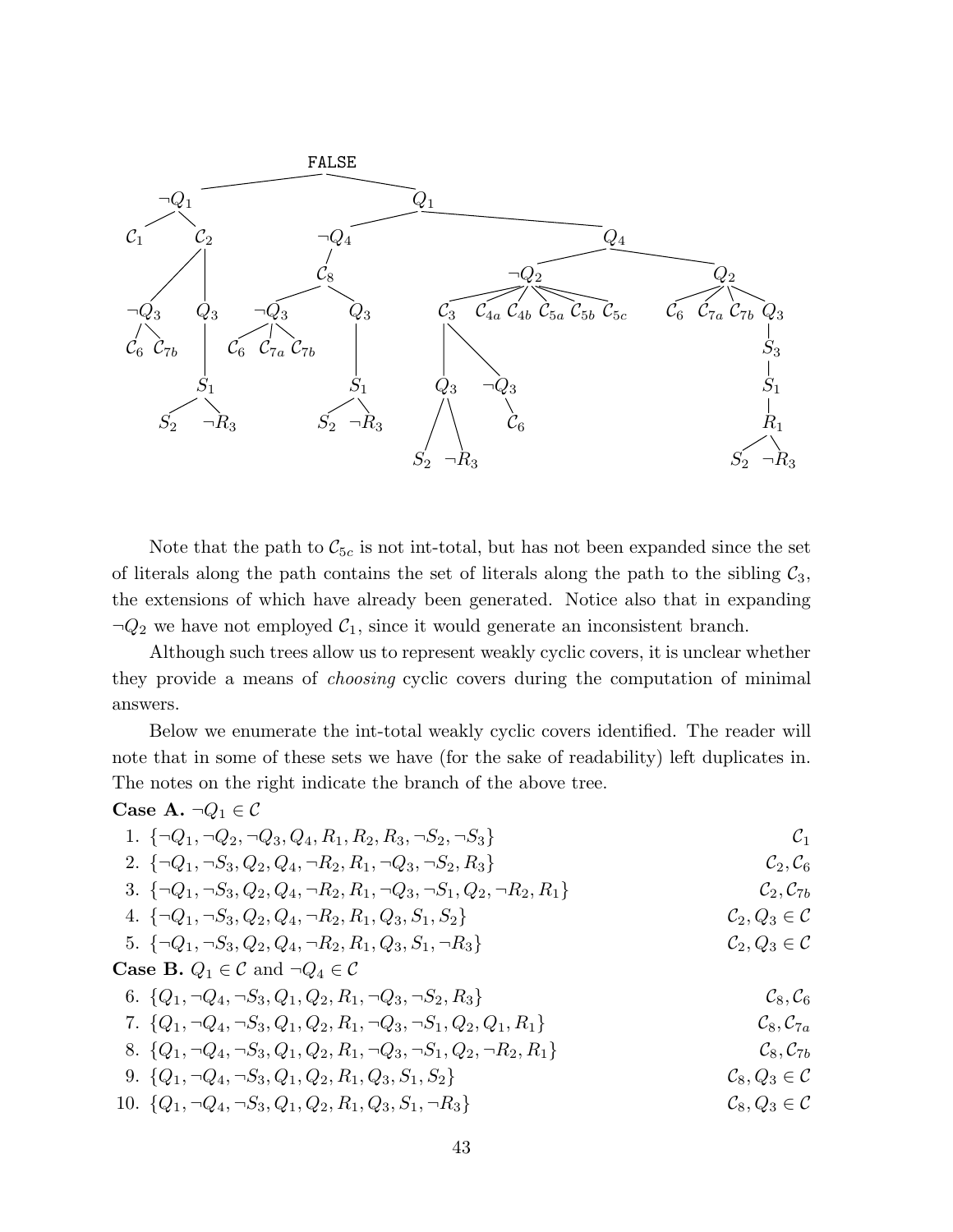| $\mathcal{C}_3, Q_3 \in \mathcal{C}$ |
|--------------------------------------|
| $\mathcal{C}_3, Q_3 \in \mathcal{C}$ |
| $\mathcal{C}_3, \mathcal{C}_6$       |
| $\mathcal{C}_{4a}$                   |
| $\mathcal{C}_{4b}$                   |
| $\mathcal{C}_{5a}$                   |
| $\mathcal{C}_{5b}$                   |
| $\mathcal{C}_{5c}$                   |
|                                      |
| $\mathcal{C}_6$                      |
| $\mathcal{C}_{7a}$                   |
| $\mathcal{C}_{7b}$                   |
| $Q_3 \in \mathcal{C}$                |
| $Q_3 \in \mathcal{C}$                |
|                                      |

**A.1 Example.** Suppose now that  $\text{EXT}(T)$  contains a single rule  $R_1 \vee S_3$ . There are then precisely 3 minimal int-total cyclic strong covers:

$$
\mathcal{D}_1 = \{Q_1, \neg Q_4, \neg S_3, R_1, Q_2, Q_3, S_1, S_2\} \quad \text{from } 9
$$

$$
\mathcal{D}_2 = \{Q_1, Q_4, \neg Q_2, \neg R_1, S_3, Q_3, S_2\} \qquad \text{from 11}
$$

$$
D_3 = \{Q_1, Q_4, \neg Q_2, \neg S_3, R_1, Q_3, S_2\} \qquad \text{from 16}
$$

[Note that  $\mathcal{D} = \{Q_1, Q_4, Q_2, Q_3, S_3, S_1, R_1, S_2\}$  is a completion of (22), but it is not a strong cover since  $\text{EXT}(T) \models \bigvee \mathcal{D}_{ext}^+$ .

Note that  $Q_1$  and  $Q_3$  do not therefore belong to any minimal answer.  $((Q_2, \mathcal{D}_2))$  is a (verified) cyclic state of length 1, thus let us consider its extension using the approach detailed in Section 5.7.3. We pick an int-total cyclic strong cover  $\mathcal{C}$  of  $\{Q_2\}$ , the only choice being  $\mathcal{C} = \mathcal{D}_1$ .

Suppose first that we intend to (try to) extend using a predicate Q in  $INT(L)$ , then we require that  $Q \in \mathcal{D}_1^- \cap \mathcal{D}_2^+$ , and (not surprisingly) the only option is  $Q_4$ . We may then extend the cyclic state to  $((Q_2, \mathcal{D}_2), (Q_4, \mathcal{D}_1))$ . There are no int-total cyclic strong covers of  $\{Q_2, Q_4\}$ , whence  $Q_2 \vee Q_4$  is a minimal answer (and clearly is the only minimal answer contained in  $INT(L)$ .

Suppose that we now try to extend  $((Q_2, \mathcal{D}_2))$  with a predicate E in EXT( $\mathcal{L}$ ). Section 5.7.3 demands that  $E \notin \mathcal{D}_1^+ \cup \mathcal{D}_2^-$ , and also that there exists a rule  $\bigvee \mathcal{E} \in$ EXT(T) such that  $E \in \mathcal{E}$  and  $\text{EXT}(T) \not\models \bigvee (\mathcal{E} - \{E\}) \vee \bigvee (\mathcal{D}_1)_{ext}^+$ .  $S_3$  satisfies the conditions of Definition 5.7.3, with  $(\mathcal{E} - \{E\}) \cup \mathcal{D}_1 = \mathcal{D}_1$ , and  $((Q_2, \mathcal{D}_2), (S_3, \mathcal{D}_1))$  is an immediate extension of  $((Q_2, \mathcal{D}_2))$ .  $\{Q_2, S_3\}$  has no int-total cyclic strong cover, whence  $Q_2 \vee S_3$  is a minimal answer.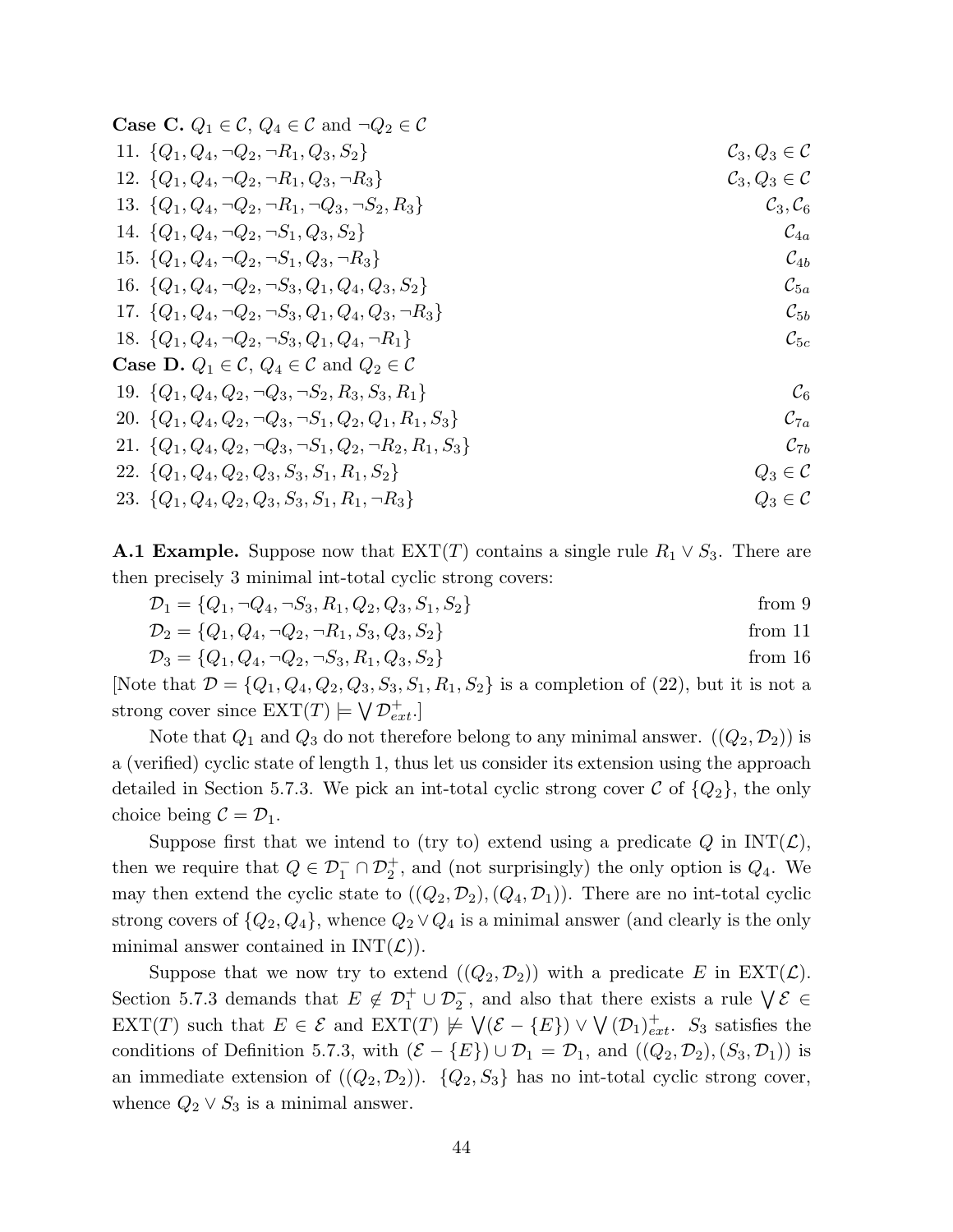**A.2 Example.** Let  $EXT(T) = \{S_3 \vee R_2, R_1 \vee R_2, S_1 \vee S_2 \vee R_3\}.$ 

Suppose that we start with the cyclic strong cover  $\mathcal{F}_1 = \{Q_1, Q_4, Q_2, \neg Q_3, \neg S_2, S_1, \neg Q_4, \neg Q_5, \neg Q_6, \neg Q_7, \neg Q_8, \neg Q_9, \neg Q_9, \neg Q_9, \neg Q_9, \neg Q_9, \neg Q_9, \neg Q_9, \neg Q_9, \neg Q_9, \neg Q_9, \neg Q_9, \neg Q_9, \neg Q_9, \neg Q_9, \neg Q_9, \neg Q_9, \neg Q_9$  $R_3, S_3, R_1$  of  $\{\neg Q_3\}$  (by completing 19). We then look for an int-total cyclic strong cover of  $\{Q_3\}$ , say  $\mathcal{F}_2 = \{Q_1, Q_4, \neg Q_2, \neg R_1, R_2, Q_3, S_2\}$  (by completing 11).

If we wish to extend using a predicate in  $INT(\mathcal{L})$ , then we pick such a predicate in  $\mathcal{F}_2^- \cap \mathcal{F}_1^+$ , the only option being  $Q_2$ .  $\mathcal{S}_1 = ((Q_3, \mathcal{F}_1), (Q_2, \mathcal{F}_2))$  is not verified, since (for example)  $G_1 = \{Q_1, Q_4, Q_2, Q_3, S_3, S_1, R_1, \neg R_3, S_2\}$  (from 23) is an int-total cyclic strong cover of  $\{Q_2, Q_3\} \cup (\mathcal{F}_1^+ \cap \mathcal{F}_2^+) = \{Q_2, Q_3, Q_1, Q_4\}$ . If  $\mathcal{S}_1$  is verifiable, then (by Theorem 5.6.1) there is a rule  $\forall \mathcal{E} \in \text{EXT}(T)$  such that  $(\mathcal{E} - \mathcal{G}_1) \cap (\mathcal{F}_1^- \cup \mathcal{F}_2^-) = \emptyset$ ,  $\mathcal{E} \cap (\mathcal{G}_1 - \mathcal{F}_i) \neq \emptyset$  and  $\operatorname{EXT}(T) \not\models \bigvee (\mathcal{F}^+_i \cup (\mathcal{E} - \mathcal{G}_1))_{ext}$ .  $S_1 \vee S_2 \vee R_3$  is such a rule, and therefore  $((Q_3, \mathcal{F}_1 \cup \{R_3\}), (Q_2, \mathcal{F}_2 \cup \{R_3\}))$  is an immediate (and verified) extension of  $S_1$ , which can then be extended using the methods of Section 5.7.

A.3 Example. Suppose again that  $EXT(T) = \{S_3 \vee R_2, R_1 \vee R_2, S_1 \vee S_2 \vee R_3\}$ and we start with the cyclic strong cover  $\mathcal{F}_1 = \{Q_1, Q_4, Q_2, \neg Q_3, \neg S_2, S_1, R_3, S_3, R_1\}$ of  $\{\neg Q_3\}$  (by completing 19). We then look for a cyclic strong cover of  $\{Q_3\}$ , say  $\mathcal{G}_1 = \{Q_1, Q_4, Q_2, Q_3, S_3, S_1, R_1, \neg R_3, S_2\}$  (from 23).

If we attempt to extend  $((Q_3, \mathcal{F}_1))$  using a predicate in  $\text{EXT}(\mathcal{L})$ , then  $R_3$  satisfies the conditions of Section 5.7.3, and  $S_2 = ((Q_3, \mathcal{F}_1), (R_3, \mathcal{G}_1))$  is an immediate extension of  $((Q_3,\mathcal{F}_1))$ .

It is easy to check that  $\{Q_3, R_3\} \cup (\mathcal{F}_1^+ \cap \mathcal{G}_1^+) = \{Q_3, R_3, Q_1, Q_2, Q_4, S_1, S_3, R_1\}$ has no int-total cyclic strong cover, and thus  $S_2$  is verified.

Again,  $\{Q_3, R_3\}$  has an int-total cyclic strong cover, for example  $\mathcal{G}_2 = \{Q_1, Q_4, Q_5\}$  $\neg Q_2, \neg S_1, S_2, R_3, Q_3$  (from 14). We look for a predicate in  $\text{EXT}(\mathcal{L})-(\mathcal{G}_2^+\cup\mathcal{F}_1^-\cup\mathcal{G}_1^-)=0$  $\{S_1, S_3, R_1, R_2\}$  satisfying the conditions of Section 5.7.3.  $S_1$  satisfies these conditions, and  $((Q_3, \mathcal{F}_1), (R_3, \mathcal{G}_1), (S_1, \mathcal{G}_2))$  is an immediate extension of  $\mathcal{S}_2$ . It is easy to check that  $\{Q_3, R_3, S_1\}$  has no int-total cyclic strong cover, whence is a minimal answer.

#### Appendix B: Transformation to a positive database.

In  $[Fe95]$  it is shown that the disjunctive stable models of T can be computed from the perfect models of the *stratified evidential transformation* of  $T$ . In [Jo99] we employed cyclic trees (and variants there-of) to present a number of forms of preprocessing for stratified databases. In this section we extend one of these forms to the disjunctive stable model semantics. Specifically we show that the disjunctive stable models (and minimal answers) of  $T$  can be computed (in a one-to-one fashion) from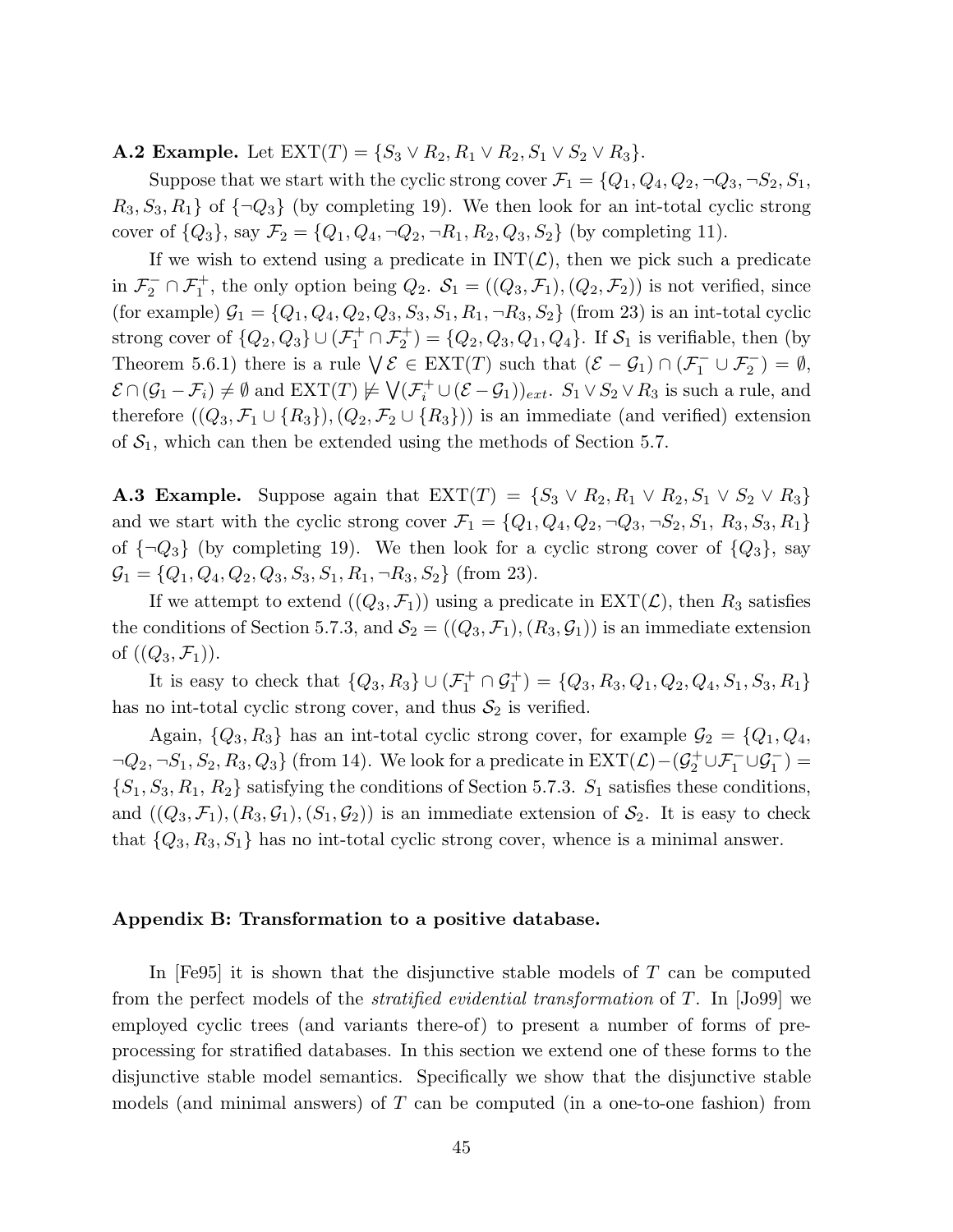the minimal models (and minimal answers) of a transformed positive database in some extended language. Moreover the computation of minimal answers in the transformed database does not require the computation of cyclic trees.

For each cyclic tree  $\mathcal T$  in  $T$  introduce a new predicate  $Q_{\mathcal T}$ , and let  $\mathcal L^* = \mathcal L \cup \{Q_{\mathcal T}| \mathcal T\}$ is a cyclic tree in T}  $\cup$  {FALSE}. For each  $P \in \mathcal{L}$ , let  $\phi(P) = \bigwedge \{Q_{\mathcal{T}} | \mathcal{T}$  is a cyclic tree for  $P$  in  $T$ .

For each rule C:  $A_1 \wedge A_2 \wedge \ldots \wedge A_h \wedge \neg A_{h+1} \wedge \neg A_{h+2} \wedge \ldots \wedge \neg A_{h+r} \rightarrow B_1 \vee B_2 \vee \ldots \vee B_k$ let  $C^*$  be the rule

 $A_1 \wedge A_2 \wedge \ldots \wedge A_h \wedge \phi(A_{h+1}) \wedge \phi(A_{h+2}) \wedge \ldots \wedge \phi(A_{h+r}) \rightarrow B_1 \vee B_2 \vee \ldots \vee B_k \vee \text{FALSE.}$ Let  $T^* = \{C^* | C \in T\} \cup \{P \lor Q_{\mathcal{T}} | P \in \mathcal{L}, \mathcal{T} \text{ is a cyclic tree for } P \text{ in } T\} \cup T', \text{ where } T' = T' \}$  ${P \land \phi(P) \to \text{FALSE} \mid P \in \mathcal{L}} \cup {R \to Q_{\mathcal{T}} \mid \mathcal{T} \text{ is a cyclic tree in } T, R \in \mathcal{O}(\mathcal{T}) \cup \mathcal{N}(\mathcal{T})}.$ 

If T contains no rule C for which antec(C) =  $\emptyset$  then  $\emptyset$  is the unique disjunctive stable model of  $T$  (in which case there are then no answers in  $T$ ). We may therefore assume that T contains at least one rule  $C_0$  for which antec( $C_0$ ) = Ø (whence antec( $C_0$ ) ∪  $\mathcal{N}(C_0) = \emptyset$ , cf., Section 1.1) and under these assumptions we note that  $\mathcal{L}^* - \mathcal{L}$  is a minimal model of  $T^*$ .

Notice that  $T^*$  is a positive database. We show that (minimal) models of  $T^*$ characterise disjunctive stable models of  $T$ . Note also that  $T'$  is definite (i.e., each rule's head contains a single predicate), thus given  $N \subseteq \mathcal{L}^*$ , let  $cl(N)$  be the (unique) smallest model of T' containing N. Notice that if  $M \subseteq \mathcal{L}$ , then  $cl(M) \cap \mathcal{L} = M$ .

#### B.1 Theorem.

- (a) If M is a disjunctive stable model of T, then  $cl(M) \models T^* \land \neg \texttt{FALSE}.$
- (b) Suppose that  $N \subseteq \mathcal{L}^*$  and  $N \models T^* \land \neg$ FALSE. Let  $M = N \cap \mathcal{L}$ , then M is a disjunctive stable model of T with  $cl(M) \subseteq N$ .

**Proof (a)** If  $P \in M$ , then there is some cyclic tree  $\mathcal T$  for P in T such that  $[O(\mathcal T) \cup$  $\mathcal{N}(\mathcal{T}) \cap M = \emptyset$ , whence  $Q_{\mathcal{T}} \notin cl(M)$  (and in particular  $\phi(P)$  is false in  $cl(M)$ ). Similarly if  $P \in \mathcal{L} - M$ , and  $\mathcal T$  is a cyclic tree for P in T, then by Theorem 2.4(c) we must have that  $[O(\mathcal{T}) \cup \mathcal{N}(\mathcal{T})] \cap M \neq \emptyset$  (else  $Pred(\mathcal{T}) \subseteq M$ ), whence  $Q_{\mathcal{T}} \in cl(M)$ .

It thus follows trivially that  $cl(M) \models T^* \land \neg \texttt{FALSE}.$ 

(b) Suppose that  $C \in T$  with antec $(C) \subseteq M$  and  $M \cap \mathcal{N}(C) = \emptyset$ . If  $P \in \mathcal{N}(C)$ , then  $P \notin N$ , whence  $Q_{\mathcal{T}} \in N$  for each cyclic tree  $\mathcal{T}$  for P in T. Since  $N \models C^*$  it then follows that  $N \cap \text{conseq}(C^*) = M \cap \text{conseq}(C) \neq \emptyset$ .

Suppose that  $P \in M$ . Since FALSE  $\notin N$  there is a cyclic tree  $\mathcal T$  for P in T such that  $Q_T \notin N$ , whence  $[\mathcal{O}(\mathcal{T}) \cup \mathcal{N}(\mathcal{T})] \cap M = \emptyset$ . By Theorem 2.4(c),  $Pred(\mathcal{T}) \subseteq M$ and by Theorem 2.6,  $\overline{M} \cup (\mathcal{L} - M)$  is cyclic and M is a disjunctive stable model.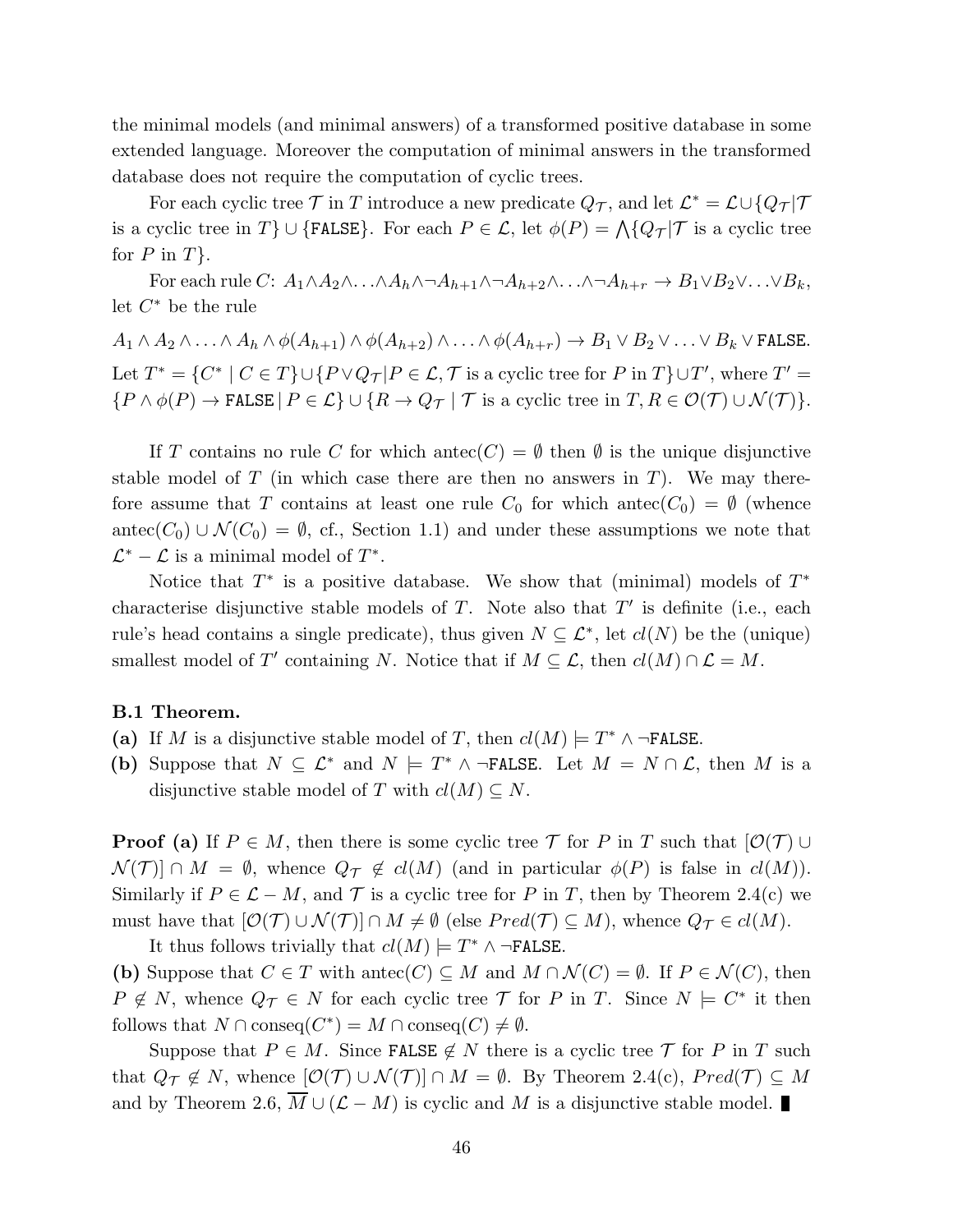We may then easily obtain a one-to-one mapping between disjunctive stable models of T and minimal models of  $T^* \wedge \neg$ FALSE.

# B.2 Corollary.

- (a) If  $M \subseteq \mathcal{L}$ , then M is a disjunctive stable model of T iff  $cl(M)$  is a minimal model of  $T^* \wedge \neg$ FALSE.
- (b) Every minimal model N of  $T^* \wedge \neg$ FALSE has the form  $N = cl(N \cap \mathcal{L})$ , where  $N \cap \mathcal{L}$ is a disjunctive stable model of T.

**Proof (a).** If M is a disjunctive stable model of T, then by the above theorem,  $cl(M) \models T^* \land \neg \texttt{FALSE. Suppose that } N \subseteq cl(M) \text{ is a model of } T^*, \text{ then by Theorem } \exists$ B.1(b),  $N \cap \mathcal{L}$  is a disjunctive stable model of T with  $N \cap \mathcal{L} \subseteq cl(M) \cap \mathcal{L} = M$ . By the minimality of M we must have that  $M = N \cap \mathcal{L}$ , and hence that  $cl(M) = cl(N \cap \mathcal{L}) \subseteq N$ .

For the converse, suppose that  $cl(M)$  is a minimal model of  $T^* \wedge \neg$ FALSE. By part (b) of the above theorem,  $M = cl(M) \cap \mathcal{L}$  is a disjunctive stable model of T.

(b). If N is a minimal model of  $T^* \wedge \neg$ FALSE, then by the above theorem,  $N \cap \mathcal{L}$  is a disjunctive stable model of T, with  $cl(N \cap \mathcal{L}) \subseteq N$  and  $cl(N \cap \mathcal{L}) \models T^* \wedge \neg$ FALSE. By the minimality of N we must have that  $N = cl(N \cap \mathcal{L})$ .

### B.3 Corollary.

- (a) If  $A \subseteq \mathcal{L}$ , then  $T \models \bigvee A$  iff  $T^* \models$  FALSE  $\vee \bigvee A$ .
- (b) If  $A \subseteq \mathcal{L}$ , then A is a minimal answer in T iff {FALSE}  $\cup A$  is a minimal answer in  $T^*$ .
- (c) T has a disjunctive stable model iff  $T^* \not\models$  FALSE.
- (d) If  $P \in \mathcal{L}$ , then P belongs to some disjunctive stable model of T iff  $T^* \not\models$  FALSE  $\vee$  $\phi(P)$ .

**Proof (a).** Suppose that  $T \models \bigvee A$ , and that  $N \models T^* \land \neg$ FALSE. By Theorem B.1(b),  $N \cap \mathcal{L} \cap \mathcal{A} \neq \emptyset$ . Conversely suppose that  $T^* \models$  FALSE  $\vee \bigvee \mathcal{A}$ , and M is a disjunctive stable model of T, then by Theorem B.1(a),  $\emptyset \neq A \cap cl(M) = A \cap L \cap cl(M) = A \cap M$ . (b). Suppose that  $A$  is a minimal answer in T. By the remarks preceding Theorem B.1,  $\mathcal{L}^* - \mathcal{L}$  is a model of  $T^*$ , whence  $T^* \not\models \bigvee \mathcal{A}$ . Thus if  $\mathcal{B} \subset \{\texttt{FALSE}\} \cup \mathcal{A}$  is a minimal answer in  $T^*$ , then  $\mathcal{B} = \{ \texttt{FALSE} \} \cup \mathcal{B}'$ , where  $\mathcal{B}' \subset \mathcal{A}$ . But then by part (a),  $T \models \bigvee \mathcal{B}'$ , thus contradicting the minimality of A.

For the converse, suppose that  ${FALSE} \cup A$  is a minimal answer in  $T^*$ . Part (a) dictates that  $T \models \bigvee \mathcal{A}$ . If  $\mathcal{B} \subset \mathcal{A}$  with  $T \models \bigvee \mathcal{B}$ , then  $T^* \models$  FALSE  $\vee \mathcal{B}$ , thus contradicting the minimality of  ${FALSE}$  ∪ A.